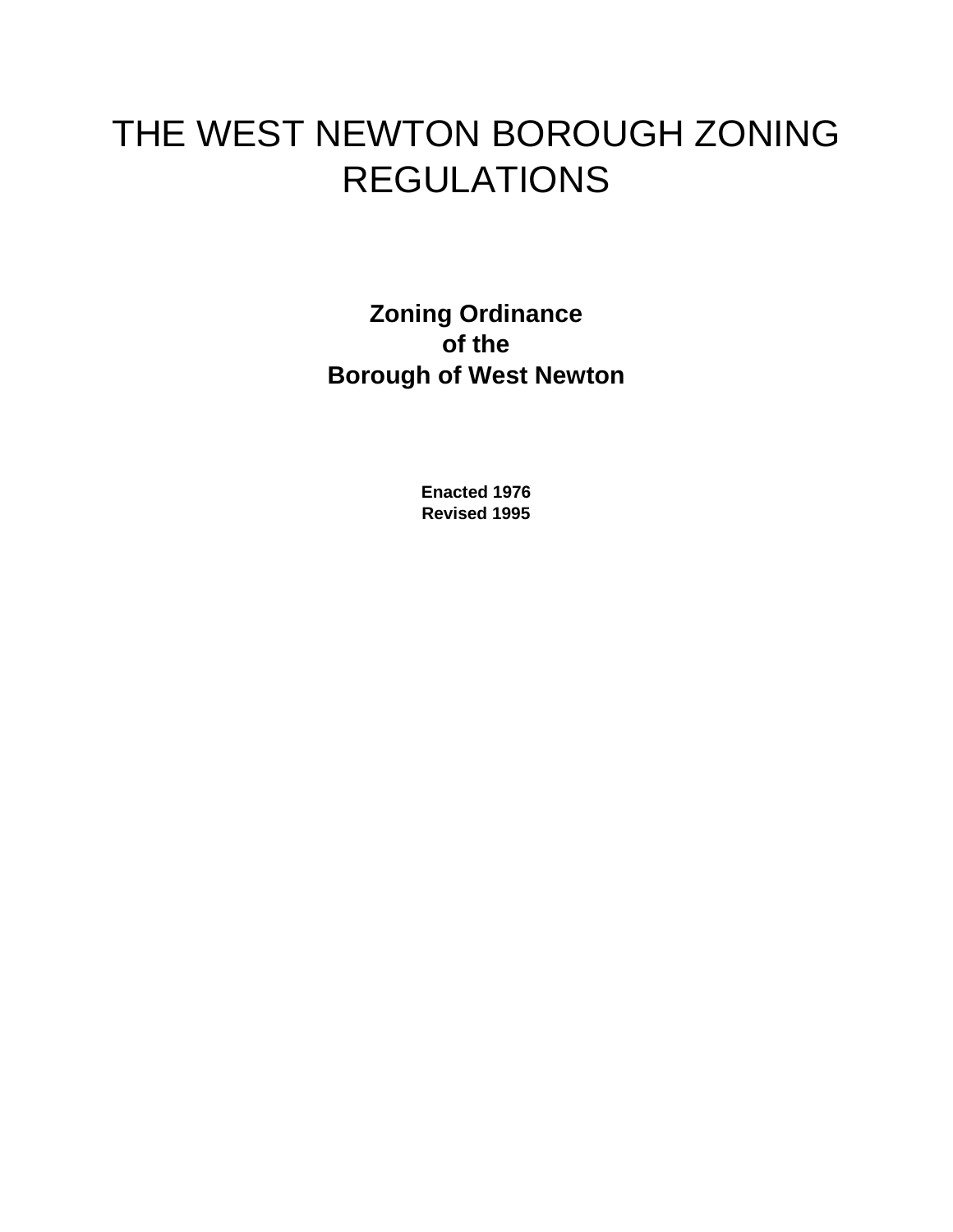#### WEST NEWTON BOROUGH OFFICIALS

# **MAYOR**

# GEORGE J. THURANSKY

#### PLANNING COMMISSION BOROUGH COUNCIL

GERALD BROZAK SALLY THURANSKY MICHAEL DONOHOE MICHAEL SEMON GARY FEDROW

TOBIE KYLE SHERMAN A. BRIZZI MARLENE YURKOVICH PHILIP DAVE DEBRA BLAIR FRANK BERDUCCI ROVERT M. BEHANNA ARLENE LANDER DANIEL PALFEY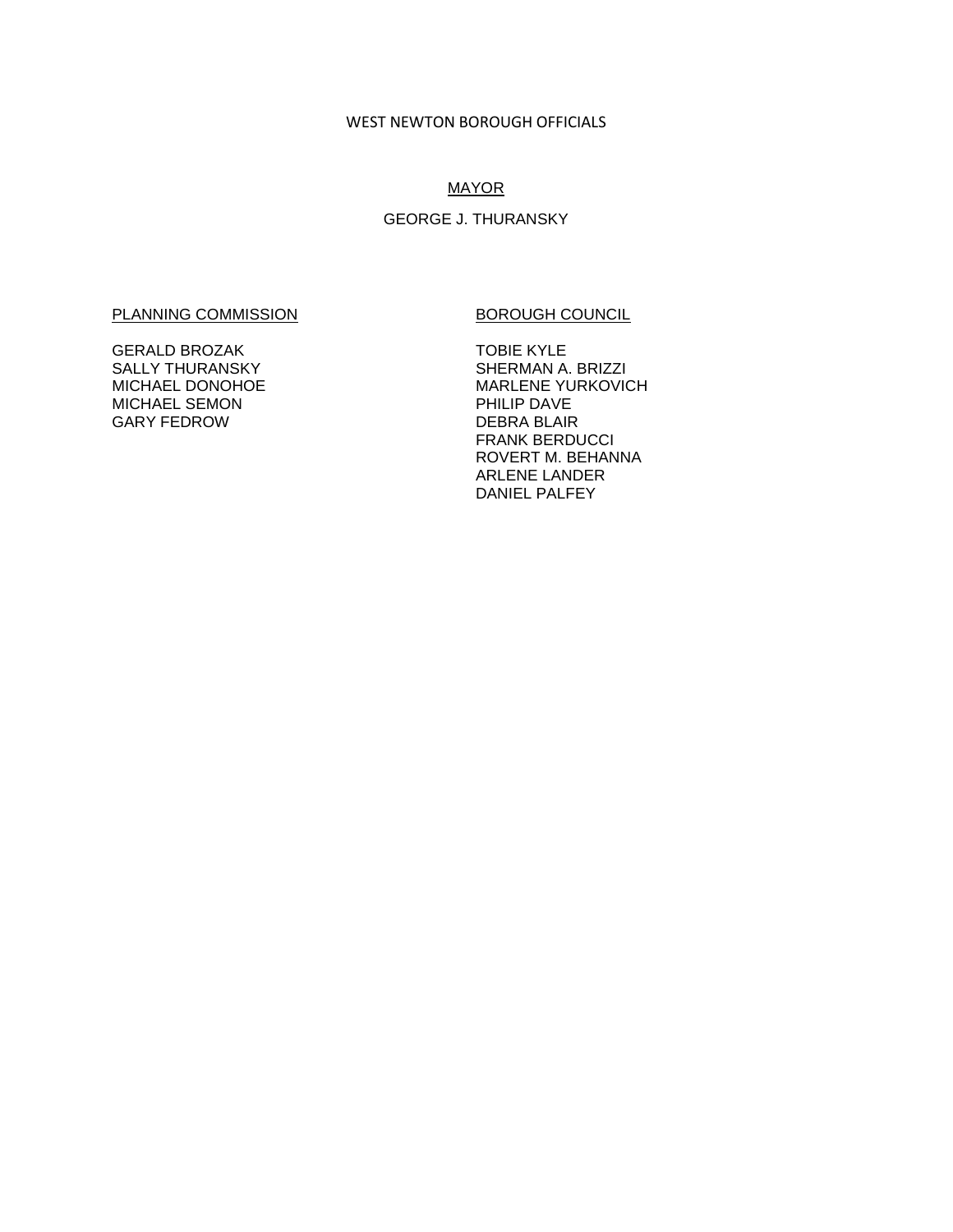# BOROUGH SOLICITOR: Charles F. Wade

# TABLE OF CONTENTS

| <b>ARTICLE</b> |                                                                                                                     | PAGE NO. |
|----------------|---------------------------------------------------------------------------------------------------------------------|----------|
|                |                                                                                                                     |          |
|                |                                                                                                                     |          |
| Ш              |                                                                                                                     |          |
| IV             |                                                                                                                     |          |
| V              |                                                                                                                     |          |
| VI             |                                                                                                                     |          |
|                |                                                                                                                     |          |
|                |                                                                                                                     |          |
| VIII           |                                                                                                                     |          |
|                |                                                                                                                     |          |
| $X \equiv$     |                                                                                                                     |          |
| ΧI             | <b>ADMINISTRATION</b><br><u> 1989 - Johann Stein, mars an deutscher Stein († 1989)</u>                              | 1101     |
| XII            | <b>ZONING HEARING BOARD AND READ ASSESSED ASSESSED ASSESSED AND READ ASSESSED AND READ ASSESSED AND READ ASSESS</b> | 1201     |
| XIII           |                                                                                                                     | 1301     |
| XIV            | <b>RULES AND DEFINITIONS</b>                                                                                        | 1401     |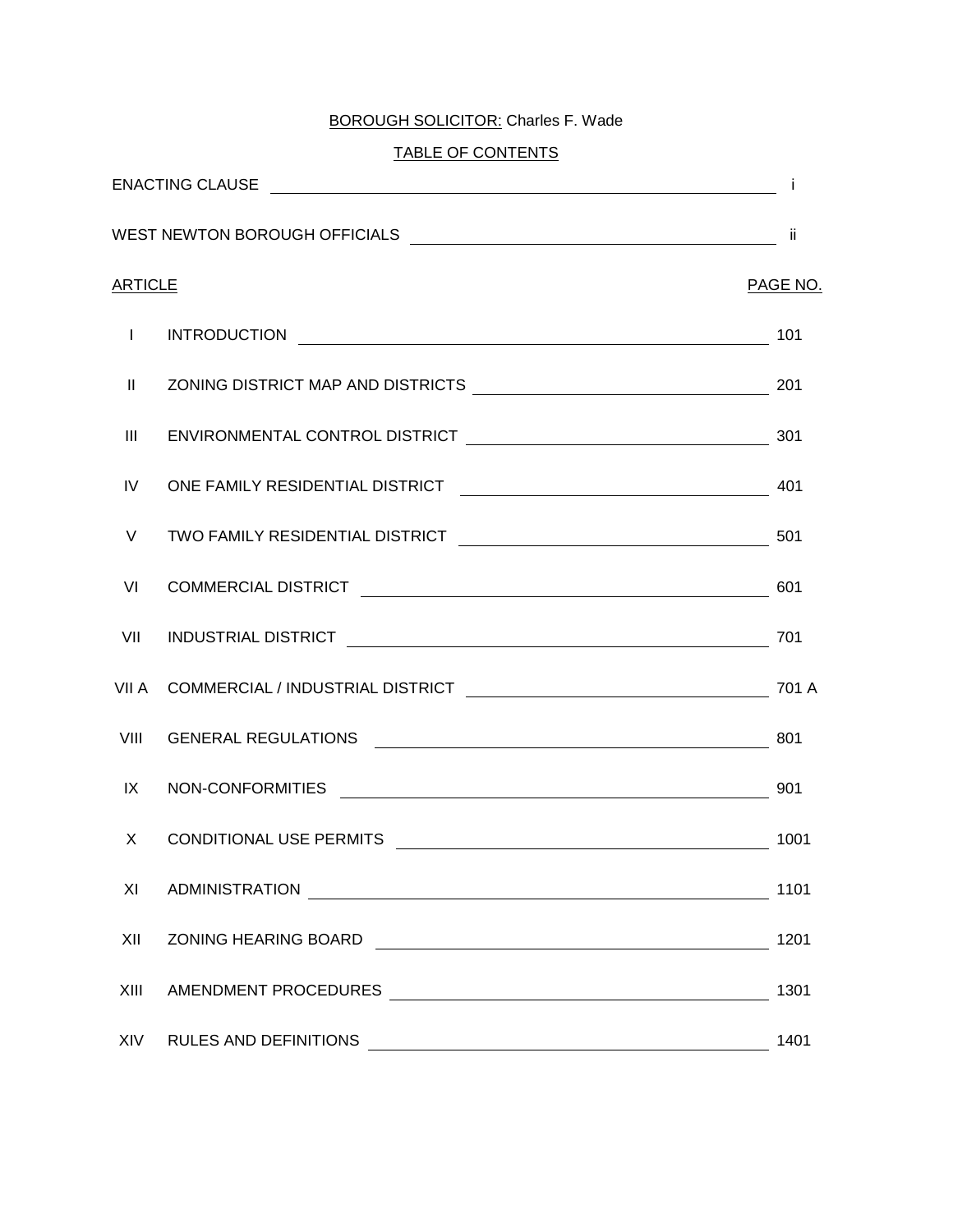# BOROUGH OF WEST NEWTON WESTMORELAND COUNTY, PENNSYLVANIA

#### ORDINANCE NO. 1995 – 4

#### AN ORDINANCE ADOPTING THE WEST NEWTON BOROUGH ZONING REGULATIONS

AN ORDINANCE regulating, restricting, and providing for:

The location, erection, construction, razing, removal, and use of structures and land for residences, businesses, industries, and other purposed as outlined herein;

The location, bulk, size and height of structures;

The portion of a lot that may be developed; the depth, width, and size of yards and other open spaces;

Vehicle parking;

The density of population;

Conformity of land uses to adjacent uses;

- The division of the Borough into zoning districts providing boundaries thereof for the purposes of carrying out these regulations;
- A method of administration of this Ordinance by prescribing fees and by establishing a Zoning Hearing Board and prescribing duties and powers thereof, and prescribing penalties for violations.

WHEREAS, the Borough Council of the Borough of West Newton deems it necessary to:

Protect and encourage the most appropriate use of land;

Secure safety persons and property from fire and other dangers;

Insure the provision of adequate light, air, and amenities;

Prevent undue concentration of population and crowding of land;

Conserve the value of property;

Facilitate the provision of public and private development in harmony with the above stated purposes and;

Promote the health, safety, general welfare, morality, and convenience of the community.

NOW THEREFORE, BE IT ORDAINED AND ENACTED by the Borough Council of the Borough of West Newton, and it is hereby ordained and enacted by the authority of the same as follows: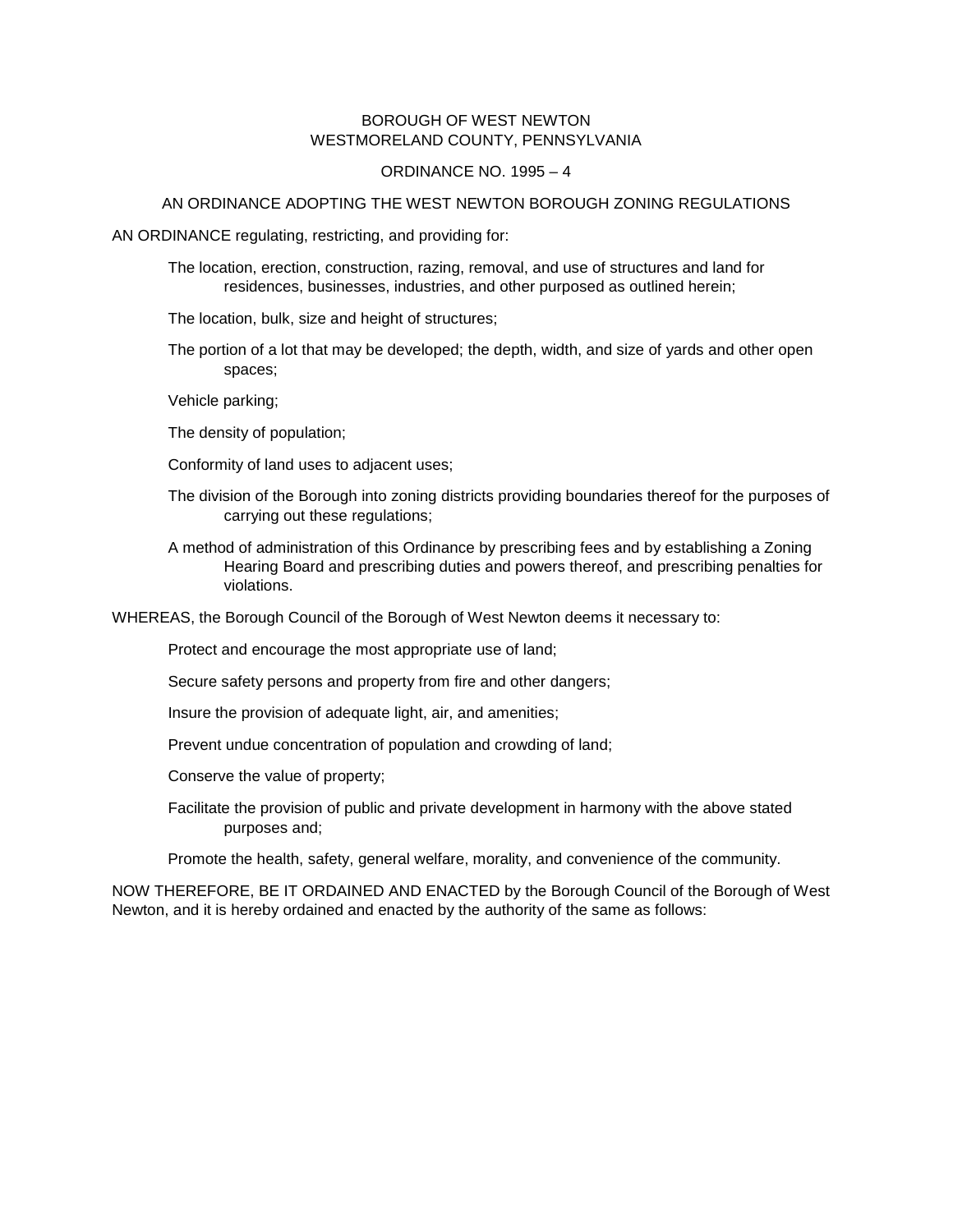# <span id="page-4-0"></span>Article I

Introduction

1.1 - Short Title

This ordinance shall be known and may be cited as the West Newton Borough Zoning Ordinance.

# 1.2 - Statement of Community Development Objectives

With the passage of this Ordinance, the West Newton Borough Council hopes to achieve the following Community Development Objectives:

- (1) To protect and provide for the public health, safety, and general welfare of the citizens of the Borough.
- (2) To provide guidance for the future growth and development of the Borough in accordance with the Comprehensive Plan of the Borough.
- (3) To provide protection for the steep hillside areas of the Borough.
- (4) To protect and maintain the commercial district of the Borough as a viable center for trade.
- (5) To persevere certain areas of land for light industrial use in order to attract employment opportunities to the Borough.
- (6) To regulate off-street parking and maintain the existing residential parking.
- (7) To regulate the area of a lot upon which a structure may be built.
- (8) To allow for a use mixture that will not disrupt existing neighborhoods.
- (9) To regulate the size and number of signs that may be posted in each district.
- (10) To regulate the large number of existing non-conformities currently present in the Borough.

# 1.3 - Interpretation

The interpretation and application of the provisions of this Ordinance shall be held to those minimum requirements which will promote public health, safety, comfort, convenience, general welfare, and Community Development Objectives. (Sec. 1.2). In their interpretation and application, the provisions of this zoning ordinance shall be held to be the minimum requirements.

This Ordinance is not intended to annul any permits issued prior to the effective date of the Ordinance nor to abrogate any easement, servitude, condition, restriction, covenant, or other private agreement provided that where the provisions of this Ordinance are more restrictive than such easements, servitudes, conditions, restrictions, covenants, or other private agreements, the requirements of this Ordinance shall govern.

# 1.4 - Severability

If any section, subsection, paragraph, sentence, clause, or phrase of this Ordinance should be declared invalid for any reason whatsoever, such decision shall not affect the remaining portions of this Ordinance. The remaining portions of this Ordinance shall remain in full force and for this purpose the provisions of this Ordinance are hereby declared to be severable.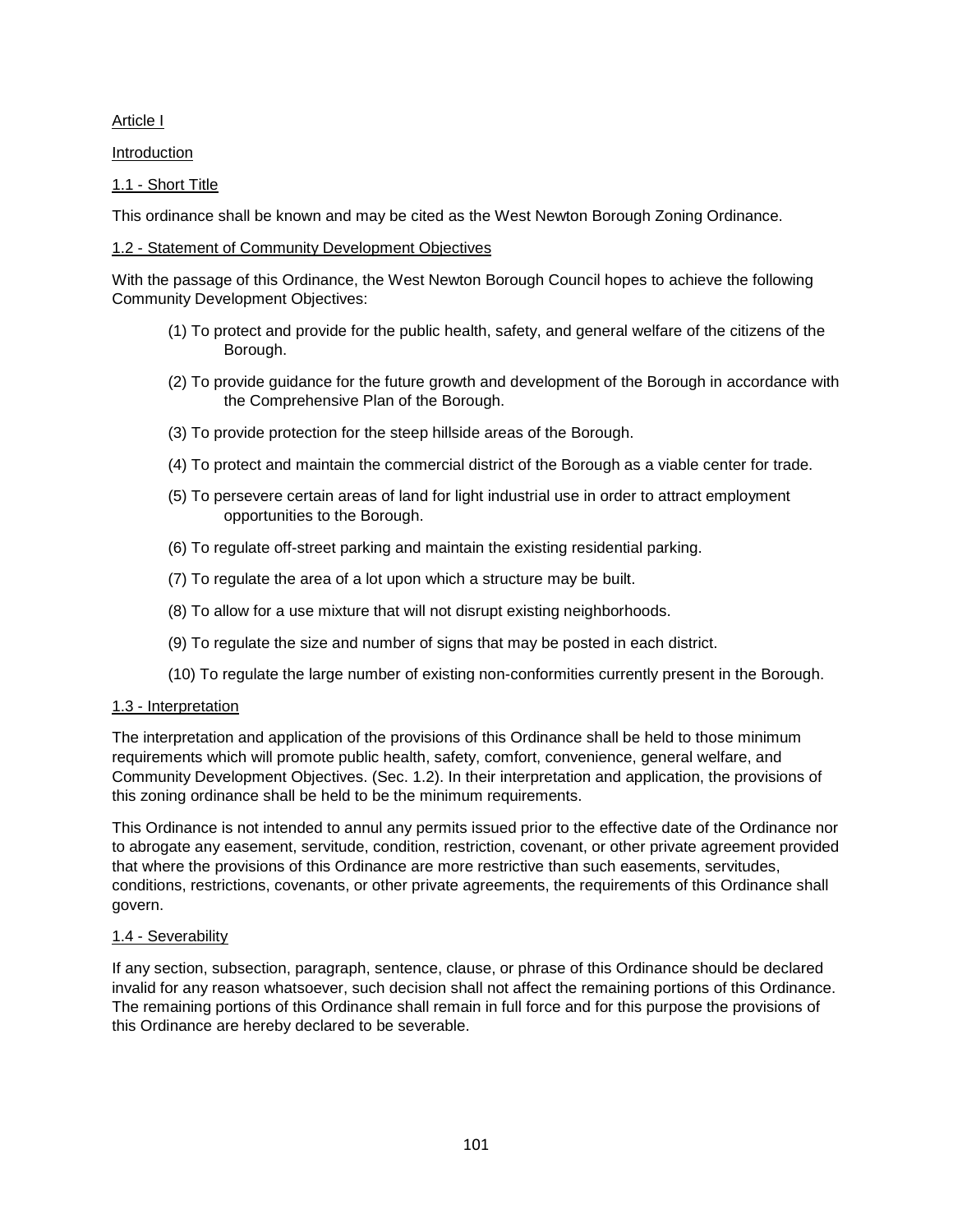# 1.5 - Construction

All existing zoning regulations of this Borough of West Newton, which were originally adopted in May, 1963, and all Amendments thereto, are hereby repealed. The adoption of this Ordinance, however, shall not affect nor prevent any pending or future prosecution of, or action to abate, any existing violation of the said regulations, as amended if the violation is also a violation of the provisions of this Ordinance. The provisions of this Ordinance, insofar as they are the same as those of the Zoning Ordinance in effect immediately prior to revision, amendment and supplement of the borough's Zoning Ordinance, are intended as, and shall be constructed as, a continuation of such provisions, except as to those potions specifically repealed. The provisions of this Ordinance shall not affect any Act done, contract executed, or liability incurred prior to its effective date, nor affect any suit or prosecution concluded, pending or to be instituted, to enforce any right, rule, regulation, or provision or to punish any offense under such prior provision of the Zoning Ordinance, nor shall the provisions of this Ordinance be interpreted or construed in any manner conflicting with the provisions of any Act of Assembly now or hereafter enacted.

#### 1.6 - Relationship to and Compliance with Other Laws

When the regulations or restrictions imposed by this Ordinance are either more or less restrictive than the regulations or restrictions imposed by any governmental authority through legislation, rule, or regulation, the legislation, rule or regulation which is more restrictive or which imposes higher standards or requirements shall govern. Any permit or approval may be withheld pending the issuance of any other permit or approval required either under other ordinances of the Borough or under any other Resolution, law, rule, regulation, or standard of any other entity having jurisdiction over the proposed use, activity, construction, structure, or design.

#### 1.7 - Administrative Standards

During the course of administration and enforcement of this Ordinance, if it becomes necessary or desirable to make any administrative decisions, then unless other standards are provided in this Ordinance, the decision shall be made so that the result will not be contrary to the spirit and purpose of this Ordinance or injurious to the surrounding neighborhood.

#### 1.8 - Application of this Ordinance

No structure shall be constructed, erected, razed, or altered and no land use commenced or continued with the Borough except as specifically, or by necessary implication, authorized by this Ordinance. Conditional uses are allowed only by a conditional use permit granted by Borough Council, after a public hearing is held by the Planning Commission. Where a lot is devoted to a permitted principal use, customary accessory uses and structures are authorized except as prohibited specifically or by necessary implication.

#### 1.9 - Ordinance on File for Public Records

This ordinance, including the Zoning District Map, together with any succeeding Amendments thereto, shall be on file in the office of the Zoning Officer and may be viewed by any interested person.

#### 1.10 - Application to Public Utility Corporations

This Ordinance shall not apply to any existing or proposed building, or extension thereof, used or to be used by public utility corporations, if upon petition of the corporation, the Pennsylvania Public Utility Commission shall, after a public hearing, decide that the present or proposed situation of the building or structure in question is reasonably necessary for the convenience or welfare of the public, provided the provisions of Section 619 of the Pennsylvania Municipalities Planning Code are followed and fully complied with.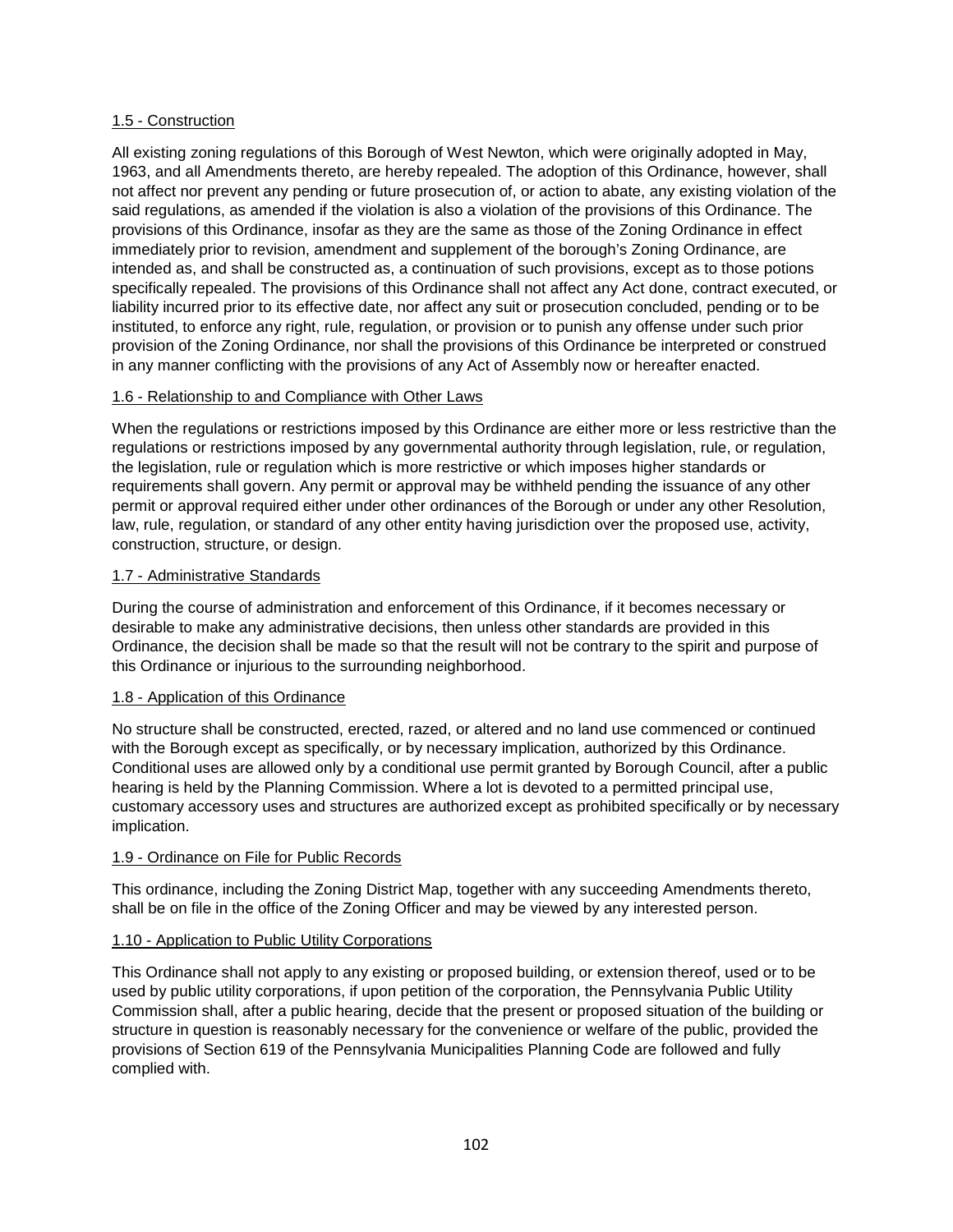#### 1.11 - Municipal Liability

The grant of a zoning permit in any District shall not constitute a representation, guarantee, or warranty of any kind by the Borough and cooperating agencies, or by an official or employee thereof the practicability or safety of the proposed use.

Limitation of Liability. The grant of a permit, special exception, conditional use or approval under this Ordinance shall not constitute a representation, guarantee, or warranty of any kind by the Borough or by any body, agency, official, agent, or employee thereof as to the advisability or practicability of the proposed use or activity nor shall any such issuance or approval represent any guarantee or warranty as to the accuracy of the information provided by an applicant.

#### 1.12 - Finances

Borough Council shall have the duty, responsibility and authority to prescribe reasonable fees to be charged with respect to the administration of this Ordinances which fees shall be established by Resolution of Council.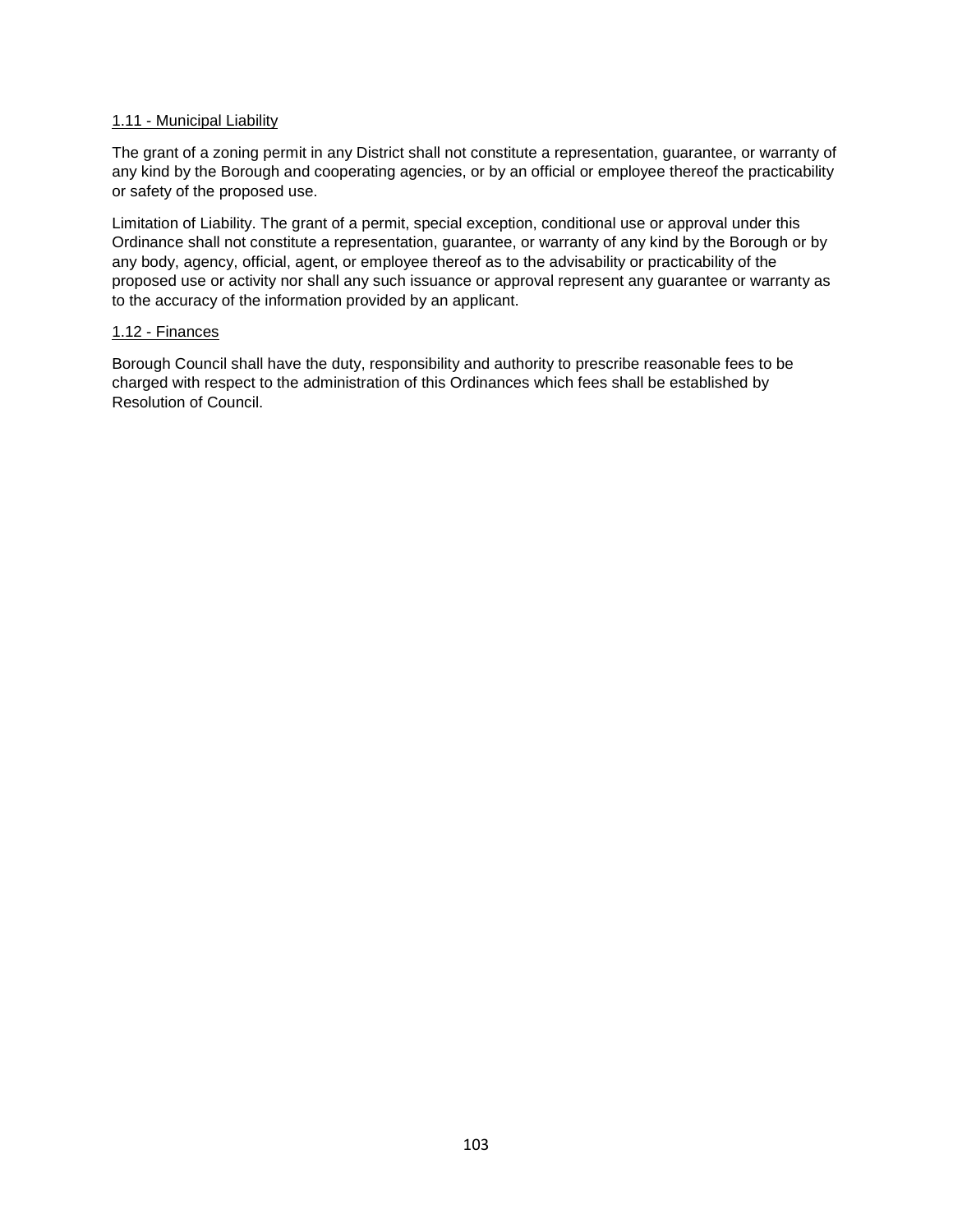# <span id="page-7-0"></span>Article II

# Zoning District Map and Zoning Districts

# 2.1 - Zoning District Map

A map showing the zoning district boundaries of this Ordinance entitles "West Newton Borough Zoning District Map" dated 9/28/95 is hereby adopted and made an integral part of this Ordinance.

- (1) The Zoning District Map and the zoning District Map List of Amendments shall each be identified by the signature of the President of Council and Secretary, and the map shall bear the Seal of the Borough under the following words: "This is to certify that this is the Zoning District Map referred to in Article II of Ordinance Number 1995-4 of the Borough of West Newton, Westmoreland County, Pennsylvania", together with the date of adoption of this Ordinance.
- (2) When in accordance with the amendment provisions of this Ordinance, Amendments are made in District boundaries or other matter portrayed on the Zoning District Map, such Amendments shall be reflected on the Zoning District Map promptly after having been approved by the Borough Council together with an entry on the Zoning District Map List of Amendments. Each entry shall include a date and a brief description of the nature of the Amendments. Each entry shall also be signed by the Zoning Officer. Provided however, that no amendment to this Ordinance shall be rendered invalid or ineffective because of any failure by the proper officials to correctly portray the same as set forth above.
- (3) No Amendments of any nature shall be reflected on the Zoning District Map or matter shown thereon except in conformity with the procedures set forth in this Ordinance. Any unauthorized changes to the Zoning District Map, or matters shown thereon of whatever kind by any person or persons, shall be considered violation of this Ordinance.

# 2.2 - Final Authority of the Zoning District Map

Regardless of the existence of purported copies of the Zoning District Map (and Ordinance) which may from time to tome be made in the office of the Zoning Officer, the Zoning District Map (and Ordinance) on file shall be the final authority as to the current Zoning status of land and water areas, buildings, and other structures in the Borough.

# 2.3 - Establishment of Districts

All land area within the Borough of West Newton is hereby divided into Districts of different types. Each type of District shall be of such number, shape, kind, and area, and of such common unity of purpose and adaptability of use, that are is deemed most suitable to carry out the objectives of this Ordinance.

#### 2.4 - Boundaries of District

Where uncertainty exists with respect to the boundaries of the various districts, shown on the Zoning District Map, the following rules shall apply:

(1) Center Lines as Boundaries - Where district boundaries appear within the lines of streets, alleys, easements, railroads, waterways, and the like, they shall be constructed as following their center lines.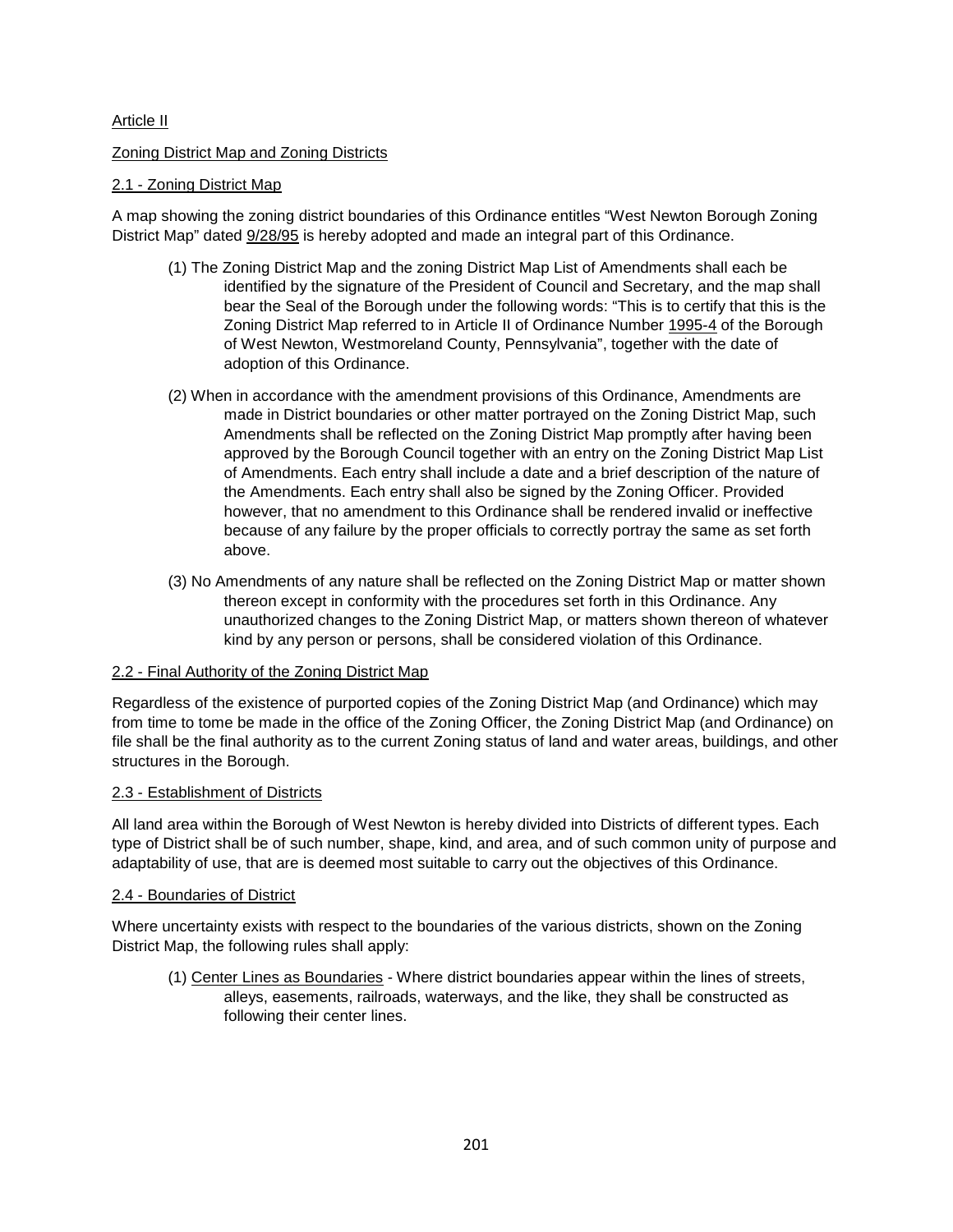- (2) Property and Other Lines as Boundaries Where district boundaries appear to follow street, lot, property, or other lines, they shall be construed as following such lines, provided however, that in the event of the closure or vacation of a street or alley, the district boundary shall be construed as the center lines of such street or alley unless specific amendment is made otherwise.
- (3) Boundaries Other than as Above Where a full course of boundaries extending into bodies of water is not shown, such boundaries shall be construed as continuing in a straight line to intersection with another zoning boundary or to Borough limits if no such intersection with another zoning boundary occurs first.
- (4) Dimensions Where dimensions are not otherwise indicated on the official zoning map, the scale of the map shall govern.

#### 2.5 - Boundary Change with Changes in Jurisdiction Area

If territory is removed from the limits of the Borough, district boundaries shall be construed as moving with Borough limits. If Territory is annexed to the Borough, it shall be construed as being in the E (Environmental Control) District, until formally rezoned by Borough Council.

#### 2.6 - Zoning Affects all Lands and Structures

No land or structures shall hereafter be used or occupied and no structure or part hereof shall hereafter be located, constructed, reconstructed, erected, razed, moved, converted, enlarged, or altered, except in full compliance with the provisions of this Ordinance, the regulations for the district in which it is located, and after the lawful issuance of all permits and approvals required.

#### In particular:

- (1) Zoning Affects Height, Population Density, Lot Coverage, Yards and Other Open Spaces, Off Street Parking, and Space, Signs, and Other Matters - No structure shall hereafter be located, constructed, reconstructed, erected, razed, moved converted, enlarged, or altered (A) to exceed the height, (B) to accommodate or house a greater number of families, persons (C) to occupy a greater part of lot area, (D) to leave narrower or smaller yards or other open spaces or (E) to provide less off-street parking or loading space herein provided, or in any other manner contrary to the provisions of this Ordinance.
- (2) Yard, Area, Open Space, Off-Street Parking or Loading Space for One Structure or Use not to Be Used to Meet Requirements for Another - No part of a yard, area, open space or parking or loading space required for one structure or use shall be included as meeting requirements for another, except as specifically permitted by provisions of the Ordinance.
- (3) Reduction of Lot or Yard Area Below Minimum Prohibited No yard or lot existing at time of passage or regulations shall be reduced in dimension or area by private action below the minimums set forth herein. Yards or lots created after effective date of regulations shall meet minimum requirements set herein for the concerned district.
- (4) Reduction of Required Off-Street Parking or Loading Space No existing off-street parking or loading space, and no off-street parking or loading space hereafter provided, which meets all or part of the requirements for off-street parking or loading space set forth in these regulations, shall be reduced or eliminated unless no longer required by these regulations or unless alternative parking or loading space meeting the requirements of these regulations is provided.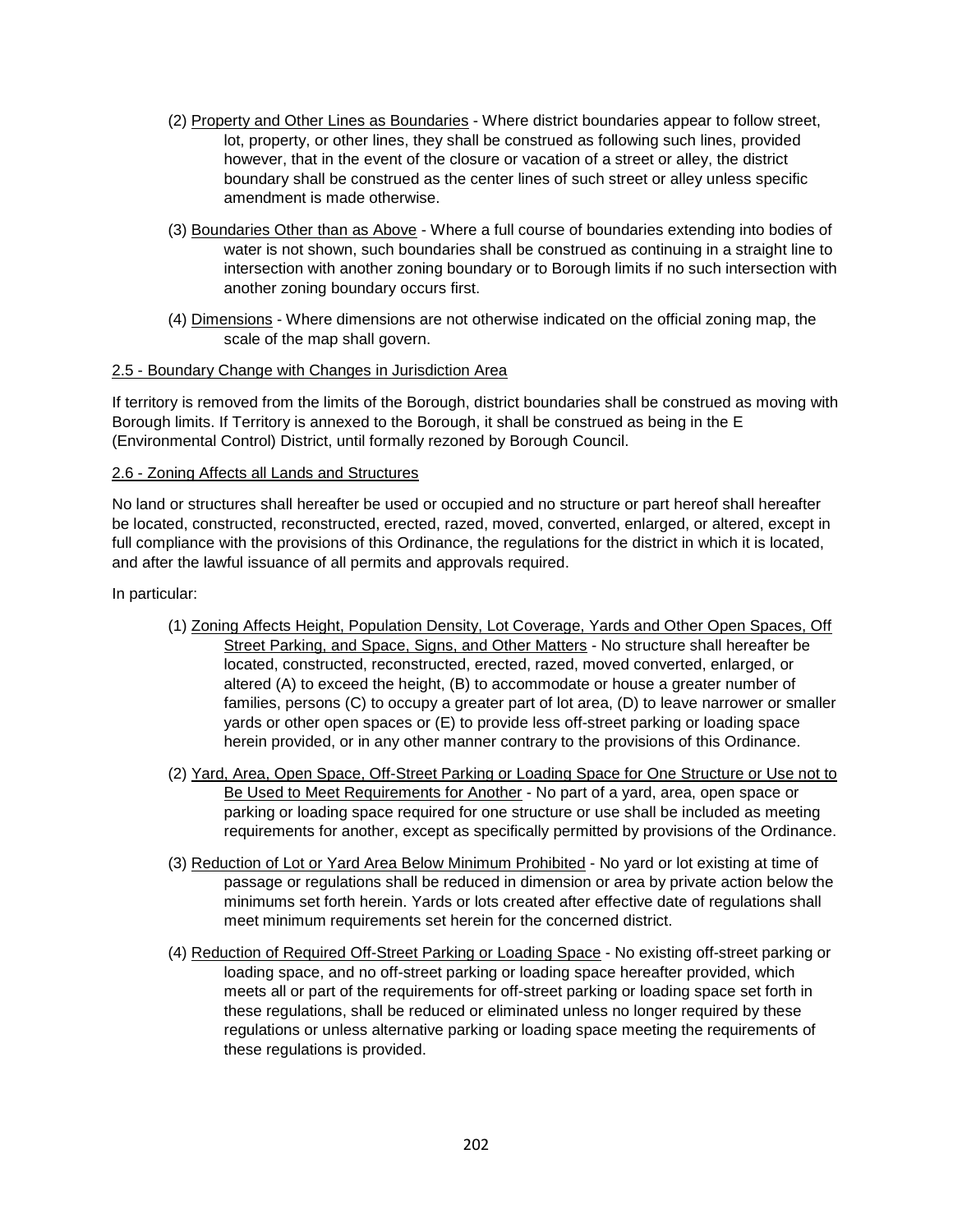# 2.7 - Types of Districts

Districts are established and designated as follows: R-1 – One Family Residential; R-2 – Two Family Residential; C – Commercial; I – Industrial; C/I – Commercial/Industrial; and E – Environmental Control.

#### 2.8 - Applicability of Regulations

No building, structure or land shall be used or occupied and no structure or part hereof shall hereafter be located, constructed, reconstructed, erected, razed, moved, converted, enlarged, or altered, except in strict conformity with and for the purposes set forth in each zoning district as specified in this Ordinance.

#### 2.9 - Use by Right, Conditional Uses and Unlisted Uses

- (1) Permitted uses in the zoning districts shall be according to the common meaning. Uses not specifically listed or defined as included in the district shall not be permitted. This is specifically intended to prevent the encroachment of higher uses.
- (2) In each zoning district, a use listed as a "conditional use" may be permitted provided the Borough Council issues a conditional use permit. Before borough Council issues a permit for any conditional use, the Planning Commission shall first hold a public hearing on the use, pursuant to public notice. The Commission shall then submit a recommendation concerning the conditional use to Borough Council within thirty (30) days of the Commission's public hearing.
- (3) Whenever in any district established under this Ordinance a use is neither specifically permitted nor denied and an application is made to the Zoning Officer for such use, the zoning Officer shall refer the application to the Zoning Hearing Board which shall have the authority to permit or deny the use if it is similar to and compatible with permitted uses in the district, meets the standards and criteria set forth in this Ordinance for Special Exceptions, and in no way is in conflict with the general purpose and intent of this Ordinance.

# 2.10 - Uses Subject to Other regulations

Uses permitted by right or as conditional uses shall be subject, (in addition to use regulations) to such regulations or yard, lot size, lot width, building area, off-street parking, and loading and to such other provisions as are specified in other Articles hereof.

All uses regarding water supply and waste disposal shall adhere to the laws of the Commonwealth and the regulations of the Department of Environmental Resources. Further, no zoning permit shall be issued until approval from the proper agencies is obtained for water supply and sewage.

#### 2.11 - Sewage Disposal Approvals and Development Plans

All uses must have Department of Environmental Resources approval for sewage disposal if a public system is not available. Uses which do not require sewage disposal, such as parking lots and tree growing are exempt from this requirement. Further, all developments in excess of five (5) acres must be reviewed by the Westmoreland Country Conservation District Office for review. Developments of five (5) lots or more shall comply with provisions for underground electric utilities in accordance with an order by the Pennsylvania Public Utilities Commission dated July 8, 1970. The developer shall also submit the proposed development plan to the local electric utilities company for review.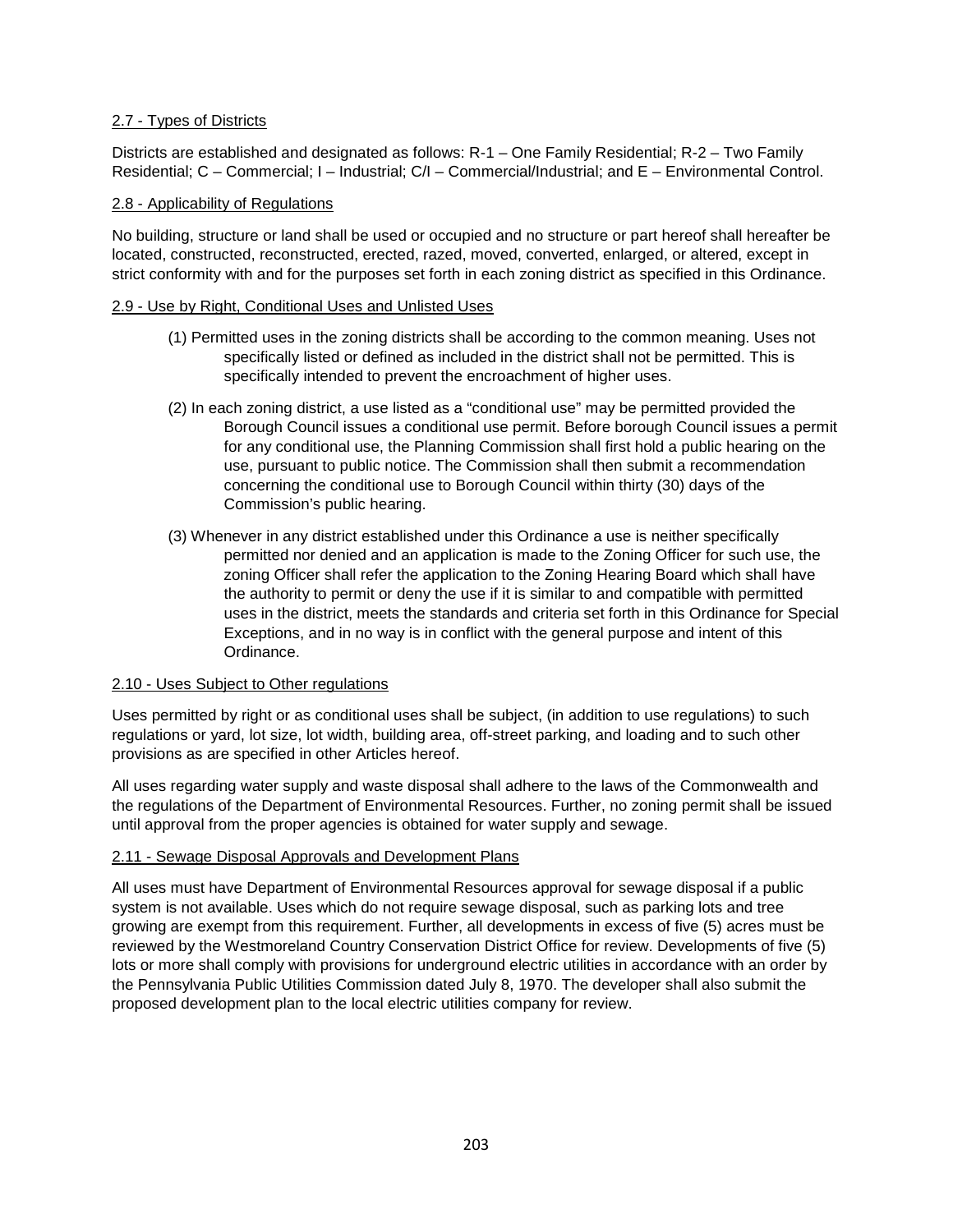# 2.12 - One Principal Structure Per Lot

On each individual lot only one principal structure is allowed. If a lot is sub-divided to meet this requirement, the lot must meet the minimum lot size as specified in this Ordinance. Commercial and Industrial districts are exempt from this requirement when used for non-residential purposes, provided all other provisions of this Ordinance and the Subdivision and Land Development Ordinance of the Borough are met and complied with.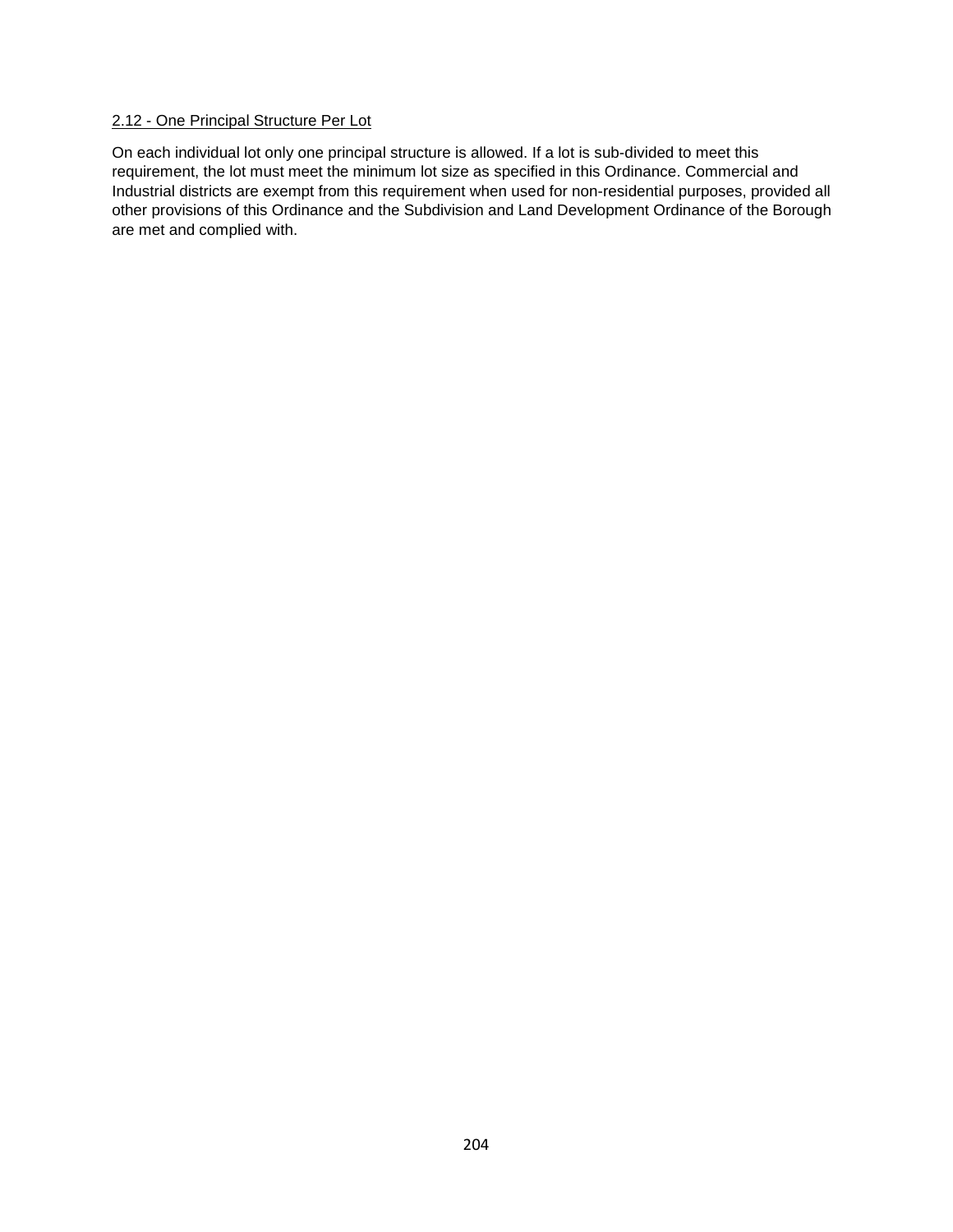# <span id="page-11-0"></span>Article III

# E. Environmental Control District

#### 3.1

The Environmental Control District is intended to encourage the conservation of steep hillside lands within the Borough where the economics of building and supplying public services and facilities prevent the more usual type of building development and where only huge expenditures for grading the land will permit a change of zone, and make building development feasible. Another aim of the Environmental Control District is to preserve an area of "green space." Proper conservation of such space can permits the Borough to retain the delicate balance between development and natural areas. Green vegetation can convert the sun's rays into food for wildlife and man, and produce our life-giving oxygen while cleaning the air of dangerous contaminates. Plant growth of the type found in this District cools the air, protects the soil from erosion, helps to collect and retain essential stores of underground water, and provides shelter for birds and animals. Commercial and industrial uses will be prohibited in this District. Residential use will be limited when it creates unique requirements and cots for public service, such as police and fire protection, water supply, and sewage, substantially in excess of such requirements and costs in areas of less steep topography.

#### 3.2 - Permitted Uses

- (1) General gardening and growing of trees and nursery stock. This use does not include roadside displays or commercial signs.
- (2) One-family dwellings, when located on a street improved to Borough's standards provided the dwelling is connected to the public sewage system.
- (3) Recreation area, when operated by a non-profit organization. Recreation areas operated by non-profit organizations.
- (4) Parks and nature trails.

#### 3.3 - Uses and Structures by Conditional Use

- (1) A temporary structure or use which is used in connection with an authorized use.
- (2) Greenhouses other than a commercial greenhouse.
- (3) Cemeteries.
- (4) Public utility and public buildings, structures, facilities, and installations.
- (5) A double family home in compliance with the same conditions applicable to single family homes.

#### 3.4 - Permitted Accessory Uses and Structures

(1) Uses and structures which are customarily incidental and subordinate to permitted principal uses including garages, garden sheds, and the like, subject to the following limitation: There shall be no home business allowed in this District.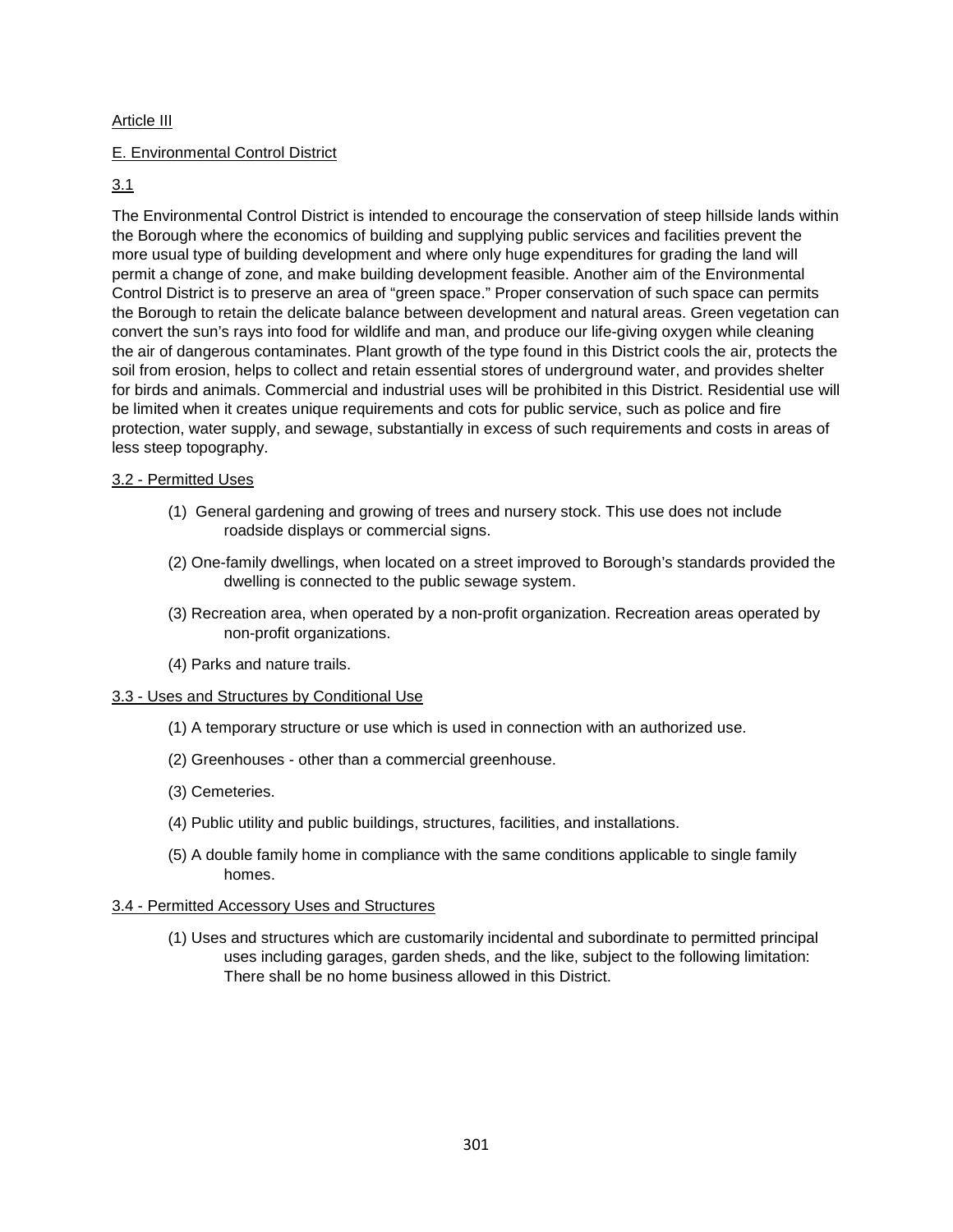#### 3.5 - Engineering Study

Before any of the conditional uses may be permitted, the person requesting the conditional use approval shall present to the Planning Commission an engineering study, prepared at his expense. This study must show that the conditional use will not:

- (1) Impose any additional hazard upon surrounding uses or upon the intended conditional use.
- (2) Increase the likelihood of flooding to downstream or neighboring land or structures.
- (3) Create a danger of soil slippage, sliding or subsidence, or
- (4) Result in any unsafe or overcrowded traffic conditions.

In this District the Council may approve or deny the intended conditional use based upon this engineering study, any other pertinent studies or information obtained by the Council, and compliance or lack thereof of the proposed development with other regulations or Ordinances.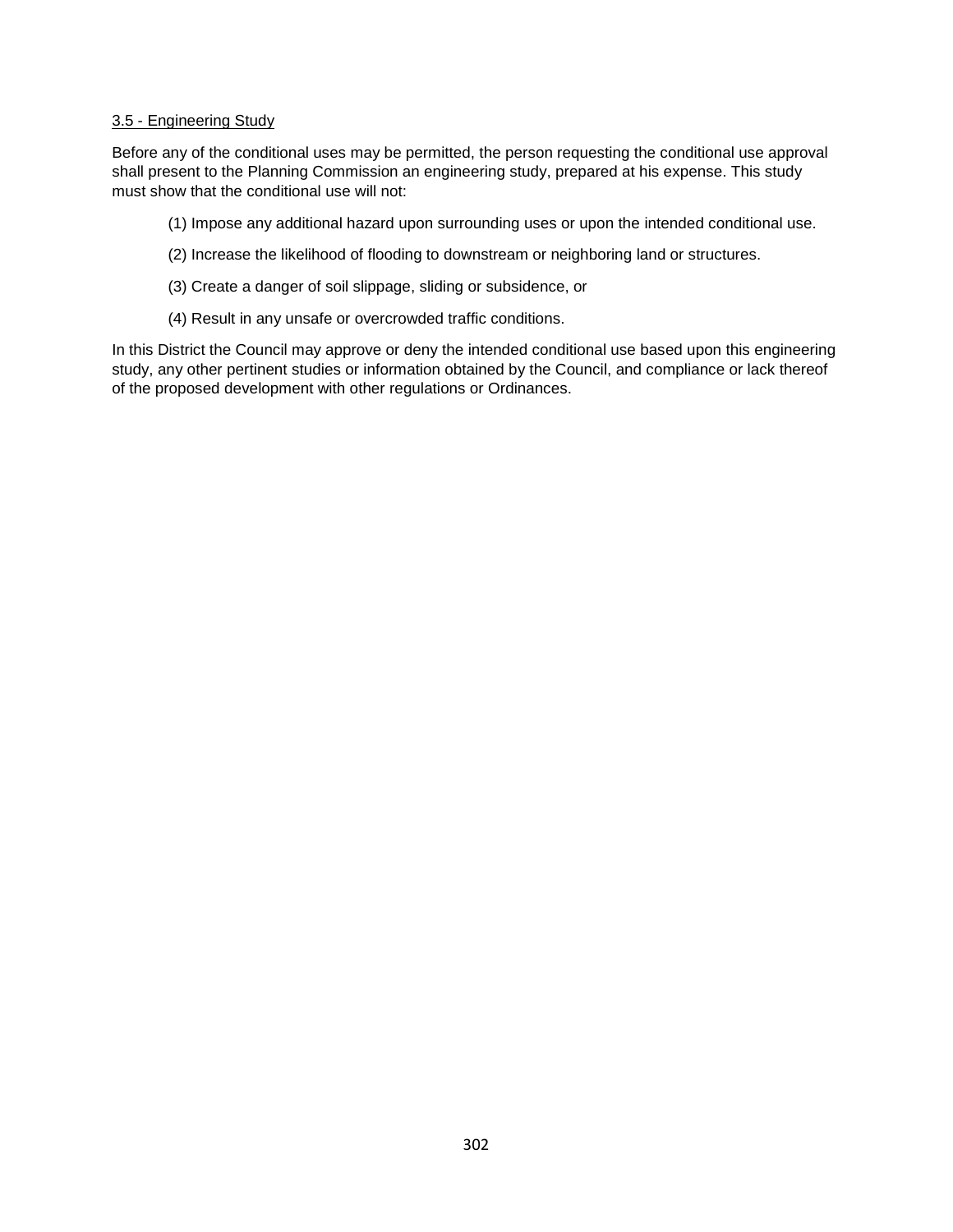# <span id="page-13-0"></span>Article IV

# R-1 - One Family Residential District

#### 4.1

The R-1 One family Residential District is composed of certain quiet, low-density, residential areas of the Borough, plus other open areas where similar residential development is likely to occur. The regulations for this district are designed to stabilize and protect the essentials characteristics of the district; to protect the amenities of certain areas of the Borough where patterns have already been established with singlefamily development on relatively large lots; and to promote and encourage a suitable environment for the family life. To these ends, development is limited to a relatively low concentration with relatively large lot size, and permitted uses are limited basically to single family dwellings, providing homes for the residents, plus certain additional uses such as schools, parks, churches, and apartments. Other multiple-family dwellings with corresponding proportions of open space may also be developed with prescribed standards of density and open space.

#### 4.2 - Permitted Uses

- (1) One family detached dwellings.
- (2) Churches (except rescue missions and temporary revival establishments).
- (3) Public schools, private schools, and colleges (other than trade schools).
- (4) Parks, playgrounds, community centers, sports fields.
- (5) Nurseries and greenhouses are permitted, but only on five (5) acres or more.
- (6) Structures required for operation of a public utility or performance of a governmental function, except uses requiring extensive storage.
- (7) Railroad rights-of-way and tracks. But this use does not permit railroad yards, storage or shops.

#### 4.3 - Uses and Structures by Conditional Use

- (1) Fairgrounds (permanent)
- (2) Hospitals, sanatoriums, convalescent or nursing homes, homes for the ages, orphans homes and institutions for the handicapped.
- (3) Television or frequency modulation radio stations.
- (4) Day nurseries and kindergartens with minimum lot area of 6,000 square feet.
- (5) Swimming clubs and outdoor pools other than as an accessory to a one-family dwelling.
- (6) Two-Family dwellings.
- (7) Multiple dwellings with no commercial use.
- (8) Office buildings for physicians, optometrists, surgeons, and dentists which shall not exceed four (4) offices in any one building.
- (9) Grocery stores with a maximum of 2,000 square feet floor space.
- (10) Home occupations.
- (11) Funeral homes.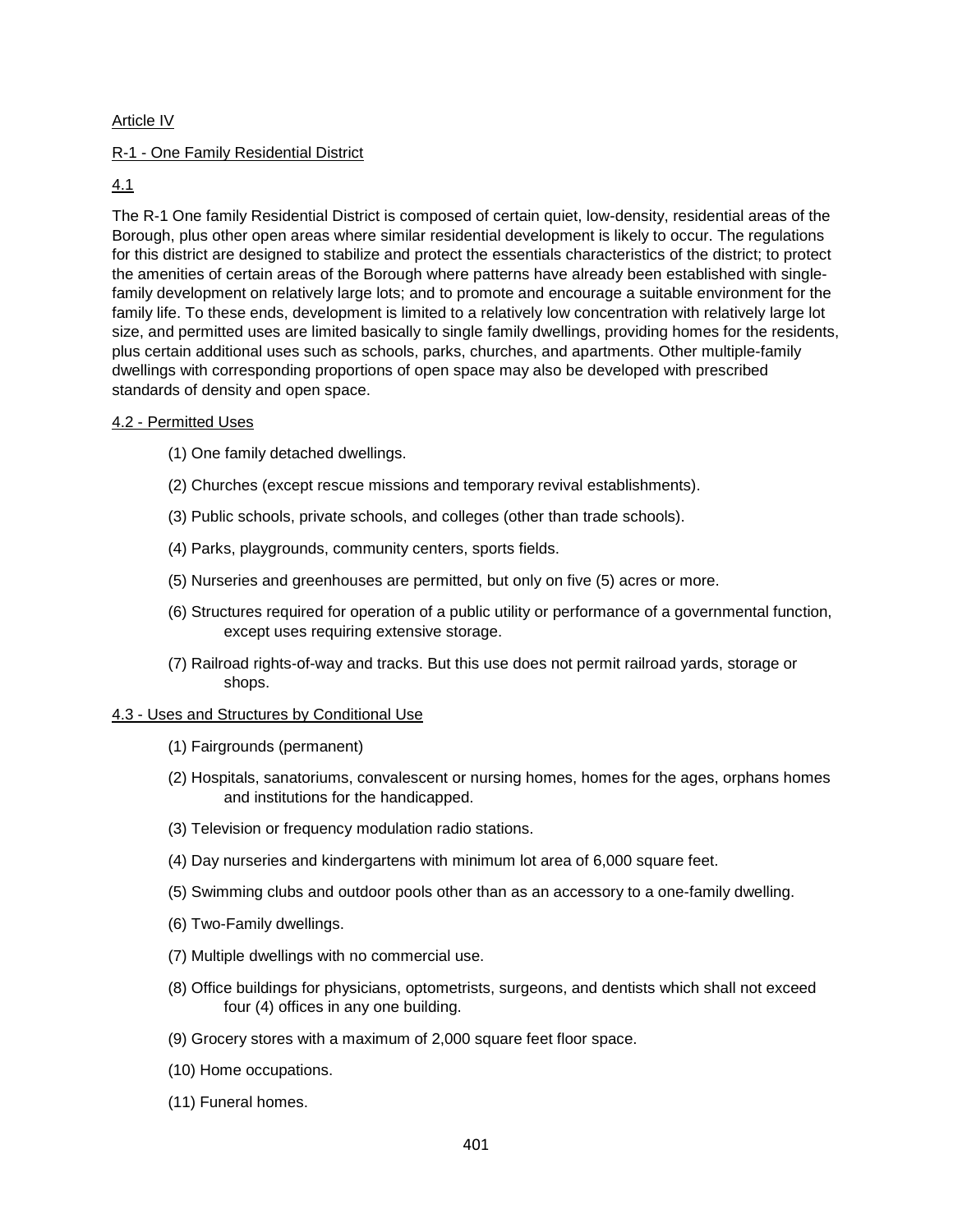(12) Marinas.

# 4.4 - Permitted Accessory Uses and Structures

(1) Uses and structures which are customarily incidental and subordinate to permitted principal uses including garages and garden sheds.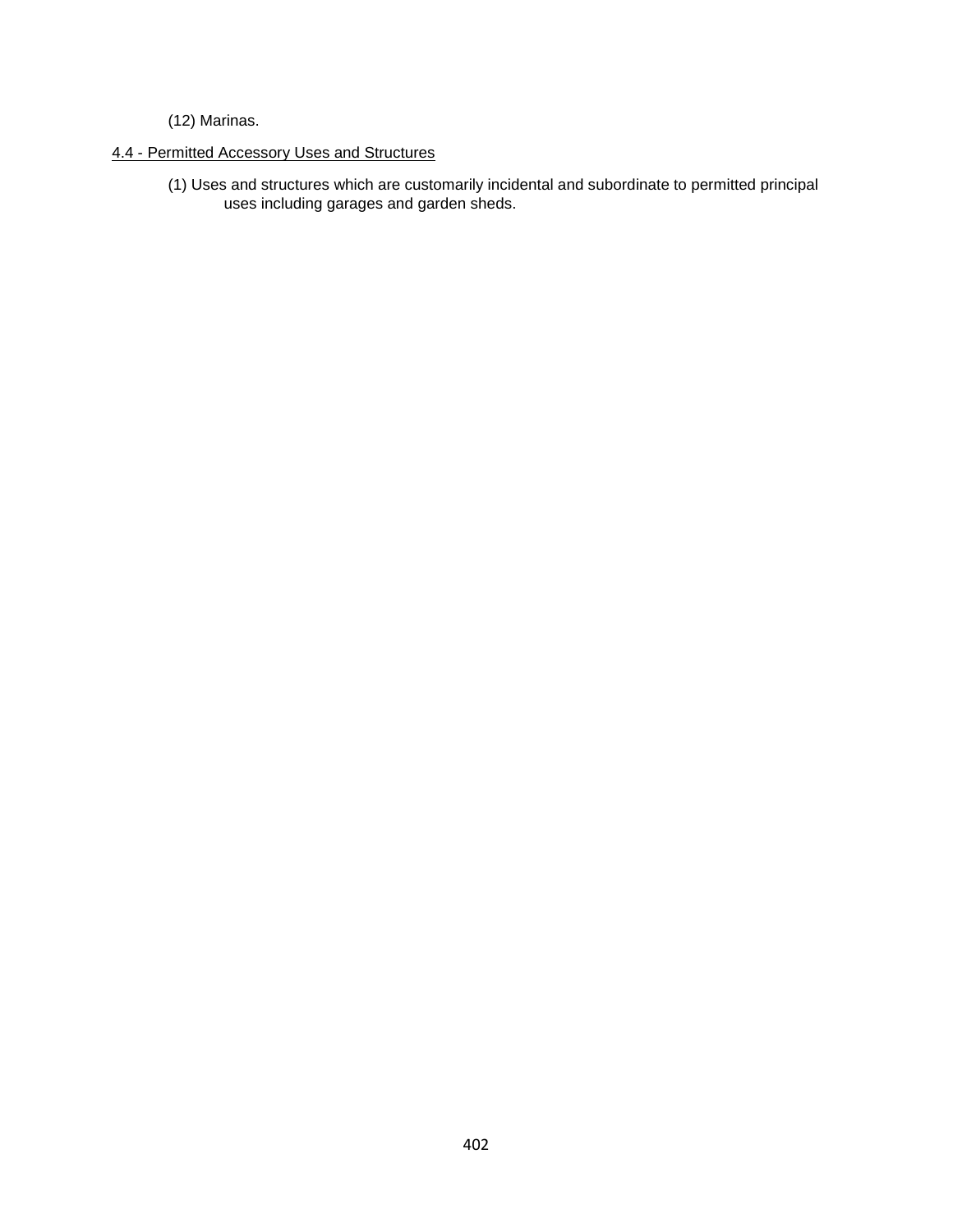# Article IV-A

#### R/R - Residential/Recreational District

# 4A.1

The Residential/Recreational District provides for a variety of businesses that would be related to recreation and the offering of retail services to accommodate the users of the facilities located within this zone. All activities would be operated in such a manner as to minimize any undesirable impact to the surrounding residential properties. This district is designed to enhance the use of recreation derived from surrounding residential properties. This district is designed to enhance the use of recreation derived from the Yough River and adjacent trail, while maintaining reasonable stability to the residential designation.

#### 4A.2 - Permitted Uses

- (1) Same as R-1
- (2) Bed and Breakfasts
- (3) Rentals Bicycles, boats, fishing equipment and similar outdoor water and trail related activities
- (4) Eateries Diners, Restaurants
- (5) Boat Docks
- (6) Souvenir Shops River and trail related clothing and accessories
- (7) Primitive camp sites No motorized, wheeled or trailer type vehicles permitted
- (8) Garage and/or storage buildings to house vehicles and materials related to principal use of lot

#### 4A.3 - Uses and Structures by Conditional Use

- (1) Same ad R-1
- (2) Uses and structures which are customarily accessory and clearly incidental and subordinate to the permitted uses and structures situated on the same lot as the principal structure
- (3) Fences, walls and screening barriers
- (4) Signs as described in residential areas

#### 4A.5 - Hours of Operation

Hours of operation for recreational related businesses shall be from 6:00 a.m. to 10:00 p.m.

#### 4A.6 - Noise

Noise and/or lighting from the businesses will be conducted at a level that does not disrupt the serenity and character of the residential area. No flashing lights or outside sound system permitted.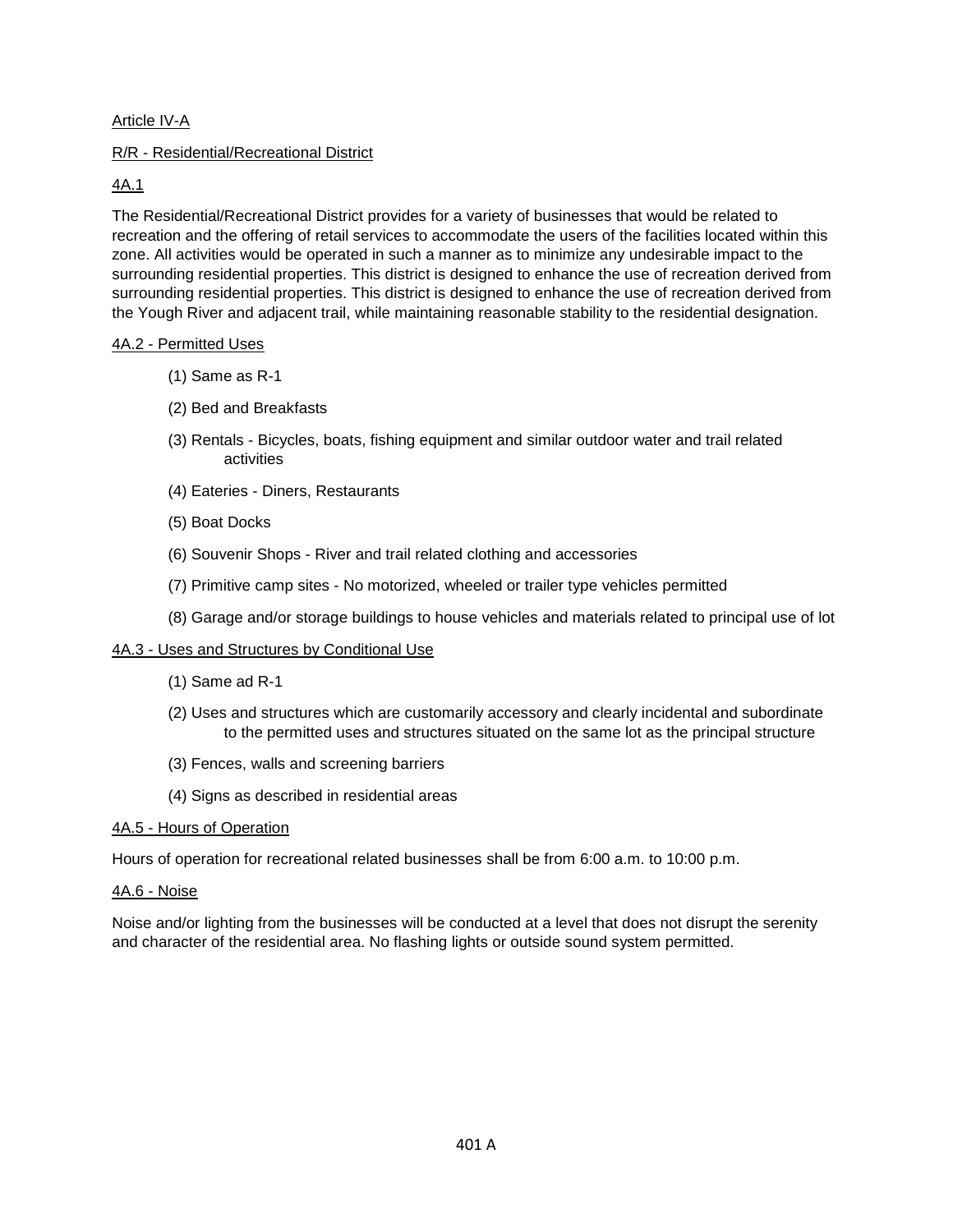# 4A.7 - Screening

When the rear or side of a structure faces a residential area, screening shall be provided in the form of a solid screen of evergreen trees or like shrubbery not less than six (6) feet in height or a solid fence not less than six (6) feet in height.

NOTE: Boundary lines for Residential/Recreational Area will extent from the Rostraver line at the northern end of Collinsburg Road south to the Commercial area, from Yough River to east side of Walnut Lane and from the Commercial area south to the Rostraver line at Buddtwon, from west boundary of Yough River trail to Yough River.

Must add to Section 8.20: Height, yards, lot area and lot width standards Must add to Section 8.16: Off Street Parking: Bed and Breakfast - 1 space per bedroom Rentals - 1 space per each 2-rental units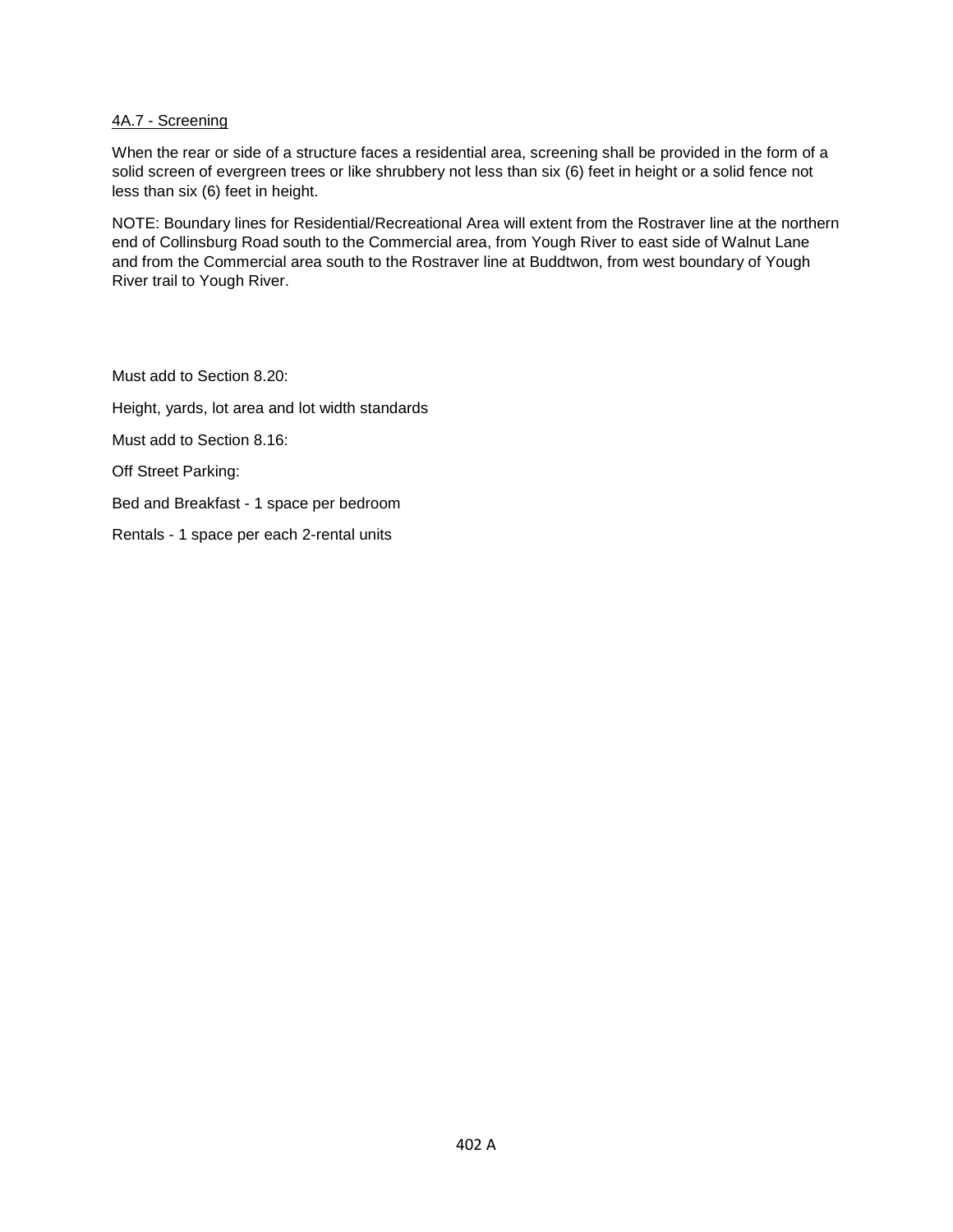# <span id="page-17-0"></span>Article V

# R-2 - Two Family Residential District

# 5.1

The R-2 Two-Family Residential District is composed of certain medium-density residential areas of the Borough, representing a compatible mingling of single-unit and double-unit dwellings, plus certain open areas where similar residential development appears likely to occur. The regulations for this District are designed to stabilize and protect the essential characteristics of this District; to promote and encourage a suitable environment for family life, and to prohibit all activities of a commercial nature except those having also some aspects of residential use, such as home offices of doctors or ministers, funeral homes, rooming houses, and tourist houses. To these ends, development is limited to a relatively medium concentration, and permitted uses consist of single and two-unit dwellings, which provide homes for the residents in this choice of dwelling types. In addition, uses such as schools, parks, churches, hospitals, and certain public facilities which serve the residents of the district are permitted. However, high-rise apartments and other multiple-family dwellings with corresponding proportions of open space may also be developed under prescribed standards of density and open space.

# 5.2 - Permitted Uses

- (1) Same as R-1
- (2) Two family dwellings
- (3) Office buildings for physicians, optometrists, surgeons, and dentists which shall not exceed four (4) offices in any one building.

#### 5.3 - Uses and Structures by Conditional Use

(1) Same as R-1, excluding two family dwellings and office buildings for physicians, optometrists and surgeons, and dentists which shall not exceed four (4) such offices in any one building, which are listed permitted uses in this district.

# 5.4 - Permitted Accessory Uses and Structures

- (1) Same as R-1
- (2) Pharmaceutical or apothecary facilities accessory to professional office buildings permitted under principal uses, provided:
	- (A) All public entrances to such facilities shall be from inside such office building.
	- (B) No show windows or matter advertising such facilities shall be visible from outside such building.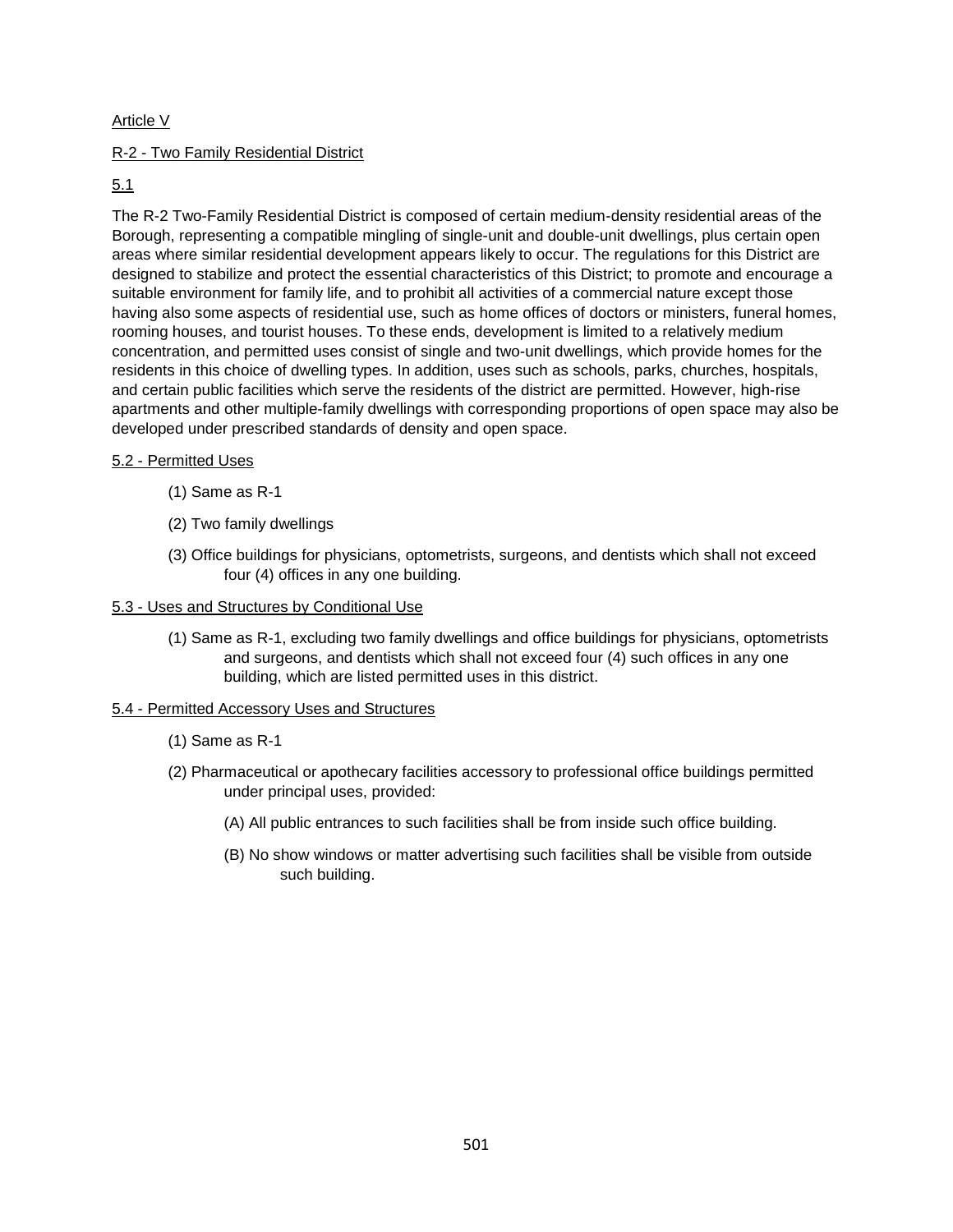# <span id="page-18-0"></span>Article VI

#### C - Commercial

# 6.1

The aim of this District is to establish and preserve areas for those commercial facilities which are especially useful and are in proximity to residential areas, while also minimizing the undesirable impact of such uses on the neighborhoods which they serve. Residential uses are permitted in this District in that such residential uses are in the form of walk-up apartments or where single or double family homes meet the required yard, height and use provisions as a residence in the applicable R-2 District. Light manufacturing operations such a bakeries, watchmakers, show repair shops, and optometrists are also permitted in this District.

#### 6.2 - Permitted Uses

- (1) Advertising sings and structures
- (2) Amusements centers (indoor only)
- (3) Auto sales, service, storage, rental
- (4) Bakeries or bakery goods shops
- (5) Banks, Savings and Loans
- (6) Barber, beauty shops
- (7) Business colleges, trade schools
- (8) Cabinet shop
- (9) Commercial cleaning shops
- (10) Social clubs
- (11) Studios for instruction in dance, music, and voice
- (12) Drive-in restaurants food stands
- (13) Floral shops
- (14) Food store, delicatessen
- (15) Furniture refinishing shops
- (16) Furniture store
- (17) Hotels
- (18) Medical, dental, and optical laboratories
- (19) Laundromats
- (20) Mortuaries
- (21) Children's nurseries
- (22) Plant nursery
- (23) Offices
- (24) Parking lot, facility or garage
- (25) Photography studio
- (26) Prescription pharmacy, optician
- (27) Printing and blueprinting
- (28) Reducing salon, masseur, fitness and health salons
- (29) Restaurant, bar
- (30) Retails stores and services
- (31) Service stations
- (32) Shop for building contractor
- (33) Sign shop
- (34) Theaters, live or film
- (35) Tire shops
- (36) Apartments, other than first floor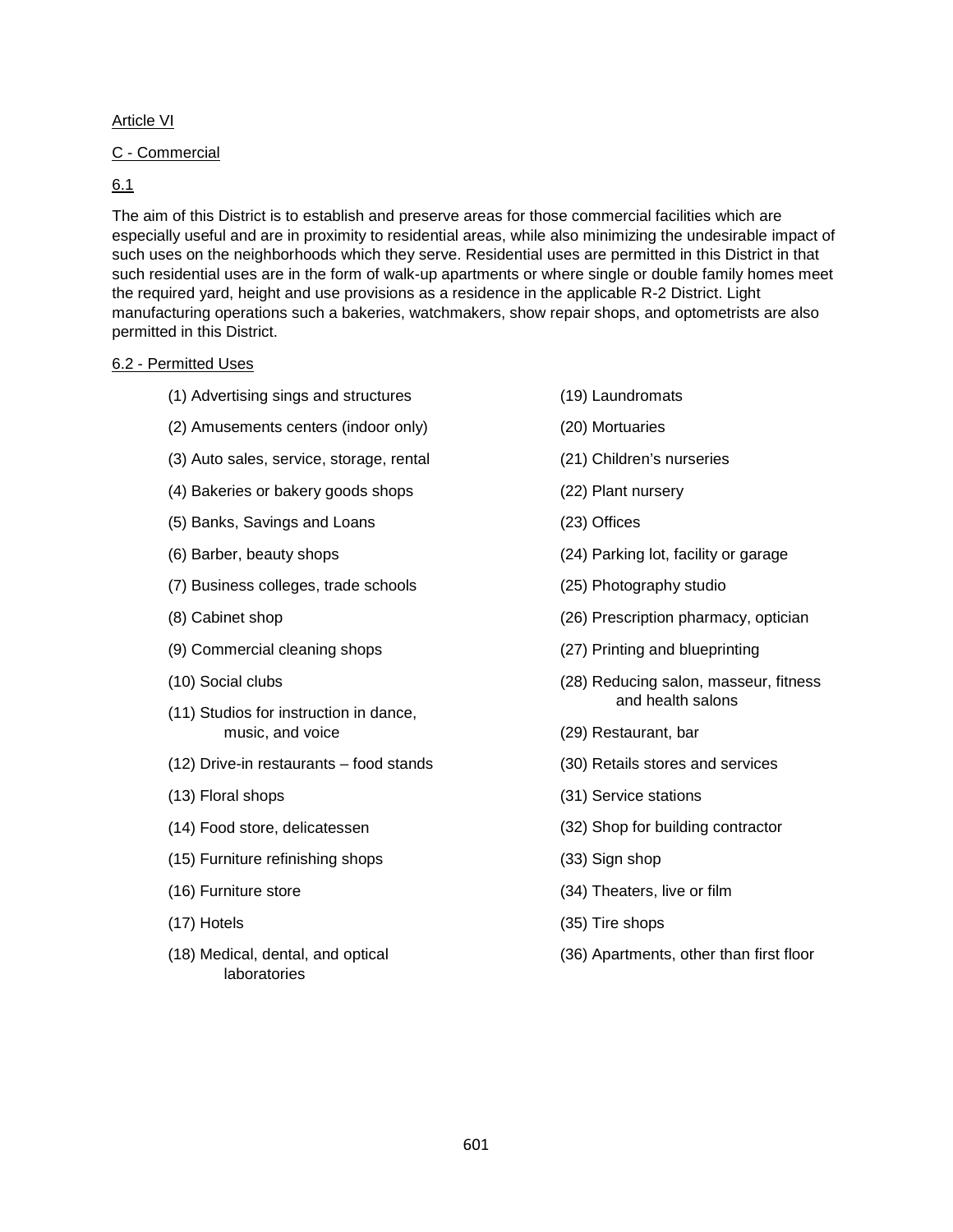# 6.3 - Uses and Structures by Conditional Use

- (1) Same as R-1 and R-2 permitted uses.
- (2) Multi-family dwellings.
- (3) Marinas, and boat clubs having at least three hundred (300) feet of water frontage.

# 6.4 - Permitted accessory Uses and Structures

(1) Uses and structures which are customarily accessory and clearly incidental and subordinate to permitted principal uses and structures.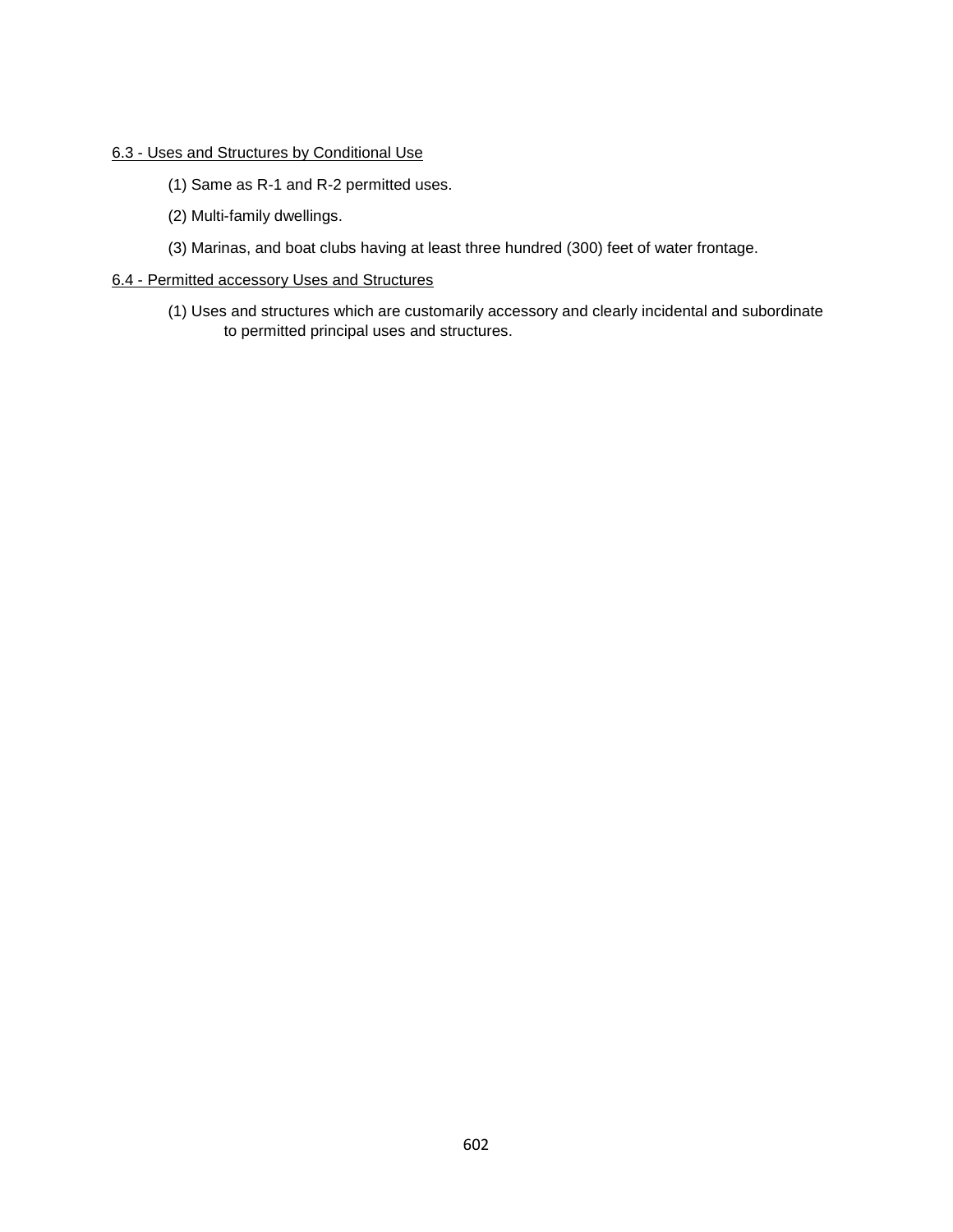# <span id="page-20-0"></span>Article VII

### I - Industrial

# 7.1

This District is established with the understanding that prime industrial land is a scarce commodity which should be identified and preserved. Too often, the only areas thought to need protection are those in residential use, but land for industrial use needs just as much protection from encroachment. Just as it is detrimental to a residential District to introduce industry into its midst, it is also far more detrimental for isolated residences to be situated in the middle of an industrial District. Industry can play a large role in the future of West Newton by creating jobs, tax revenues, population, and the increased development that accompanies these things. Provisions are also made in this District for certain commercial uses, which are most appropriately located as neighbors of industrial uses or which are necessary to service the immediate needs of people in these areas.

#### 7.2 - Permitted Uses

- (1) Manufacturing.
- (2) Wholesaling.
- (3) Warehousing.
- (4) Bulk Storage.
- (5) Laundries.
- (6) Cleaning Plants.
- (7) General Repair and service of automobiles, trucks and construction equipment.
- (8) The following commercial uses are also permitted:
	- (a) Gas Stations.
	- (b) Sales of new and used motor vehicles and construction equipment.
	- (c) Motor vehicle rental.
	- (d) Sale of campers, mobile homes and recreational vehicles.
	- (e) Lumber Yard retail. Retail lumber yards

# 7.3 - Permitted Accessory Uses and Structures

(1) Uses and structures which are customarily accessory and clearly incidental and subordinate to permitted principal uses and structures, provided however, that no residential facilities shall be permitted in the district except for watchmen or caretaker(s) whose work requires residence on the premises or for employees who will be temporarily quartered on the premises.

# 7.4 – Qualifications

The aforementioned use authorizations do not include any of such uses which emit any excessive fumes, vibrations, smoke, or noise, except the noise of vehicles coming and going, which are detectable from off the premises by the senses of normal human beings.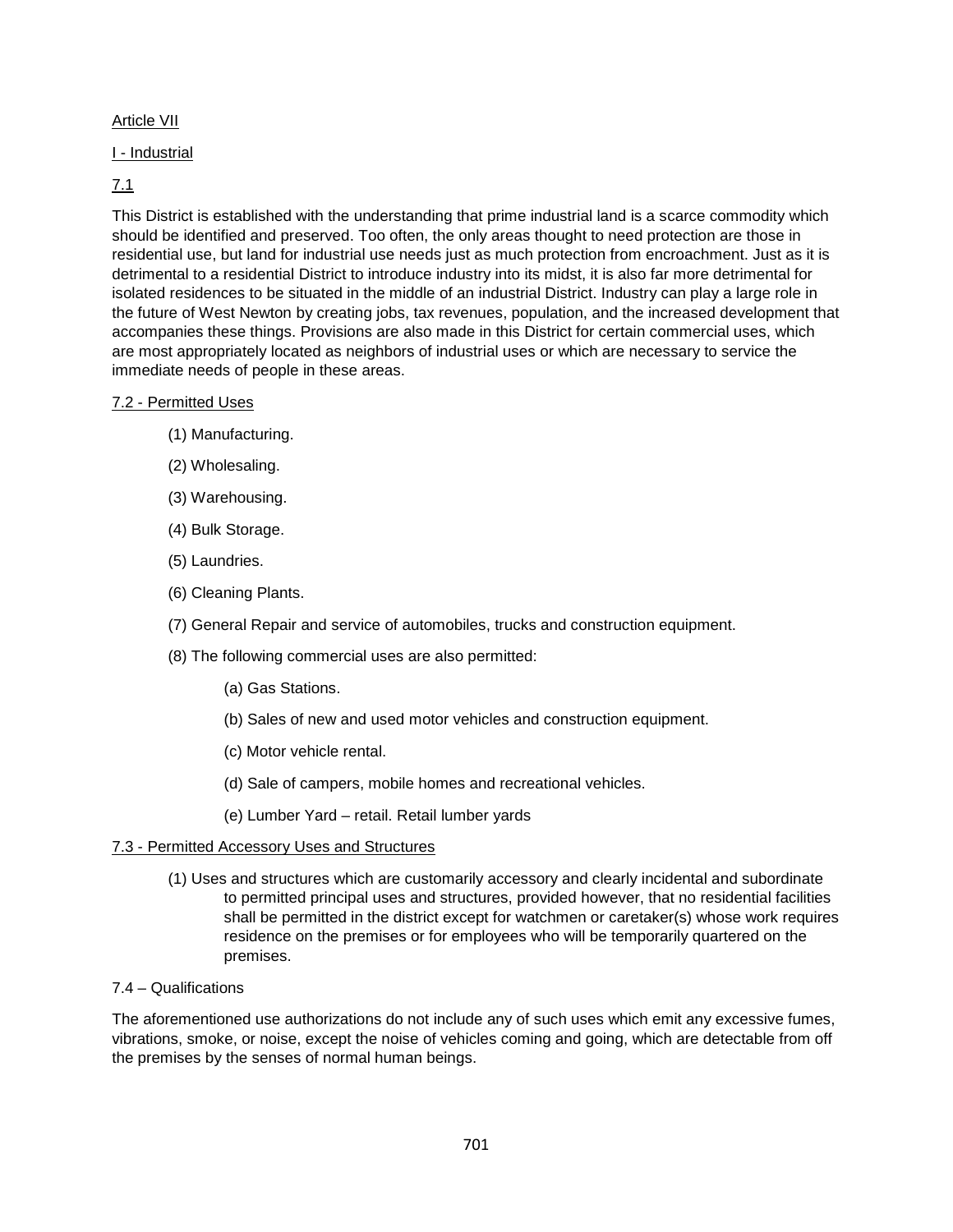# 7.5 – Screening

Any industrial use which abuts a residential use or a residential district shall be screened by the use of dense shade trees such as lindens or maples. A solid fence may be temporarily erected until the shade trees have reached sufficient mass and height.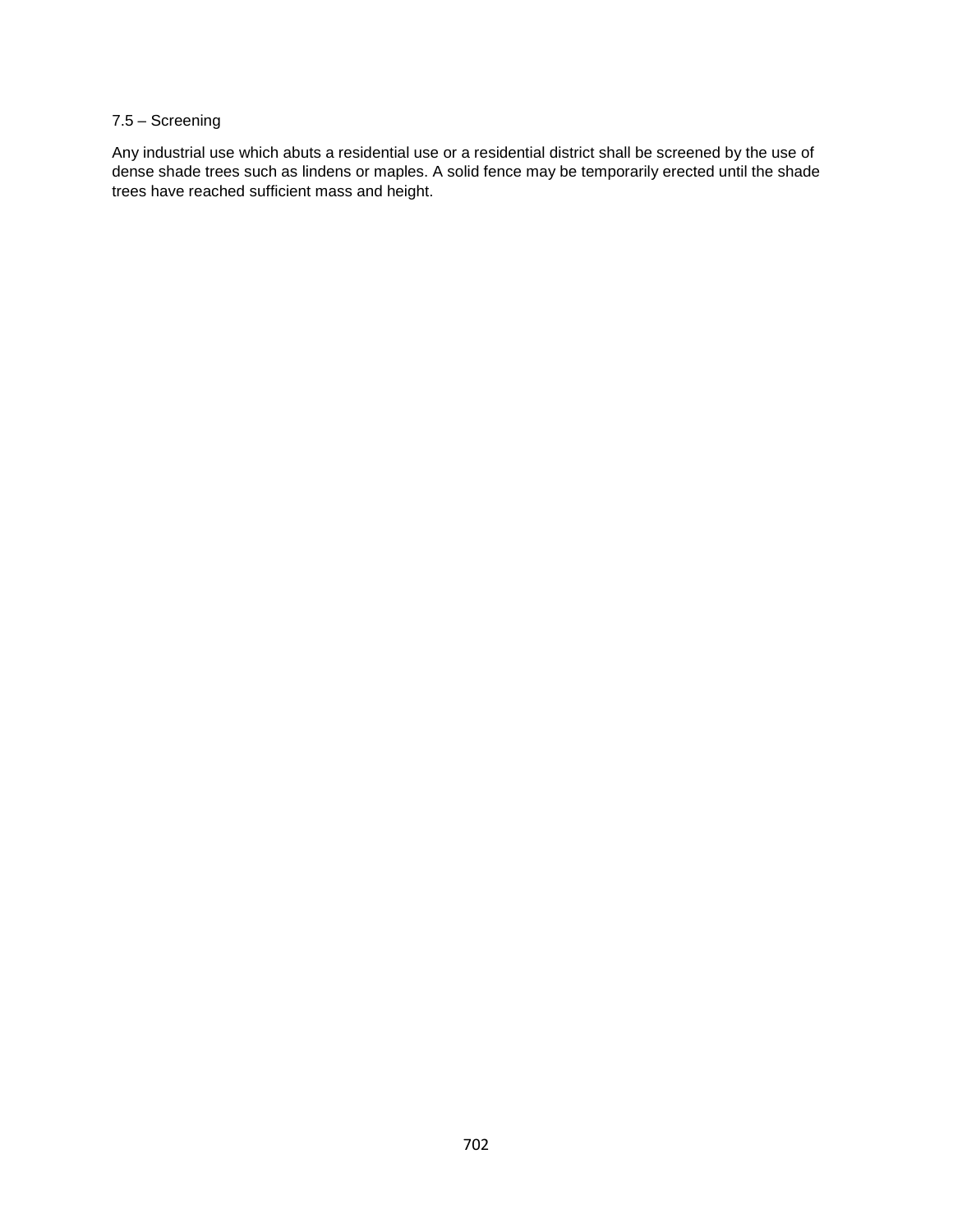# <span id="page-22-0"></span>Article VIIA

# C/I - Commercial/Industrial Zoning District

#### 7A.1 – Definition of Commercial/Industrial Zoning District

This zone provides for a wide range of businesses, professional and manufacturing uses, all of which shall be able to meet comparatively rigid specifications designed and intended to eliminate or minimize any undesirable impact such uses may have on the surrounding properties' conditions and uses. These districts are intended to be created in situations where the area is particularly suited and useful for economic development purposes, and yet is in such close proximity to existing residential uses that additional controls are deemed necessary in order to make these uses compatible with existing residential uses.

#### 7A-2 - Permitted Uses

- (1) Agencies: real estate, travel, and insurance
- (2) Art and antique shops
- (3) Bakery
- (4) Bakery, non-retail
- (5) Book and stationary store
- (6) Barber or beauty shop
- (7) Bottling works
- (8) Canvas products: fabrication and sales
- (9) Car wash
- (10) Carpenter or woodworking shop
- (11) Ceramic, china, porcelain, and pottery manufacture
- (12) Convenience store
- (13) Department store
- (14) Feed or lawn and garden store
- (15) Florist
- (16) Food store
- (17) Furniture store
- (18) Glass fabrication and installation
- (19) Health spa
- (20) Hardware or electrical appliance store
- (21) Injection molding of metals and plastics
- (22) Jewelry store
- (23) Laundromat
- (24) Laundry, dry cleaning, and dyeing agency
- (25) Light warehousing
- (26) Machine shop: nonforge and nonfoundry
- (27) Manufacture and assembly from prepared materials
- (28) Medical clinic
- (29) Metal fabrication, light and sheet metal
- (30) Offices, businesses and professional
- (31) Optical and jewelry manufacturing
- (32) Paint stores
- (33) Pharmaceutical store
- (34) Photography studio or camera shop
- (35) Printing: commercial and photo processing
- (36) Radio and television stations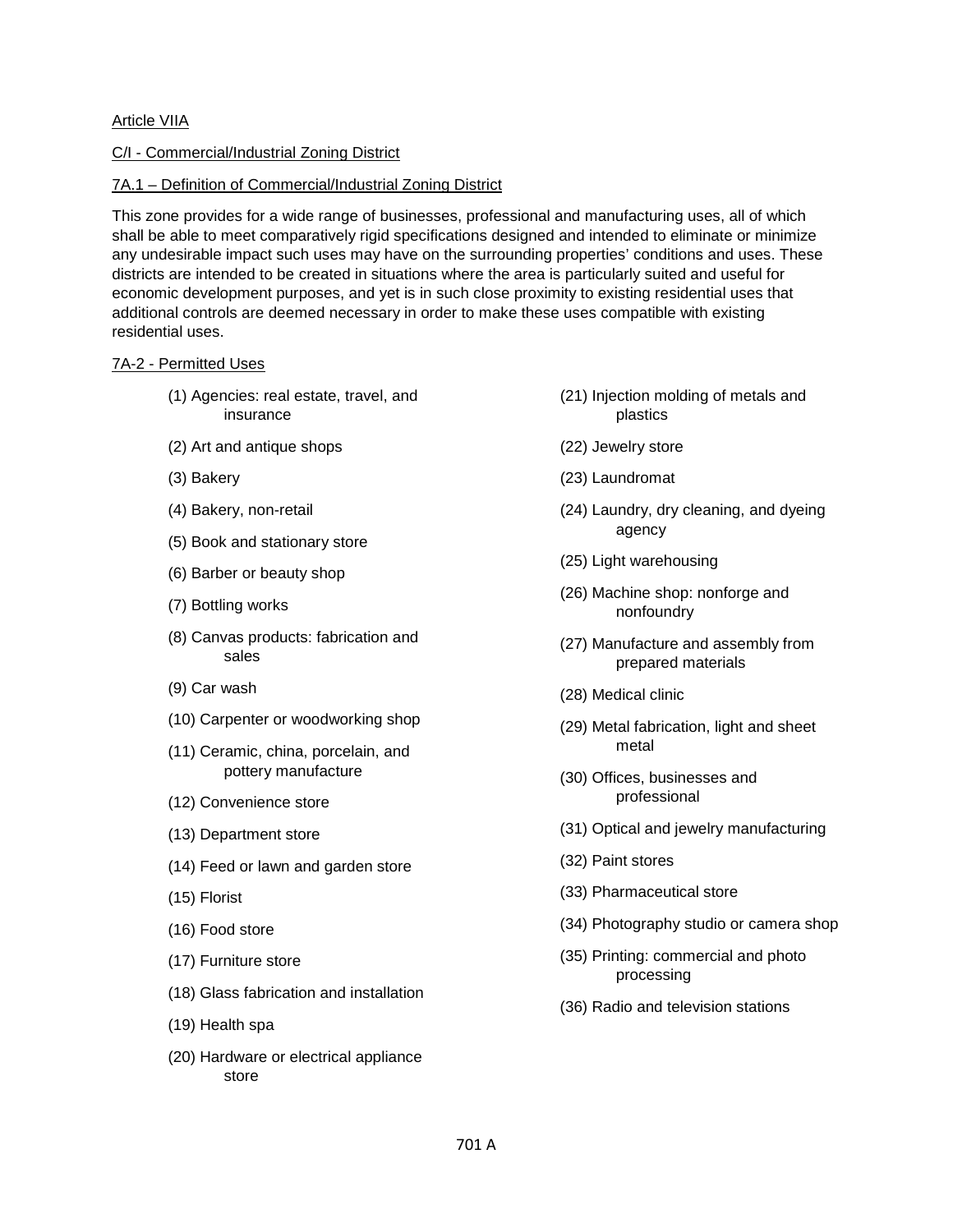(37) Residential building component center (38) Restaurants, taverns, and cafes (39) Retail gasoline stations excluding service and repair of motor vehicles (40) Retail sales of wearing apparel (41) Sign shop (42) Shoe repair (43) Shop for building contractor (44) Tailor, dressmaker, and milliner (45) Wearing apparel manufacturing, fabrication, and processing (46) Wholesale distributor

#### 7A.3 - Permitted Accessory uses and Structures

7A.3 - Uses and structures which are customarily accessory and clearly incidental and subordinate to the permitted principle uses and structures, situated on the same lot as the principal building or use served provided, however, that no residential facilities shall be permitted in the district except for watchmen or caretakers whose work requires residence on the premises or for employees who will be temporarily quartered on the premises.

The following are specifically identified accessory uses or structures, if customarily accessory and clearly incidental and subordinate to the permitted principal uses and structures:

- (1) Off-street parking facilities.
- (2) Fences, walls, and screening barriers.
- (3) Loading docks or loading areas.
- (4) Garages to house delivery trucks or other vehicles used in conjunction with the principal use of the lot.
- (5) Signs.

7A.3.2 - A Zoning certificate is required for every accessory use or structure. Any accessory use or structure not specifically listed above may be permitted upon submission of an application to the Zoning Hearing Board if the request meets the criteria set forth in Section 7A.3.1.

7A.3.3 - Temporary structures and trailers used in conjunction with construction work may be permitted only during the period that the construction work is in progress for a period not to exceed six (6) months and must have a permit issued. Permits for other temporary structures may be issued for a sixty (60) day period, but such permits shall not be renewed except as a special exception when approved by the West Newton Zoning Hearing Board.

#### 7A.4 - Qualifications and Requirements

7A.4.1 - Minimum setback from property line is twenty-five (25) feet. Such setback areas must be appropriately landscaped, and may contain a cartway or driveway for ingress and egress purposes.

7A.4.2 - When a side or rear property line of property in a Commercial/Industrial District abuts a side or rear yard of property in a residential district, such Commercial/Industrial District property shall be screened from such residential district property by a solid screening barrier consisting of material or evergreen plantings of a minimum height of six (6) feet set back and a minimum of twenty-five (25) feet from such residential property and extending along said setback the entire width of the area abutting the residential district. Said screening barrier shall be constructed, erected and maintained so as to provide a visual screen between the Commercial/Industrial property and the residential property. Such evergreens shall be maintained and cultivated to a minimum height of six (6) feet.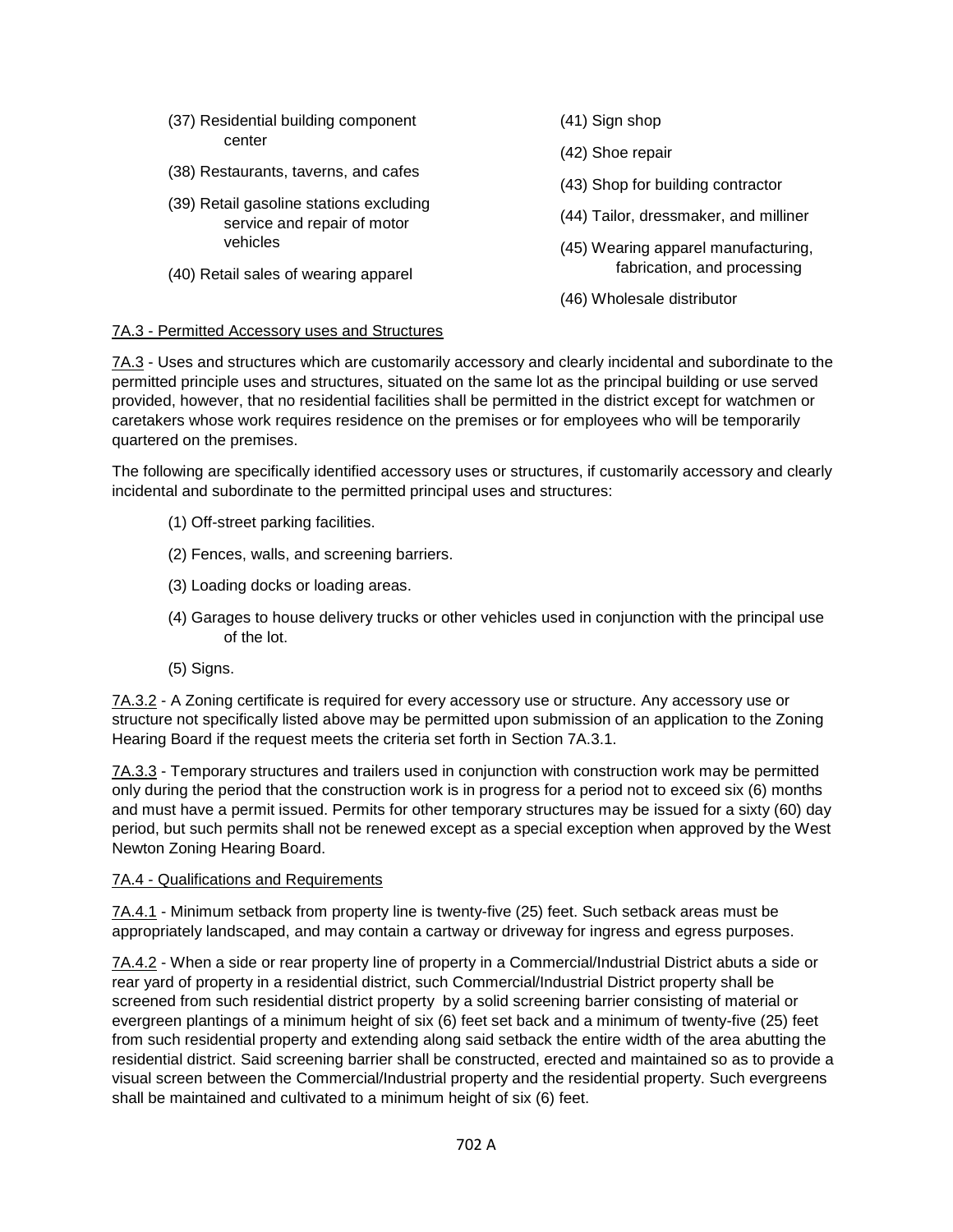7A.4.3 - A traffic barrier shall be provided and properly maintained when a proposed street or driveway parallels an existing road for more than one hundred (100) feet. Such traffic barrier shall consist of trees, walls, fences or landscaping to provide an effective barrier between headlights and vehicles along the adjacent cartways and shall not pose a vision obstruction for the traffic from the proposed street or drive to the public road.

7A.4.4 - On any corner lot, no structure, fence, wall, planting, vegetation, or fill shall be placed, located, maintained, exist or be permitted to grow at a height in excess of three (3) feet measured vertically above the mean ground elevation of a triangle formed by the center lines of side roads and a straight line connecting said center lines at a point located as follows:

(1) For all intersections of roads where both roads have a right-of-way of fifty (50) feet, a distance of seventy-five (75) feet from the intersection point of said center lines.

7A.4.5 - The maximum building height is forty-five (45) feet.

7A.4.6 - Site Plans shall be approved by the West Newton Planning Commission for proposed uses of all property in the Commercial/Industrial District, based upon the standards hereinafter set forth and all other standards set forth in this ordinance and other applicable ordinances of the Borough of West Newton. The site plan shall show, in addition to any other requirements of this ordinance, the following:

- (1) Adequate storm sewer drainage facilities, means for preventing soil erosion and methods proposed for making excessive land cuts and fills in other environmental conditions peculiar to the land. An erosion and sedimentation plan approved by the Westmoreland County Soil Conservation District must accompany the approved site plan.
- (2) The location of principal and accessory buildings, existing and planned, and the topography.
- (3) Traffic circulation features within the site.
- (4) The location of vehicular access onto the site.
- (5) The height and bulk of structures.
- (6) The provision of off-street parking and loading facilities.
- (7) The provision of open spaces.
- (8) The landscaping, paving, fencing, walls, and signs on the site.
- (9) All necessary utilities, particularly sewage and water systems, and percolation test results, where applicable, and letters of tentative approval to connect to existing sewage or water systems from the appropriate municipal Sewer or Water Authority, as well as Department of Environmental Resources concurrence with the proposed method of providing sewers and water.

7A.4.7 - No building shall be closer than eight (8) feet to the side-lot line.

7A.4.8 - No buildings on the same lot shall be located closer than twenty-five (25) feet of each other.

7A.4.9 - When the rear of any building or structure faces a public road or river, a solid screen barrier of evergreen trees of not less than six (6) feet in height at initial planting shall be provided and properly maintained between the rear of the building or structure and the public road or river. Such evergreens shall be maintained and cultivated to a minimum height of six (6) feet.

7A.4.10 - There are no specific setback requirements for internally developed public or private roads. Specific setbacks shall be determined by the West Newton Planning Commission when the site plan is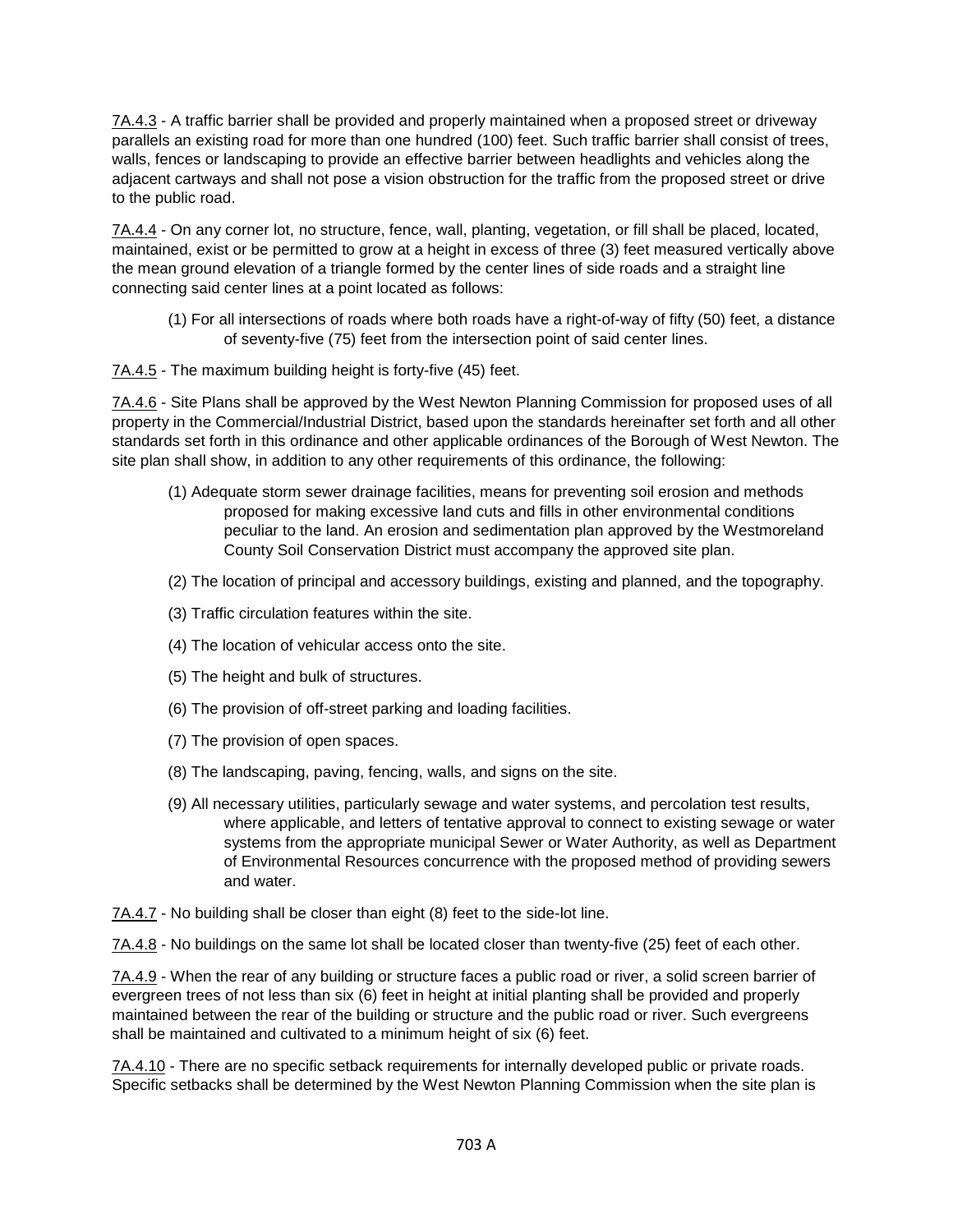reviewed. The minimum setback requirement being a five-foot landscaped area or sidewalk between any internally developed road and any proposed or existing building.

7A.4.11 - Site plans as per West Newton Borough subdivision Ordinance shall be submitted for all new developments and/or changes requiring a building permit.

7A.4.12 - Proposed developments must comply with the Subdivision and Land Development Regulations of West Newton Borough as a prerequisite to the issuance of new zoning approval.

7A.4.13 - All roads shall be per West Newton Borough Subdivision Ordinance.

7A.4.14 - Upon review by the West Newton Planning Commission, the requirement to use evergreen for screening purposes may be changed if another plant or tree can be shown to effectively accomplish the same.

In considering any plan hereunder, the West Newton Planning commission will endeavor to assure safety and convenience of traffic movement, harmonious and beneficial relationship of buildings and uses on the site, as well as to contiguous properties, and overall development in a manner not detrimental to the public at large. The West Newton Planning Commission must act upon all proposed site plans files pursuant to this section within ninety (90) days after receipt of such plans if all required documentation from all required agencies in submitted at that time. Otherwise, the lack of action on such plans shall be deemed an approval by the West Newton Planning Commission. Incomplete applications will not be accepted for review and recommendations and approval or disapproval. All disapprovals must be in writing and state the reason for such action.

#### 7A.5 - Parking and Off-Street Requirements

7A.5.1 - All parking spaces shall comply with West Newton Zoning Regulations section 8.15.2 – Design **Standards** 

7A.5.2 - Off-street loading spaces accessory to uses allowed shall be provided in accordance with the regulations set forth in West Newton Zoning Regulations sections 8.15.1 – Loading Space.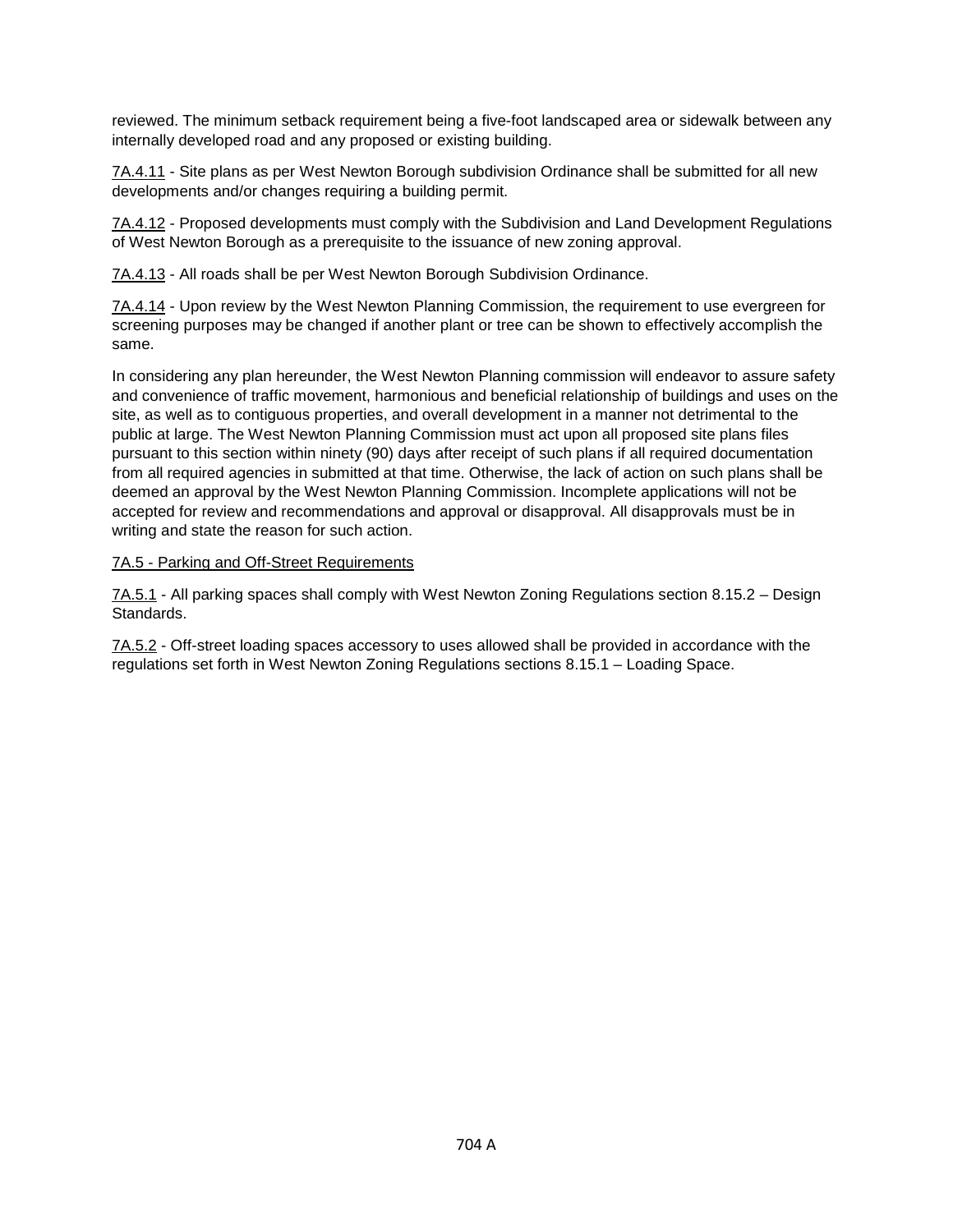# <span id="page-26-0"></span>Article VIII

# General Regulations

# 8.1 - Application

The following regulations shall apply in every District unless district regulations specifically provide to the contrary.

# 8.2 - General Requirements

In addition to the minimum yard requirements specified for individual districts, the following regulations shall apply.

# 8.3 - Access

All buildings and other structures shall be so located and arranged on lots as to provide safe and convenient access for fire protection and servicing, as well as off-street parking located on the premises.

# 8.4 - Height - Excluded Portions of Structure

The height limitations of this Ordinance shall not apply to penthouses or roof structures specifically designed for the use of elevators, stairways, tanks, ventilating fans or similar equipment required to aerate and maintain the building. Nor shall these height limitations apply to church spires, belfries, cupolas, flag poles, chimneys, smoke stacks, radio or television towers, silos, or similar structures which may be erected above the eight feet limit. The foregoing provisions shall not be interpreted to permit a fire wall or parapet wall to extend more than four feet above the roof.

# 8.5 - Fire Protection

Any portion of any building exceeding sixty (60) feet in height shall be so designed and located that adequate fire protection is feasible. Prior approval by the fire department is required.

# 8.6 - Projections Permitted into Required Yards and Courts

Covered porches open on the three sides except for necessary supporting columns and customary architectural features shall be permitted in required side or rear yards provided that no such structure shall project closer than three feet to any side lot line. No structure shall project into any yard required adjacent to a street, and no such structure shall be more than one story in height or more than twentyfour (24) feet in length. No such structure shall project more than eight (8) feet into any required rear yard. Unenclosed porches, landings, terraces, patios, or platforms which are not covered by a roof or canopy and do not exceed above the level of the first floor of the building may project into any required front, side, or rear yard not to exceed eight (8) feet. No porch covered by a roof shall project into any required front yard, except a minor entry porch, which shall not be more than six (6) feet in width and shall not project more than five (5) feet into such yard. Open, unenclosed fire escapes may project not more than four (4) feet into any required yard, but shall not project any closer than three feet into any side lot line. Open, unenclosed stairways or balconies, not covered by a roof or canopy, may extend or project into a required rear yard only, not more than four (4) feet, but shall not be within three (3) feet of any property line.

# 8.7 - Signs Which Advertise a Property Shall Not Mislead as to the Zoning Status

No signs advertising the property on which it is located for sale, rent, or lease shall in any manner convey or create the impression that such property may be used for any purpose for which it is not zoned, or that any building may be used for purposed not permitted by zoning or other Borough regulations.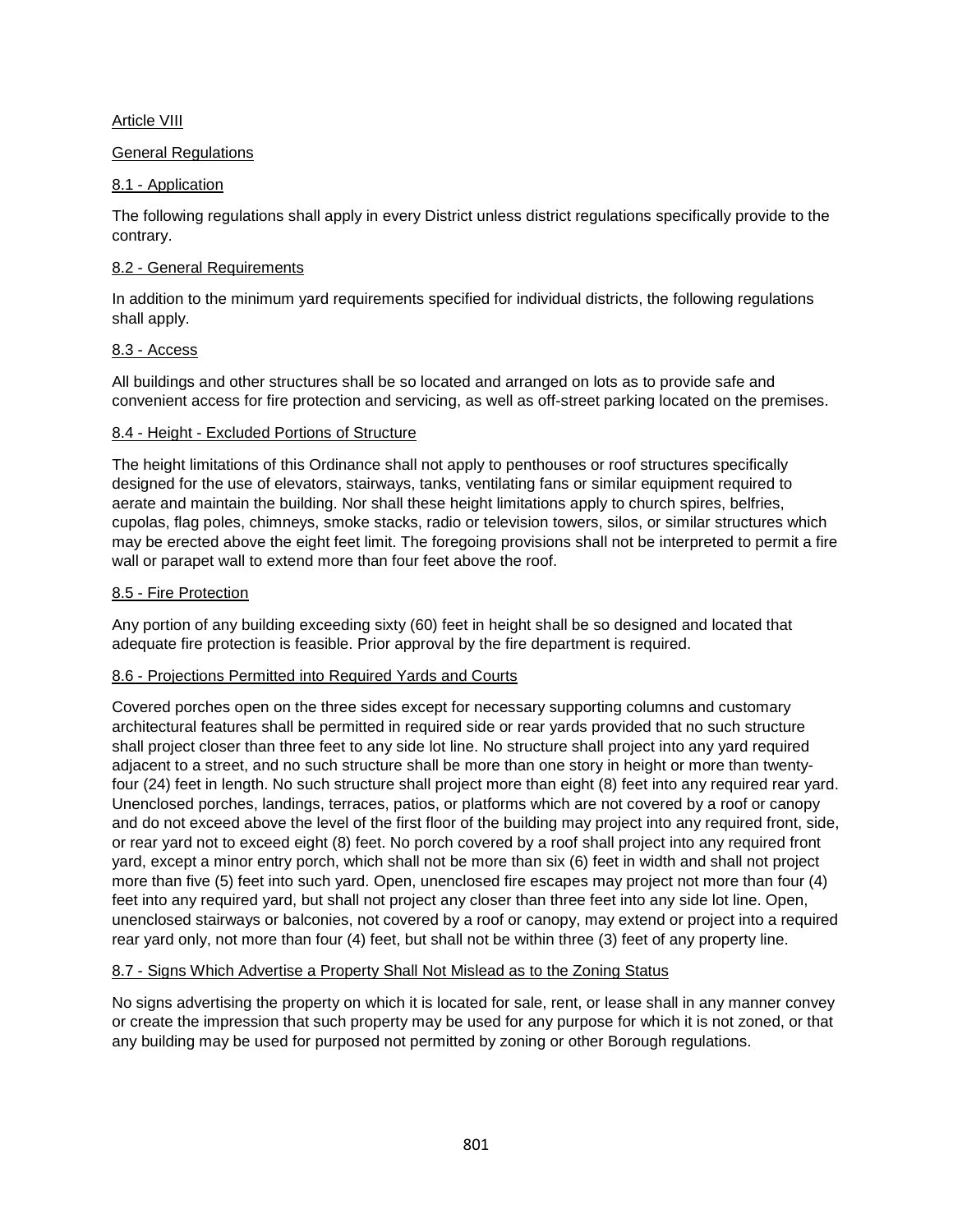#### 8.8 - Lighting of Signs and Property

No signs or premises shall be lighted with flashing, flickering, or intermittent lighting, or any other lighting which is likely to be confused with traffic signals, lights on emergency vehicles, or likely because of the intensity or direction, to be hazardous to traffic. All lighting for signals or premises shall be so shielded and directed so as to minimize discomfort in rooms used for sleeping purposes or any residential use.

#### 8.9 - Razing of Structure

The owner of any property upon which a structure is razed shall be required to remove all debris, backfill and grade the property within sixty (60) days of the completion of the razing.

#### 8.10 - Determination

All permitted and conditional uses shall comply with the requirements of the following sections. In order to determine whether a proposed use will conform to the requirements of this Ordinance, the Planning Commission may require a plan of the construction or development and a description of machinery or techniques to be used during the operation of the proposed use.

- (1) Electrical Disturbances No activity shall cause repetitive or continuous electrical disturbance adversely affecting the operation of other electrical equipment.
- (2) Noise Noise from commercial or industrial uses which interferes with the peaceful use and enjoyment of adjacent property because of volume, frequency, sound pressure, intermittence, shrillness or beat shall be muffled or otherwise controlled. Fire sirens and related apparatus used solely for public purposes shall be exempt from this requirement. Noise shall not be such as to create a nuisance.
- (3) Air Pollution No pollution of air by fly ash, dust, vapors, or other substance shall be permitted which is harmful to health, animals, vegetation, or other property. No pollution of air by fly ash, dust, vapors or other substances which are harmful to health, animals, vegetation, or to other property shall be permitted.
- (4) Heat No use shall carry on any operations that would produce heat perceptible from any property line of the lot on which the operation is located. No use shall be permitted that produces heat that can be felt from any property line of the lot on which the operation is located.
- (5) Glare Uses, signs, or lighting devices which produce either continuous or intermittent, objectionable, direct or reflected glare on adjoined properties or public thoroughfares shall not be permitted.
- (6) Vibration Any use or portion thereof creating intense earthshaking vibrations shall be set back from the lot lines on all sides to a distance which will insure that in no case shall any such vibration create a nuisance or hazard beyond said lot lines.
	- (A) Vibrations detectable without instruments on neighboring property shall be prohibited in residential zoning districts.
	- (B) Vibrations detectable without instruments on neighboring property in any industrial district within the Borough shall be permitted, provided that such vibrations do not endanger or in any way damage persons or properties on neighboring lots and do not interfere with any activity on such neighboring lots.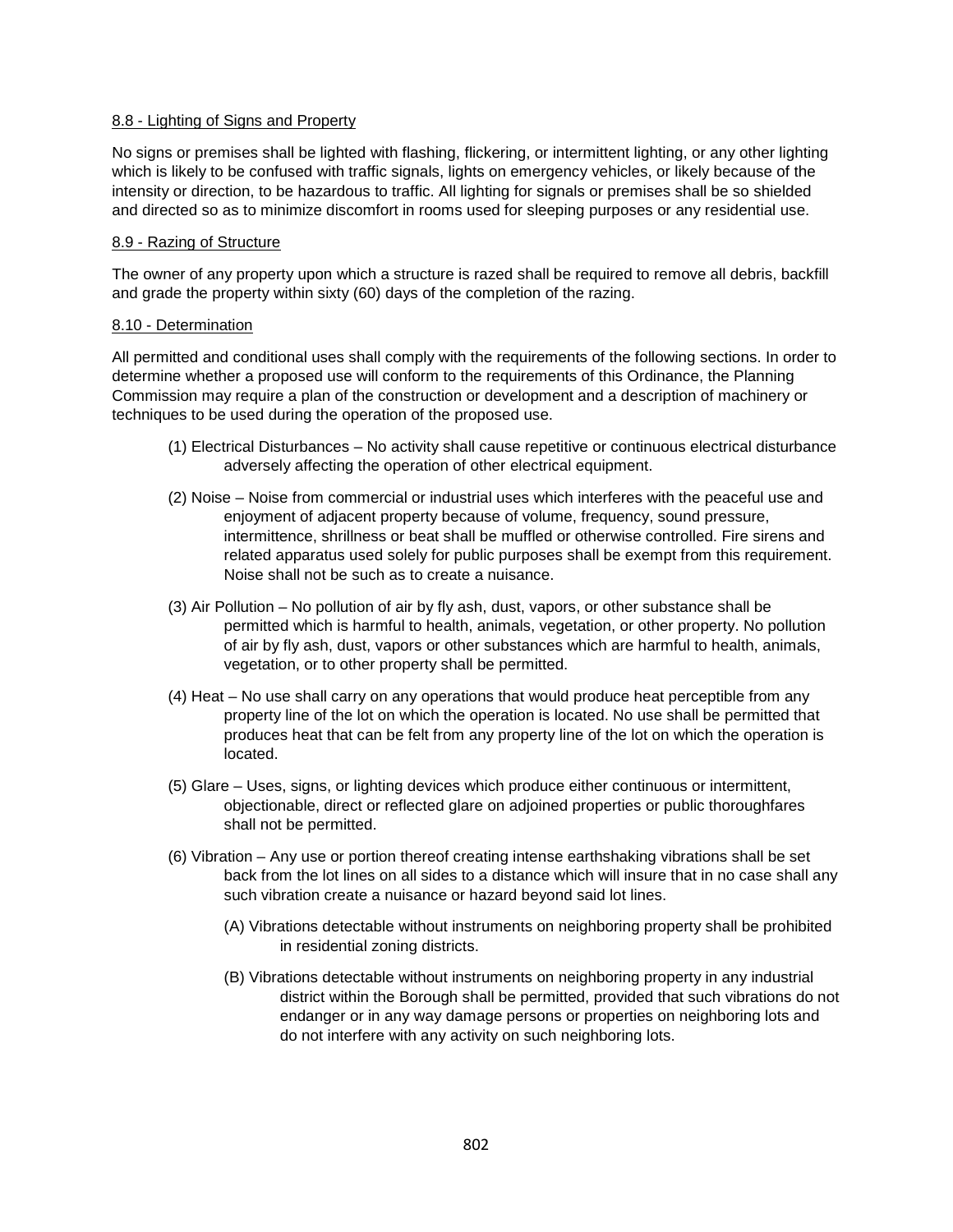#### 8.11 - Home Businesses

Home businesses, as defined in this Ordinance, shall be permitted conditionally in residential districts subject to the regulations listed below:

- (1) The home business shall be carried on by a member of the family residing in the unit but may not employ more than one non-resident family employee.
- (2) The home business shall be carried on wholly within the principle or accessory structure located on the residential lot.
- (3) Not more than one home business shall be permitted on the residential lot.
- (4) The home business shall be subject to all regulations of this Ordinance, including those governing noise, vibration, smoke, dust, odors, heat, glare, and off-street parking.
- (5) Any instruction or tutoring of music or other noise producing activities shall be limited to five (5) pupils at one time.
- (6) The home business must be secondary to the intended use of the property for residential purposes.
- (7) There shall be no exterior indications of the home business other than an appropriate shingle or small sign.

#### 8.12 - Mobile Home Parks and Mobile Homes

Mobile home pages shall meet the requirements of the Westmoreland County Mobile Home Park Subdivision Regulations prior to consideration by the Planning Commission. Mobile Homes may be placed on lots, provided:

- (1) The provisions of all Borough regulations and Department of Environmental Resources regulations regarding water supply and sewage disposal are adhered to.
- (2) The lot area, dimensions, and other applicable requirements of this Ordinance for singlefamily dwellings shall be met.
- (3) All mobile homes shall be acceptably skirted within six (6) days of placement, subject to inspection by the Zoning Officer.

#### 8.13 - Existing Lots of Record

Any lot of record existing at the effective date of the original statement of this Ordinance may be used for the erection of a structure even though its area and width are less than the minimum requirements of this Ordinance. The new structure, however, must conform to the building set back and height restrictions of this Ordinance.

#### 8.14 - Parking

In R1 and R2 Districts, the following off-street requirements must be met on the same lot. In other Districts, parking requirements may be met by using another lot (See section 8.17 for details). Space used for meeting the off-street parking requirements of this Ordinance must be included in the computation of the required yards in each District, except where such off-street parking is in the form of a garage or carport, then such space must comply with the standards for accessory structures.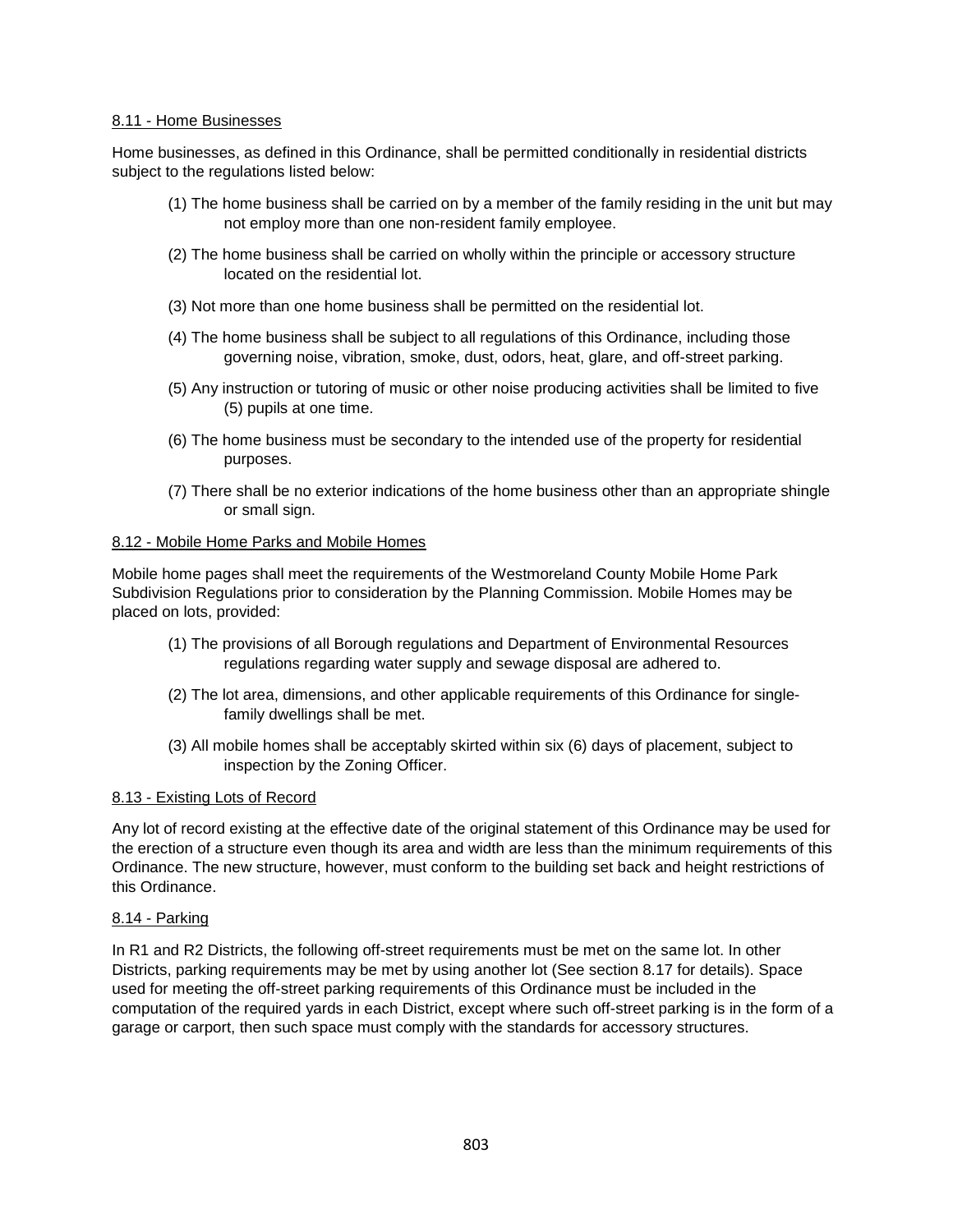#### 8.15 - Design Standards

- (1) Loading Space Every structure or part thereof, hereafter erected for uses involving the receipt and distribution of material or merchandise shall have permanently maintained loading spaces within or on the same zoning lot with the structure at the rate of one (1) space (each not less than ten (10) feet wide and fifty (50) feet long for every twenty thousand (20,000) square feet or fraction thereof of gross floor area intended or designed for such use, providing that no loading space need be provided for use with a gross floor area not exceeding twenty four hundred (2,400) square feet.
- (2) Designs Standards the following minimum design standards shall be observed in laying out off-street parking facilities.

| Parking Angle    | Stalls Width | Aisle Width | Stall Length | Curb to Curb |
|------------------|--------------|-------------|--------------|--------------|
| 0 to $15^\circ$  | 9 ft.        | 12 ft.      | $23$ ft.     | 30 ft.       |
| 16 to $37^\circ$ | 10 ft.       | 11 ft.      | 19 ft.       | 47 ft.       |
| 38 to $57^\circ$ | 10 ft.       | $13$ ft.    | 19 ft.       | 54 ft.       |
| 58 to $74^\circ$ | 10 ft.       | 18 ft.      | 19 ft.       | 61 ft.       |
| 75 to $90^\circ$ | 10 ft.       | 24 ft.      | 19 ft.       | 63 ft.       |

#### 8.16 - Off-Street Parking Requirements

The area in the downtown commercial district designated as such on the zoning map shall be exempt from all off-street parking requirements. The following off-street parking requirements shall apply to all other districts:

| <u>Use</u>                                                                       | <b>Spaces Required</b>                                                       |
|----------------------------------------------------------------------------------|------------------------------------------------------------------------------|
| Single and two family dwellings                                                  | 2 per dwelling unit                                                          |
| Rooming house, convalescent homes                                                | .4 times maximum number of residents                                         |
| Apartments and townhouses                                                        | 2 per dwelling unit                                                          |
| Churches, theaters, facilities for spectator sports                              | .35 times the capacity                                                       |
| Barber shops and beauty parlors                                                  | 2 plus, 1.5 per chair                                                        |
| Bowling alleys                                                                   | 3 per lane                                                                   |
| Fast food, take out establishments and drive-in<br>restaurants                   | Area in square feet                                                          |
| Restaurants (except drive-ins)                                                   | 1.2 per 100 sq. ft. of floor area                                            |
| Furniture, appliance, hardware, carpet stores,<br>contractors showrooms, museums | 2 per 800 sq. ft. or area                                                    |
| <b>Funeral parlors</b>                                                           | 1 per 50 ft. of floor area                                                   |
| Gas stations                                                                     | 1 per pump, 2 per lift (in addition to stopping<br>places adjacent to pumps) |
| Laundromats                                                                      | .5 per washing machine                                                       |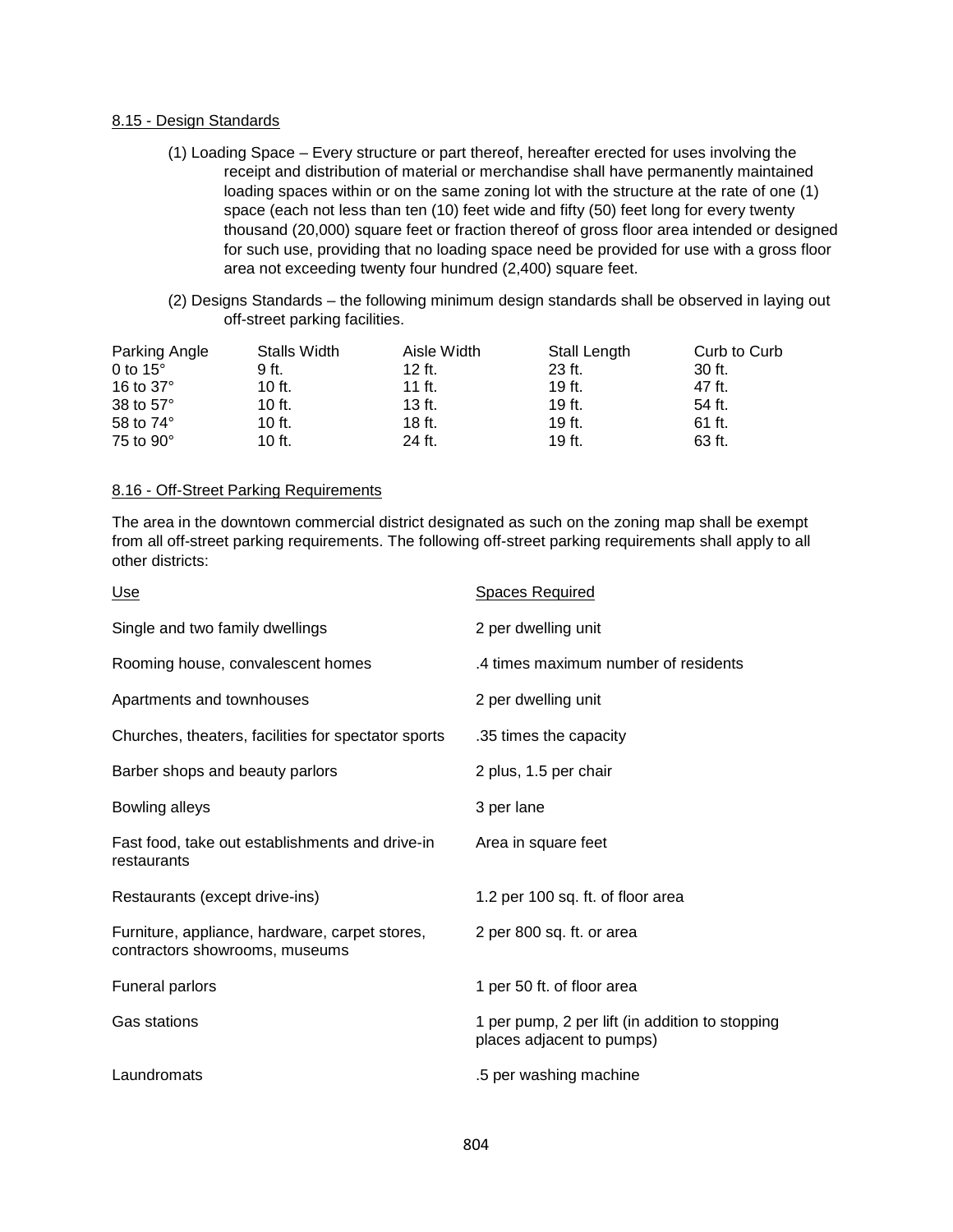| Doctors and dentist offices                                                    | 1 per 100 sq. ft. of waiting room and 1 per doctor<br>or dentist |  |  |  |
|--------------------------------------------------------------------------------|------------------------------------------------------------------|--|--|--|
| <b>Banks</b>                                                                   | 1 per 150 sq. ft. of floor area                                  |  |  |  |
| For uses not specifically listed above, the requirements below are applicable: |                                                                  |  |  |  |
| U <sub>se</sub>                                                                | Spaces required                                                  |  |  |  |
| Retail stores and services                                                     | 1 per 150 sq. ft. of floor space and outdoor sales<br>space      |  |  |  |

Other commercial and industrial uses 1 per 300 sq. ft. of floor area .75 times the maximum number of employees on premises at any one time

# 8.17 - Miscellaneous Off-Street Parking Rules

In R1 and R2 Districts, required off-street parking shall be provided on the lot on which is located the use to which the parking pertains. In other Districts, such parking may be provided either on the same lot or on another lot, not in a residential district, where the lot on which the parking spaces are located and the lot on which the use requiring them is located are not separated by more than five-hundred (500) feet at their closest point measured along a street or streets. Where off-street parking is located on a lot other than the lot occupied by the use which requires it, permit approval for both lots is required. The sure of any required parking space for the display of any motor vehicle for sale, or for any other purpose, other than the parking of motor vehicles is prohibited.

#### 8.18 - Irregular Lots

- (1) Lot, Irregular A lot so located, shaped, or oriented with respect to adjacent lots that application of general measurement methods or yard dimensional requirements of the district in which is located is not practical and serves no significant public purpose, and/or with location of yards by type – front, side, and rear – not logically determined by or related to yard patterns on nearby regular lots.
- (2) Requirements An irregular lot, as defined above, shall be considered to meet dimensional and related requirements of the district in which it is located only if it meets the following conditions.
	- (A) Minimum lot area, computed as for regular lots, shall meet district requirements for the proposed use.
	- (B) All yards shall provide at least the same clearance from lot lines as required for side yards for the same structures and uses on regular lots in the district.
	- (C) Total area in open space on the lot shall not be less than the total area in yards and other open space required for the use on a regular rectangular lot of the required minimum width and area, giving due consideration to structural coverage (if any) permitted in rear yards in the district. Aside from the minimum requirement for separation equivalent to that provided for side yards on regular lots in the district, such open space may be located and dimensioned with regard to designations as "front" and "side" or "rear" yards, but shall be subject to limitations as for yards generally.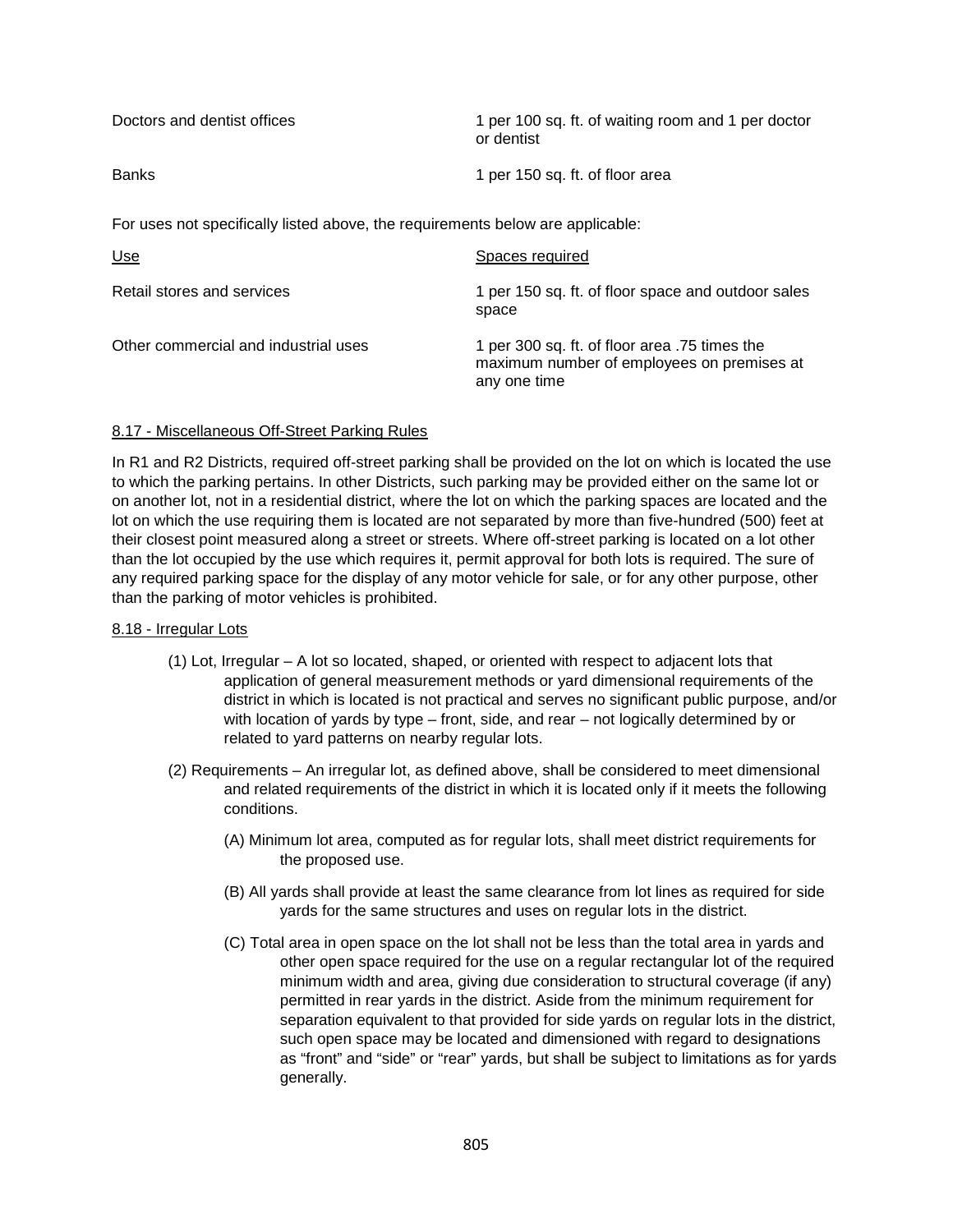- (D) The buildable area on the lot shall be shaped to correspond with and shall have minimum width and area equal to or greater than, the shape and minimum width of the minimum buildable area on a regular interior lot which could be used for the proposed purpose in that district.
- (E) An irregular lot of record at the time of the original enactment of these regulations may be subdivided to create three or more additional lots provided that such additional lots are regular lots and provided further that such subdivision conforms to existing subdivision regulations.

#### 8.19 - Signs

- (1) Only the following exterior signs shall be permitted in E and R Districts:
	- (A) Signs which are permitted under Genera Sign Provisions.
	- (B) Signs which do not exceed one and one-half  $(1 \frac{1}{2})$  sq. ft. in area and are used to display and identify only the name of the individual, profession, organization, or institution occupying the premises.
	- (C) One bulletin board for each street frontage which does not exceed thirty (3) sq. ft. in area and indicated the services of a church or institution including the church or institution name, if desired.
	- (D) Signs which do not exceed twelve (12) ft. in area, are not illuminated and pertain only to the rental, lease, or sale of the property on which the sign is located.
	- (E) Signs for each street frontage no exceeding twelve (12) sq. ft. in area, in connection with a hospital or sanatorium, a funeral home and used to identify only the name of the structure.
- (2) Only the following exterior signs shall be permitted in the C and I Districts:
	- (A) Signs which are specifically permitted in the E and R Districts.
	- (B) Signs which direct attention to a business, commodity, service, or entertainment which is conducted, sold or offered upon the premises and are attached to the main will of a main building. These signs shall project not more than two (2) feet therefrom, and no portion less than ten (10) feet above the basic grade. If the sign does not project more than three (3) inches from a wall of a building, the sign does not need to conform to the ten (10) foot height limit. The sign or signs (if more than one sign), shall not exceed more than one hundred (100) sq. ft. in area when not attached to a building but is within the buildable area of the lot, erected with no portion less than ten (10) feet or more than twenty-five (25) feet above the ground. The sign or signs, (if more than one) shall not exceed one hundred twenty (120) sq. ft. in area.
	- (C) Temporary signs used to advertise special business promotions. These signs shall be used for a limited time only and may be used on a daily basis but must be removed by dark. Only one (1) temporary sign shall be permitted at any specified time per business location. Temporary signs shall not be illuminated and shall not exceed a total area of eight (8) sq. ft. with the maximum allowable size of two (2) feet wide by four (4) feet high or stand more than four (4) feet perpendicular to the ground. If a sign is double-faced, either side shall not exceed eight (8) sq. ft. or stand more than four (4) feet perpendicular to the ground. Where there are sidewalks, a temporary sign must be located at least four (4) feet away from the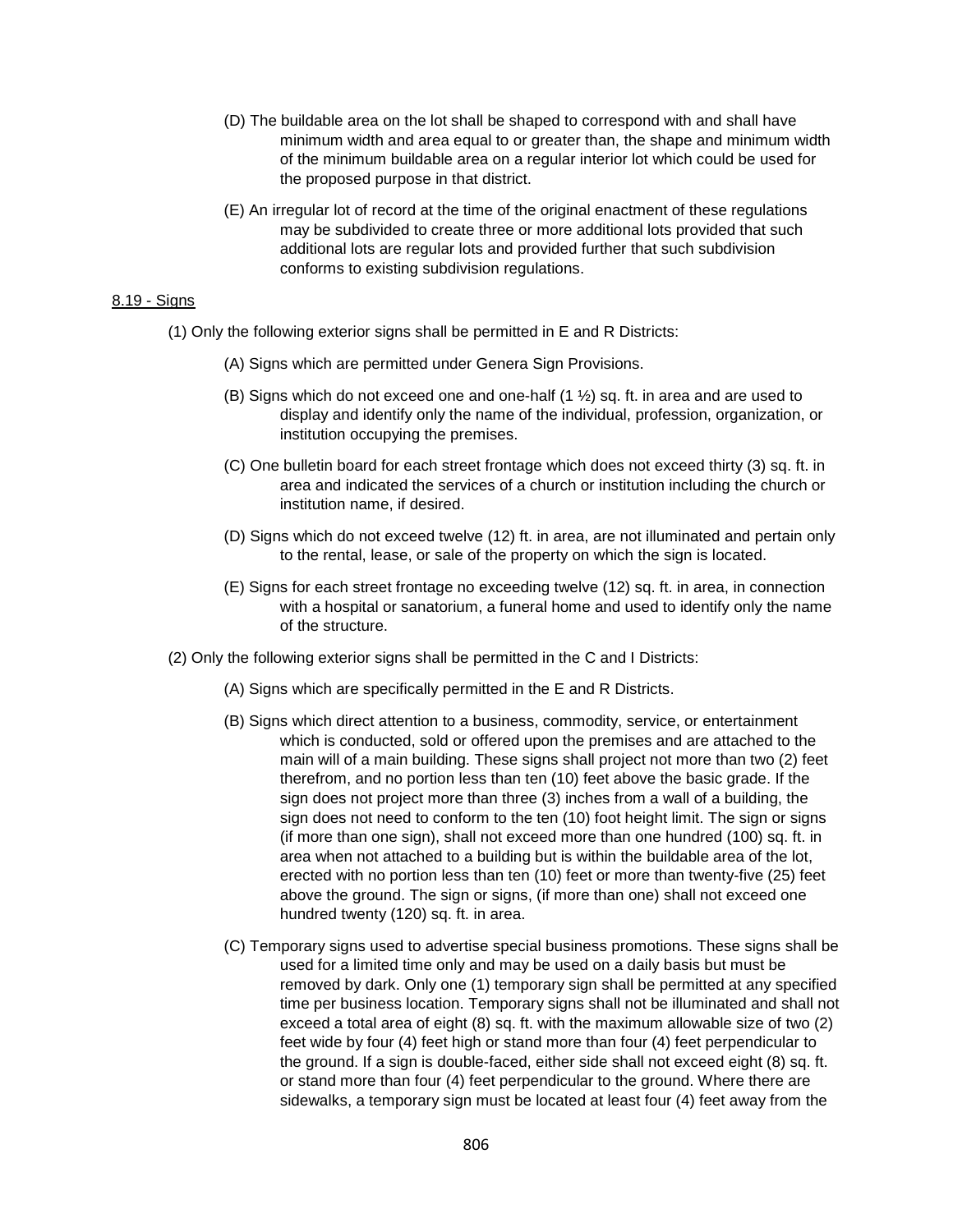edge of the road and toward the building. Placement of any sign may not create a safety hazard or block entrances, exits, or sidewalks. A zoning certificate shall be obtained at a cost of \$5.00 annually and must be renewed at the beginning of the Borough fiscal year. Failure to comply with this section of the sign ordinance shall result in the forfeiture of the current certificate.

- (3) General Sign Provision (For exterior signs)
	- (A) A building permit shall be secured for the establishment, major alteration, or moving of any sign (except real estate signs) which is more than one and one-half  $(1 \frac{1}{2})$ sq. ft. in area.
	- (B) No sign lawfully established before the date of this Ordinance or Amendment shall be altered in any major respect, or moved (except when ordered by an authorized public officer as a safety measure), unless it is made to conform with the provisions of this Ordinance.
	- (C) In any District, signs which are used to indicate the location or direction of a real estate development, limited to a maximum of fifty (50) sq. ft. in area and spaced so there is not more than one (1) such sign on each five hundred (500) feet of street frontage, may be erected for a period of six (6) months upon the approval of the Zoning Officer.
	- (D) All signs erected after the effective date of this Ordinance shall be non-flashing, nonglaring, non-animated, non-fluorescent, and non-iridescent.
	- (E) Signs which indicated that mechanics, painters, and other artisans are at work shall not exceed twelve (12) sq. ft. in area and may be erected and maintained during the period that such persons are performing work on the premises where such signs are erected, but these signs shall be promptly removed upon completion of work.
	- (F) The requirements in this Article shall not be held to prohibit the erection of a marquee or canopy within the buildable area of the lot provided the marquee or canopy bears no sign other than an identification sign which does not project above or below the marquee or canopy or project more than four (4) inches horizontally from the surface of said marquee or canopy.
	- (G) Where a sign is permitted by a provision of this Article, it shall be construed to permit a double-face, multiple-face, or similar sign. Each face may equal the maximum size for the particular type of sign permitted in this Article. The maximum size for a multiple face or similar sign may be the equivalent of that permitted for a double-face sign.
	- (H) No sign in an S or R District shall be on the roof of a building and no sign attached to the wall of a building shall extend along the roof lines or project horizontally more than eighteen (18) inches therefrom.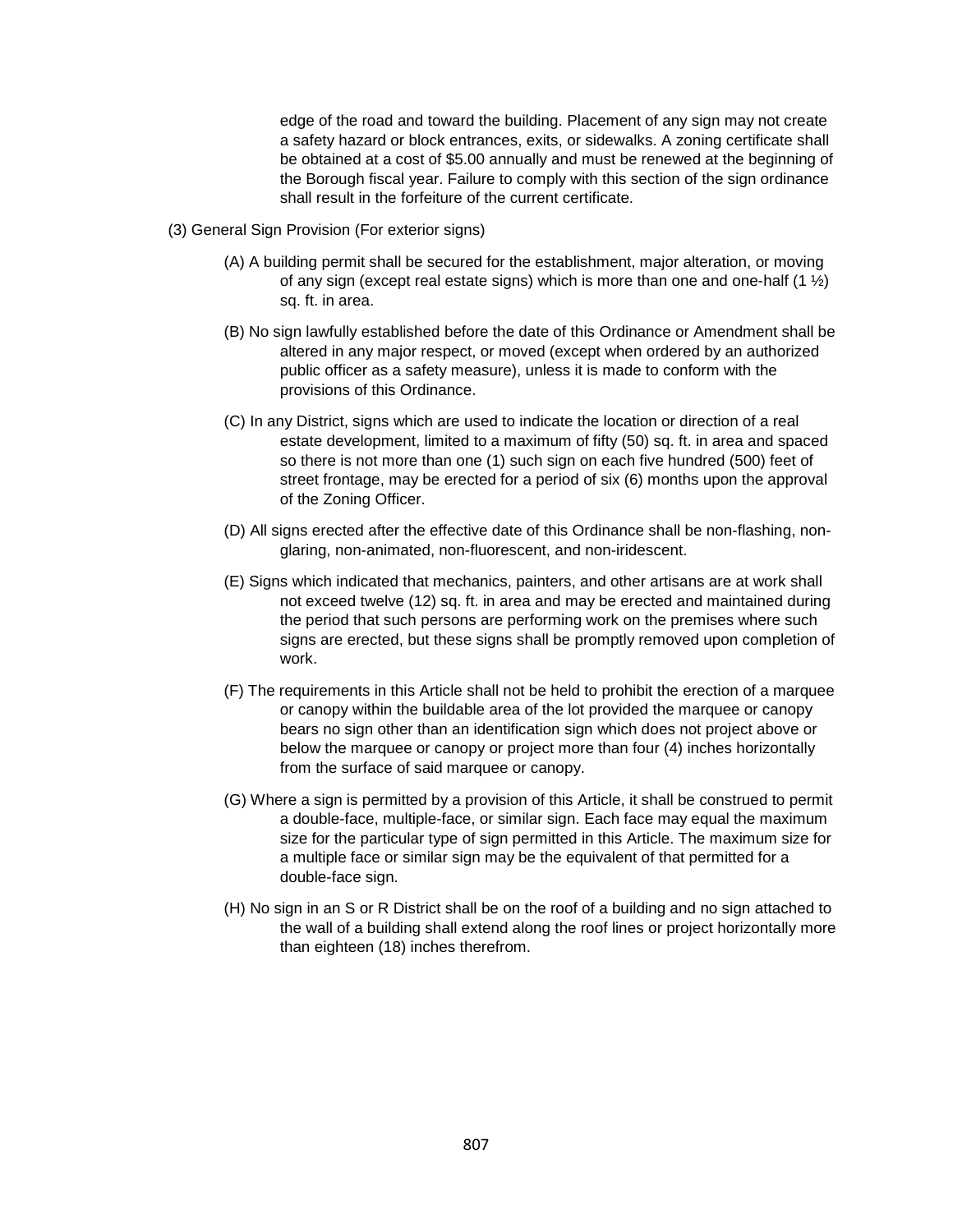|                | Height                                                                                                                             | Yards                                                                                                                                    | Lot Area                                                                                                | Lot Width |
|----------------|------------------------------------------------------------------------------------------------------------------------------------|------------------------------------------------------------------------------------------------------------------------------------------|---------------------------------------------------------------------------------------------------------|-----------|
| Е              | $30' - 1$ family $-2$<br>story<br>$45'$ - other main -<br>3 story<br>15' accessory $-1$<br>story                                   | Front $-10%$ of<br>depth<br>$Side - 15%$ of<br>width each side<br>$Rear - 10%$ of<br>depth<br>Accessory - front<br>$-20'$ , others $-5'$ | 10,000 sq. ft.                                                                                          | 50'       |
| R <sub>1</sub> | $35'$ – main 2 story<br>$15'$ – accessory –<br>1 story<br>Multiple unit - 12<br>per story 1                                        | Front $-25$ '<br>$Side - 8'$ on each<br>side 2<br>$Rear - 30'$<br>Accessory – front<br>20', others $-5'$                                 | 5,000 sq. ft. 8*<br>2 Units 6,000<br>3 Units 6,500<br>4 Units 7,000<br>Over 4 - 100 sq.<br>ft. per unit | 50'       |
| R <sub>2</sub> | $40'$ – main 2 story<br>$15'$ – accessory –<br>1 story<br>Multiple unit - 12'<br>per story 1                                       | Front $-20'$<br>$Side - 8'$ on each<br>side 2<br>$Rear - 25'$<br>Accessory – front<br>20'<br>Others $-5$ '                               | 4,000 sq. ft. **<br>3 Units 6,000<br>4 Units 6,500<br>Over 4 - 100 sq.<br>ft. per unit                  | 40'       |
| C              | 45' - main 3 story<br>$15'$ - accessory -<br>1 story The height<br>of main building<br>Building may be<br>increased<br>provided: 3 | Front – none $4$<br>Side – none $4$<br>Rear – none $4$<br>Accessory – front<br>20'<br>Others $-5'$                                       | 900 sq. ft.                                                                                             | 30'       |
|                | $40'$ – main 2 story<br>$20'$ – accessory –<br>1 story                                                                             | Front $-15$<br>Side – none $5-6*$<br>Rear - none 5-7<br>Accessory - front<br>$-20'$<br>Other $-5$ '                                      | 10,000 sq. ft.                                                                                          | 100'      |

8.20 - Height, Yards, Lot Area, and Lot Width Standards

*1.* With conditional use permit.

*2.* On interior lots only, structures on corner lots which abut a street shall be set back from the side property line a distance equal to the front yard setback.

*3.* The building or increased height portion thereof is setback from the permitted building one (1) foot for each four (4) feet of building height over 45' or 2 ¼' for each story over 3, whichever results in the greater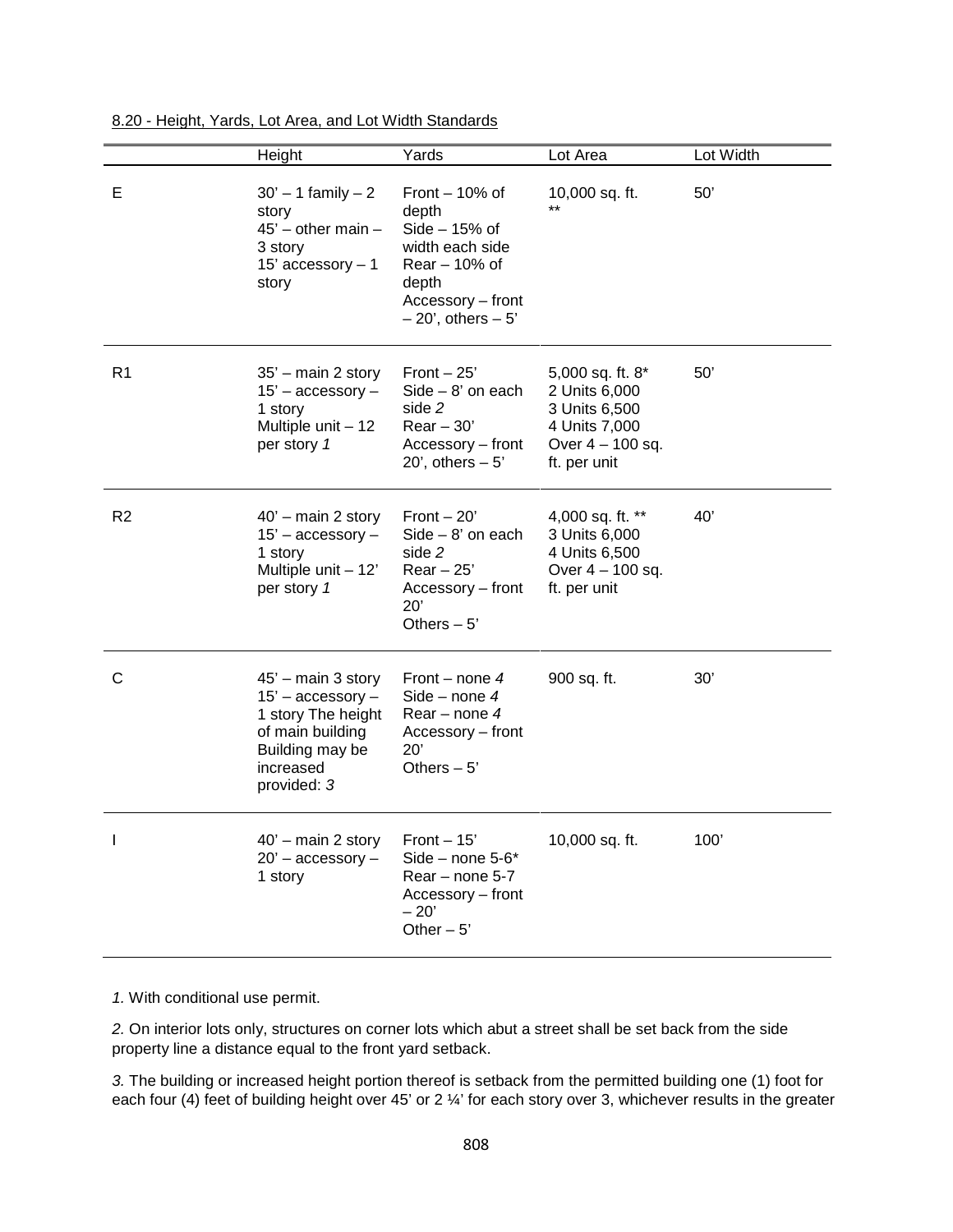dimension. The cubical content of the building does not exceed the cubical content of a solid having a base equal to the buildable area of the lot and a height of 45'.

*4.* Except when abutting a residential district, then 10'.

*5.* Except when abutting a residential district, then 15'.

*6.* When abutting a street, not less in width than the depth of the front yard required.

*7.* For a through lot the required rear yard shall be the same as the required front yard.

\*\* Main structure shall be closer than 35 feet to a street or property in another zoning district.

\*\* All lots shall conform to the regulations set forth in the West Newton Subdivision Ordinance regarding lot area and sewer system.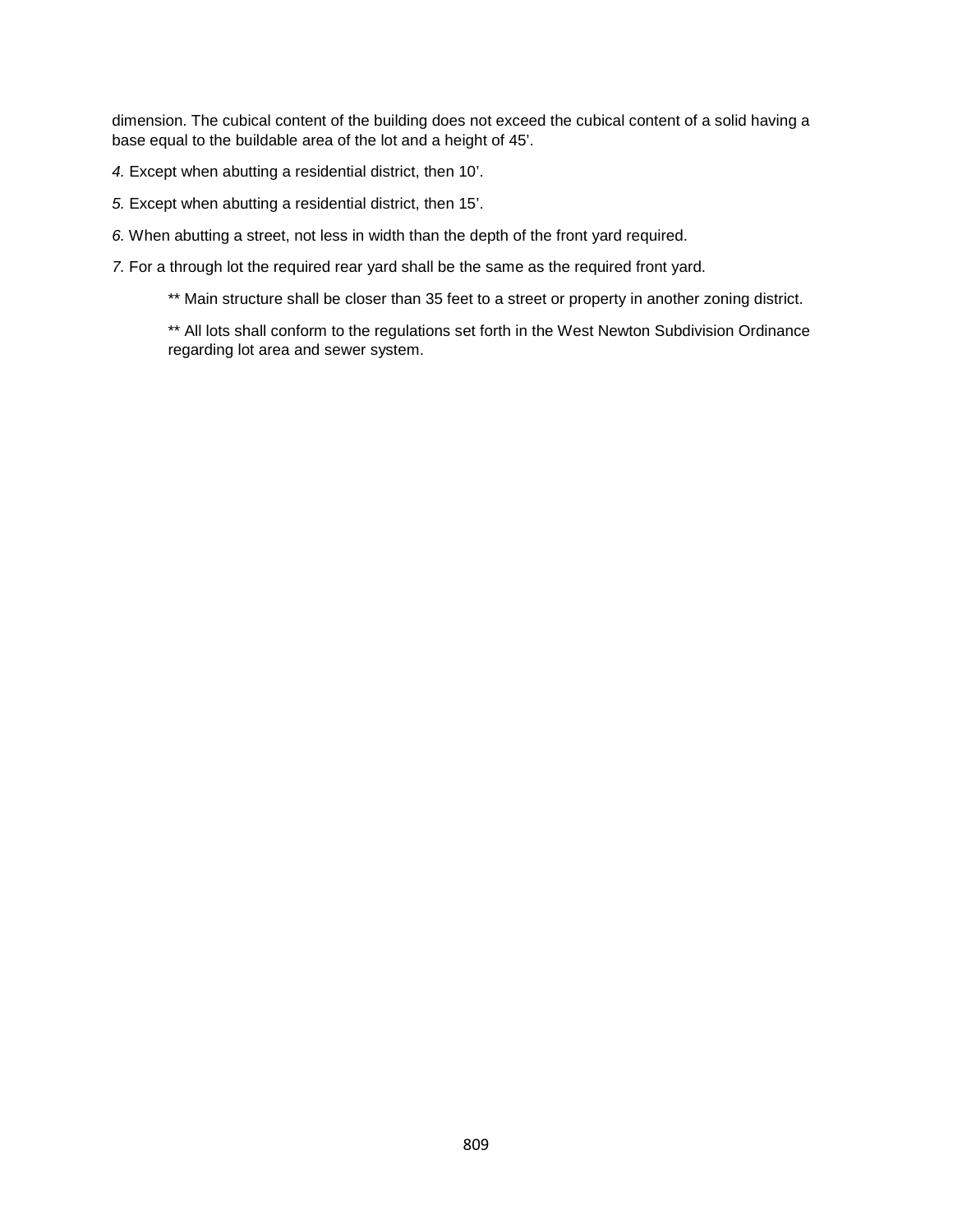#### <span id="page-35-0"></span>Article IX

#### Non-conformities

# 9.1 - Intent

Prior to the time that this Ordinance was passed or amended, there existed lots, structures, and land uses which were lawful, but which would be prohibited or regulated under the terms of the current Ordinance or future Amendments. It is the intent of this Ordinance to permit these non-conformities to continue to exist until they are removed, but not to encourage their survival. These non-conformities may not be abolished or be required to make alterations due to the requirements of this Ordinances.

- (1) If the control of a non-conforming use or structure changes through sale or lease, the nonconforming use or structure shall continue as it had existed under the party that previously held control.
- (2) A non-conforming use or structure may be expanded beyond its size provided that the expansion does not further violate the provision of this Ordinance.
- (3) A non-conforming structure that is damaged by fire, flooding, vandalism, or other means may be restored to its previous form, provided that this restoration is commenced within twelve (12) months of the occurrence of said damages and the restoration is diligently pursued to completion.
- (4) If a non-conforming use should, for any reason, cease for a period of twelve (12) months, it shall not be permitted to recommence.
- (5) Any non-conforming use may be changed to a use that is permitted in the District where it exists. Any change in use shall be permitted only if it is in accord with applicable District regulations on off-street parking, loading and signs. Once a change has been made in a non-conforming use, no change made thereafter will permit the use to revert to a nonconforming use.
- (6) A non-conforming use may not be changed to another (different) non-conforming use.
- (7) The Zoning Officer shall identify and compile a list of non-conforming uses and structures. This list shall be kept current and maintained as a public record. The Zoning Officer shall specify in the list the reason for the non-conformance.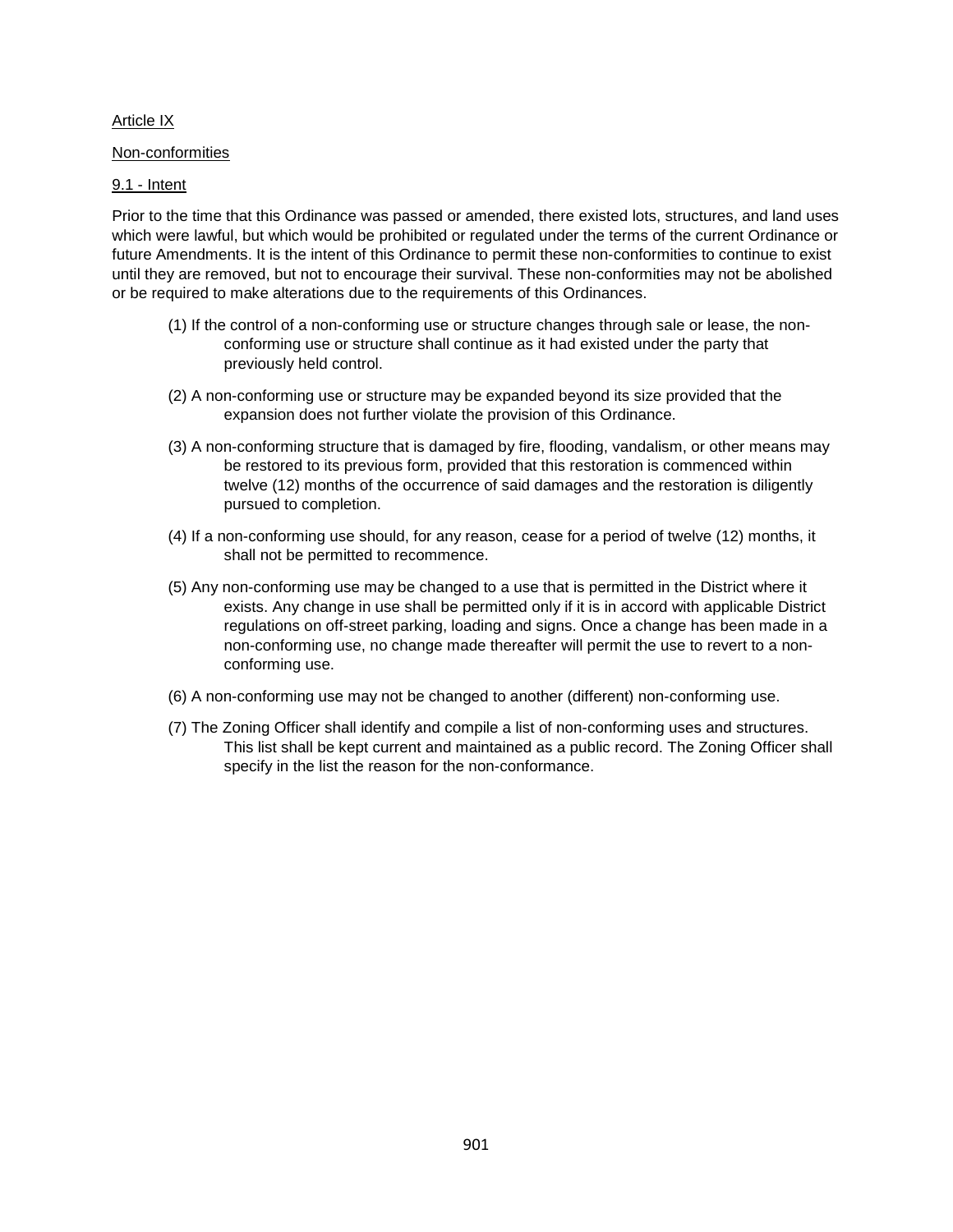# <span id="page-36-0"></span>Article X

# Conditional Use Permits

# 10.1 - Intent

Within the Borough generally, or within districts, certain uses specified in this Ordinance are of a nature requiring special and intensive review to determine whether they should be permitted in specific locations. Conditional use permit procedures as provided herein are intended to assure that such review is made and that appropriate conditions and safeguards are attached. Conditional use procedures shall be applied, and use permits issued, only as specified in this Ordinance.

# 10.2 - General Standards

Conditional use permits shall only be issued by the Council, after hearing, upon finding that in addition to conformity with any standards set in this Ordinance in the particular use or class of uses, the following general standards will be met either by the proposal made in the application or by the proposal as modified or amended by conditions and safeguards attached by the council and made part of the permit. Prior to any action by Council, however, a hearing shall be held by the Planning Commission after which the Commission shall make a written report and recommendation to the Council with respect to issuance of the permit. Said report and recommendation shall be forwarded to Council within thirty (30) days of the date of the hearing. Violations of such conditions and safeguards, when attached, shall be considered a violation of this Ordinance.

#### 10.3 - Effect on Neighborhood

The proposal as submitted or modified will have no more adverse effects on the health, safety or comfort of persons living or working in or driving through the neighborhood, or will be no more injurious to property or improvements in the neighborhood, than would any other use generally permitted in the same district. Among matters to be considered in this connection are traffic congestion, noise, lights, dust, odor, fumes, and vibration, with due regard for timing of operation, screening, or other matters which might be regulated to mitigate adverse impact.

# 10.4 - Action by Council

After receiving the recommendations of the Planning Commission, the Council shall grant or deny the application for the permit, with conditions and safeguards as recommended by the Planning Commission or with such modification and safeguards as Council deems appropriate within the limitation established by general or specific standards of this Ordinance.

#### 10.5 - Use Permit Applies to Property

When issued, a Conditional use permit shall apply, together with any conditions and safeguards attached, to the property for which it was issued so long as such property is used for the purpose requiring the use permit.

# 10.6 - Application

Application shall be made to the Planning Commission. Applications for permits shall be accompanied by site plans, building plans and elevations of all buildings. Such plans shall indicate, among other things: the location, dimensions, and size of buildings and the uses for which portions of the buildings are intended, exterior material and finishes, location and layout of driveways and parking and loading areas; methods for structural or vegetative screening of such parking and loading areas from the view of first floor windows of residential property in the residential district; location, extent and character of landscaping seen from off the premises; and lighting of signs on premises and methods for protection of adjoining property in the residential district from exposure to such signs and lighting. After reviewing the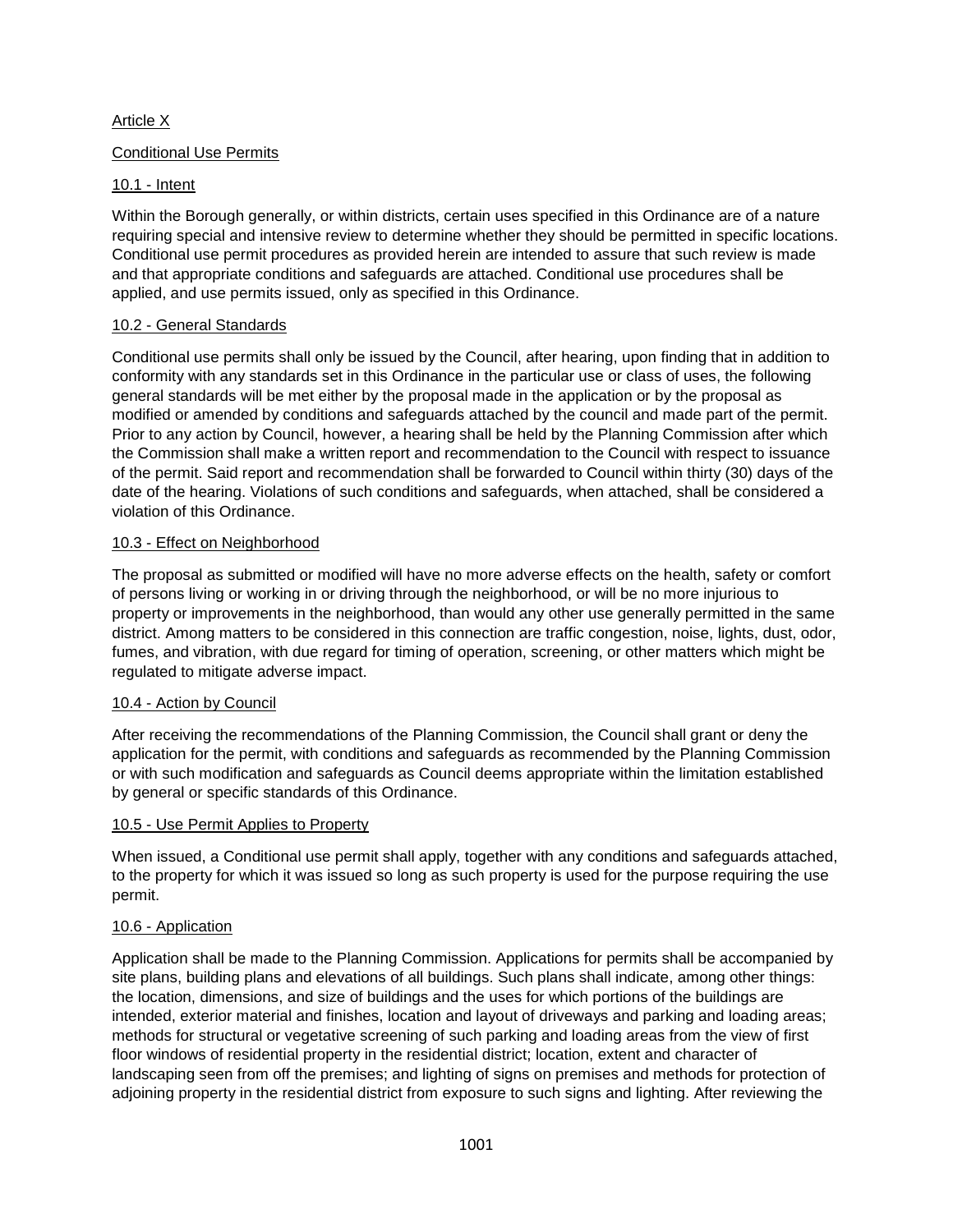application and holding the hearing, the Commission shall report its findings and recommendation to Council within thirty (30) days of the aforementioned hearing. Council shall vote on issuing the permit within sixty (60) days of receipt of this report.

#### 10.7 - Matters for Consideration in Approval of Permits

Recommendations and action on use permits in this class shall give special consideration to the following matters, among others:

- (1) Compatibility of specific use proposed, scaled and located within the building, with adjoining uses in the district concerned, with particular regard to timing and manner of operation.
- (2) Compatibility of external activities or evidences of the specific use proposed with adjoining uses in the concerned districts, with particular regard to traffic, parking and loading on the lot, signs and lighting of signs and premises.
- (3) Architectural compatibility of proposed buildings which will be exposed to view from adjoining lots in the concerned district with adjoining uses in the district.
- (5) In addition, in the E District, section 3.5 shall be taken into consideration. Home businesses or occupations shall meet the standards set in section 8.11.
- (6) All other applicable sections of this Ordinance must also be conformed to.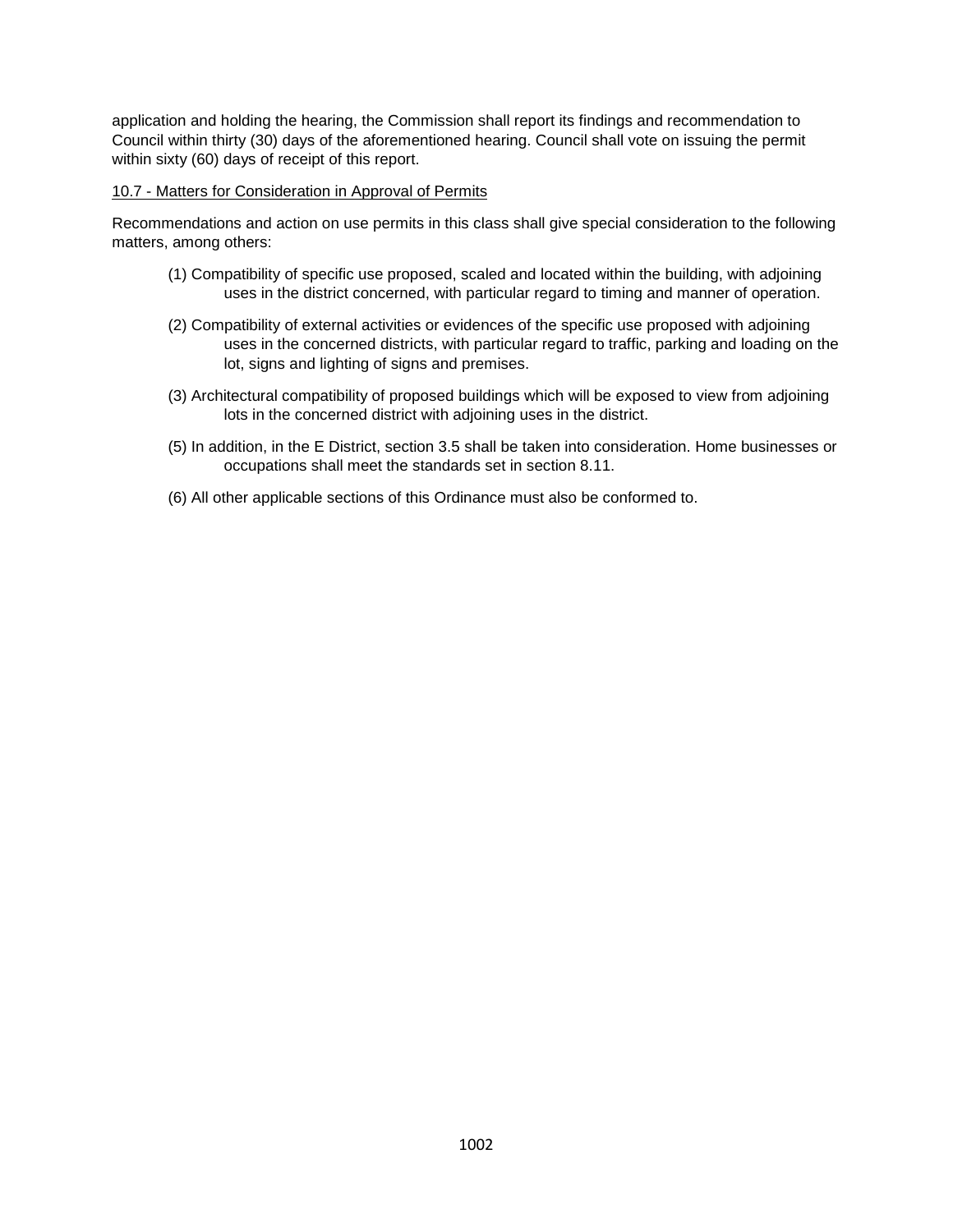#### <span id="page-38-0"></span>Article XI

**Administration** 

#### 11.1 - Zoning Officer

- (1) The provisions of this Ordinance shall be administered by a Zoning Officer.
- (2) The Zoning Officer shall be appointed by Council from among the residents of West Newton, but he may not hold any elective officer within the Borough while serving as the Zoning Officer.
- (3) The Zoning Officer shall administer this Ordinance in accordance with its literal terms, and shall not have the power to permit any construction or any use or change of use which does not conform to this Ordinance.
- (4) The Zoning Officer shall:
	- (A) Administer and enforce the provisions of this Ordinance.
	- (B) Collect fees and fines as provided herein to be deposited into the borough's general fund.
	- (C) Issue and revoke zoning certificates according to the provisions stated herein.
	- (D) Maintain permanent files of all zoning certificates and applications as public records.
	- (E) Attend meetings of the Council and the Board with information concerning application and site plans.
	- (F) Examine the progress of the work as stated in specific zoning applications to insure that it is proceeding according to the stated information in that application, and
	- (G) Prepare and maintain a list of nonconforming uses and structures.

#### 11.2 - Zoning Certificates

No person shall cause to permit any building to be erected, razed or any alteration to be made thereon, which changes the outside dimensions, or the present use, upon any property owned by such person or rented by him (in cases of ground rental agreements) without first having obtained a zoning certificate.

#### 11.3 - Application for Zoning Certificate

- (1) A zoning certificate may be obtained after the filing of an application with the Zoning Officer and approval by him of the application.
- (2) The application for a zoning certificate shall be a standard form to be provided by the Council.
- (3) The application form shall be accompanied by such information as the Zoning Officer may require for administration of the Ordinance.
- (4) An applicant for a zoning certificate shall pay a fee with his application according to a schedule to be determined and approved by Council.
- (5) Before granting approval for a zoning certificate, the Zoning Officer may require such changes in the plans as may be necessary to assure compliance with this Ordinance.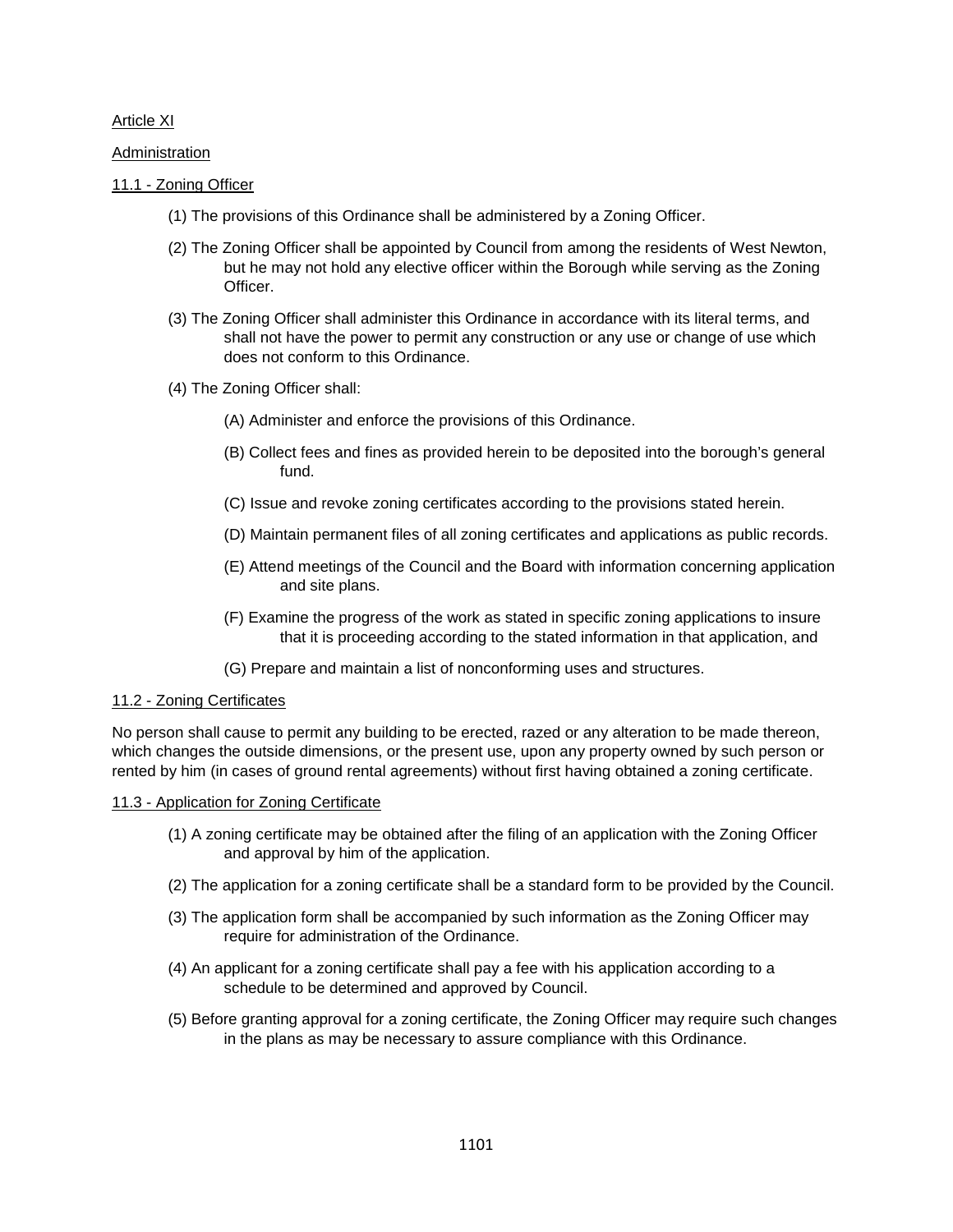# 11.4 - Revoking of Zoning Certificates

The Zoning Officer shall be empowered to revoke zoning certificates if he has evidence that the erection, razing, alteration or use is not in accordance with the information provided with the application for that certificate. The revoking of a zoning certificate shall require the former certificate holder to cease and desist any activity previously allowed to occur while his certificate was in effect, or which was occurring in violation of this Ordinance and the terms under which his zoning certificate has been granted.

# 11.5 - Expiration of Zoning Certificate

If any work authorized by a zoning certificate shall not have been commenced within six (6) months after the issuance of such certificate, the zoning certificate shall be deemed to have expired and be invalid. Under such conditions neither the certificate fee nor any part therein shall be returned to such certificate holder, and if any future time, such certificate holder shall make application for another certificate for the same work, he shall follow the same procedure and pay the same fee as if no previous fee had been issued.

# 11.6 - Enforcement Penalties

Any person, firm, partnership or corporation who or which shall violate the provisions of this Ordinance shall, upon conviction thereof in a summary proceeding, be sentences to pay a fine of not more than fivehundred (500) dollars. In default of payment of the fine, such person, the members of such form or partnership, or the officers of such corporation shall be liable to imprisonment for not more than sixty (6) days. Each day that a violation is continued shall constitute a separate offense. All fines collected for the violation of this Ordinance shall be paid over to the Borough and shall be collected by the Zoning Officer.

# 11.7 - Enforcement Remedies:

- (1) Any person, partnership or corporation who or which has violated the provisions of this Ordinance shall, upon being found liable therefor in a civil enforcement proceeding commenced by the Borough, pay a judgment of not more than \$500 plus all court costs, including reasonable attorney fees incurred by the Borough as a result thereof.
- (2) Each day that a violation continues shall constitute a separate violation unless the district justice determining that there has been a violation, further determines that there was a good faith basis for the person, partnership, or corporation violating the Ordinance to have believed that there was no such violation, in which event there shall be deemed to have been only one such violation until the fifth day following the date of the determination of a violation by the district justice, and thereafter, each day that a violation continues shall constitute a separate violation.

# 11.8 - Preventive Remedies

- (1) In addition to other remedies, the Borough may institute and maintain appropriate actions by law or in equity to restrain, correct, or abate violations, to prevent unlawful construction, to recover damages and to prevent illegal occupancy of a building, structure or premises. The description by metes and bounds in the instrument of transfer or other documents used in the process of selling or transferring shall not exempt the seller or transferor from such penalties or from the remedies herein provided.
- (2) The Borough may refuse to issue any permit or grant any approval necessary to further improve or develop any real property which has been developed or which has resulted from a development or use of real property in violation of this Ordinance. This authority to deny such a permit or approval shall apply to any of the following applicants: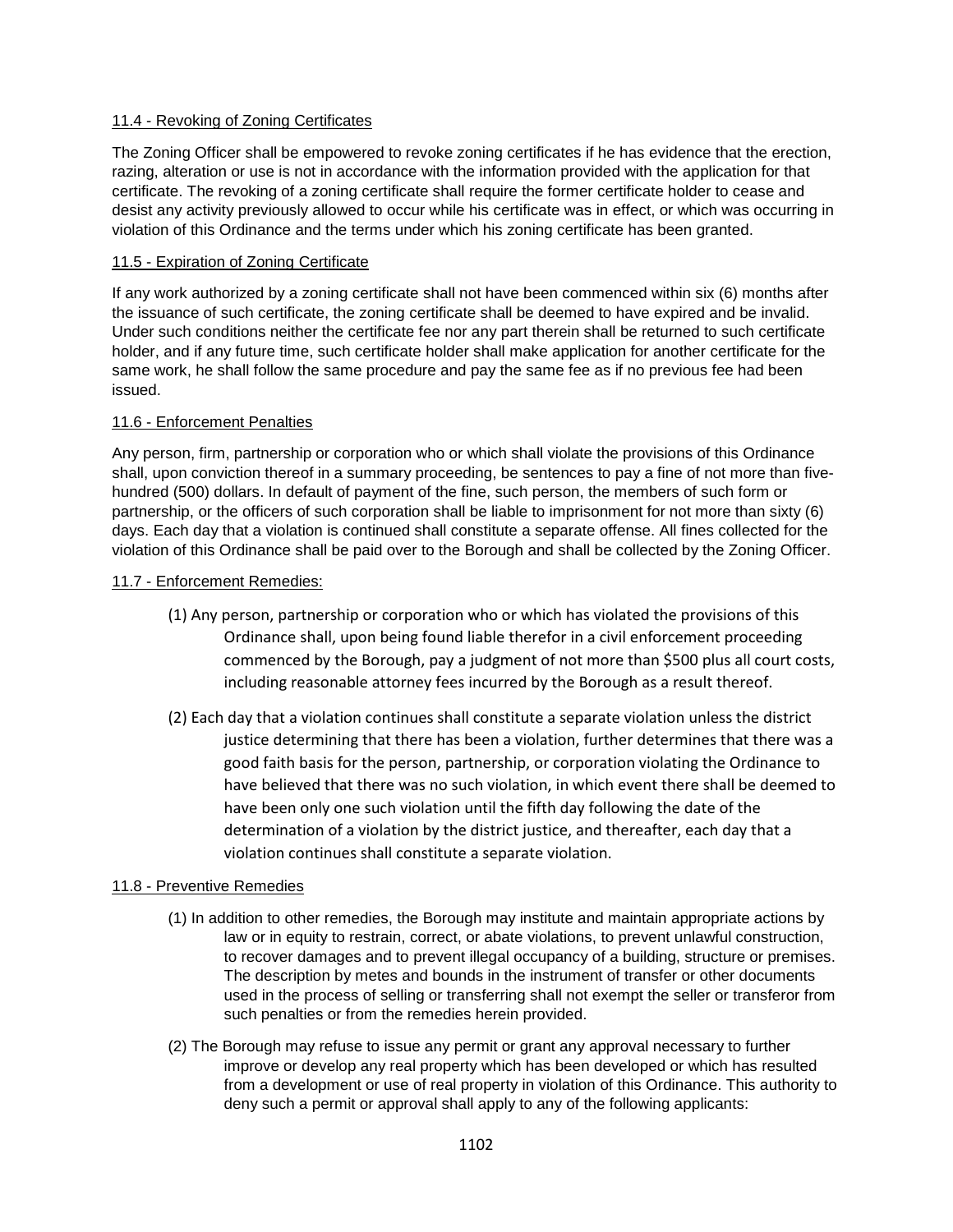- (A) The owner of record at the time of such violation.
- (B) The vendee or lessees of the owner of record at the time of such violation without regard as to whether such vendee or lessee had actual or constructive knowledge of the violation.
- (C) The current owner of record who acquired the property subsequent to the time of violation without regard as to whether such current owner had actual or constructive knowledge of the violation.
- (D) The vendee or lessee of the current owner of record who acquired the property subsequent to the time of violation without regard as to whether such vendee or lessee had actual or constructive knowledge of the violation

As an additional condition for issuance of a permit or the granting of an approval to any such owner, current owner, vendee or lessee for the development of any such real property, the Borough may require compliance with the conditions that would have been applicable to the property at the time of the applicant acquired an interest in such real property.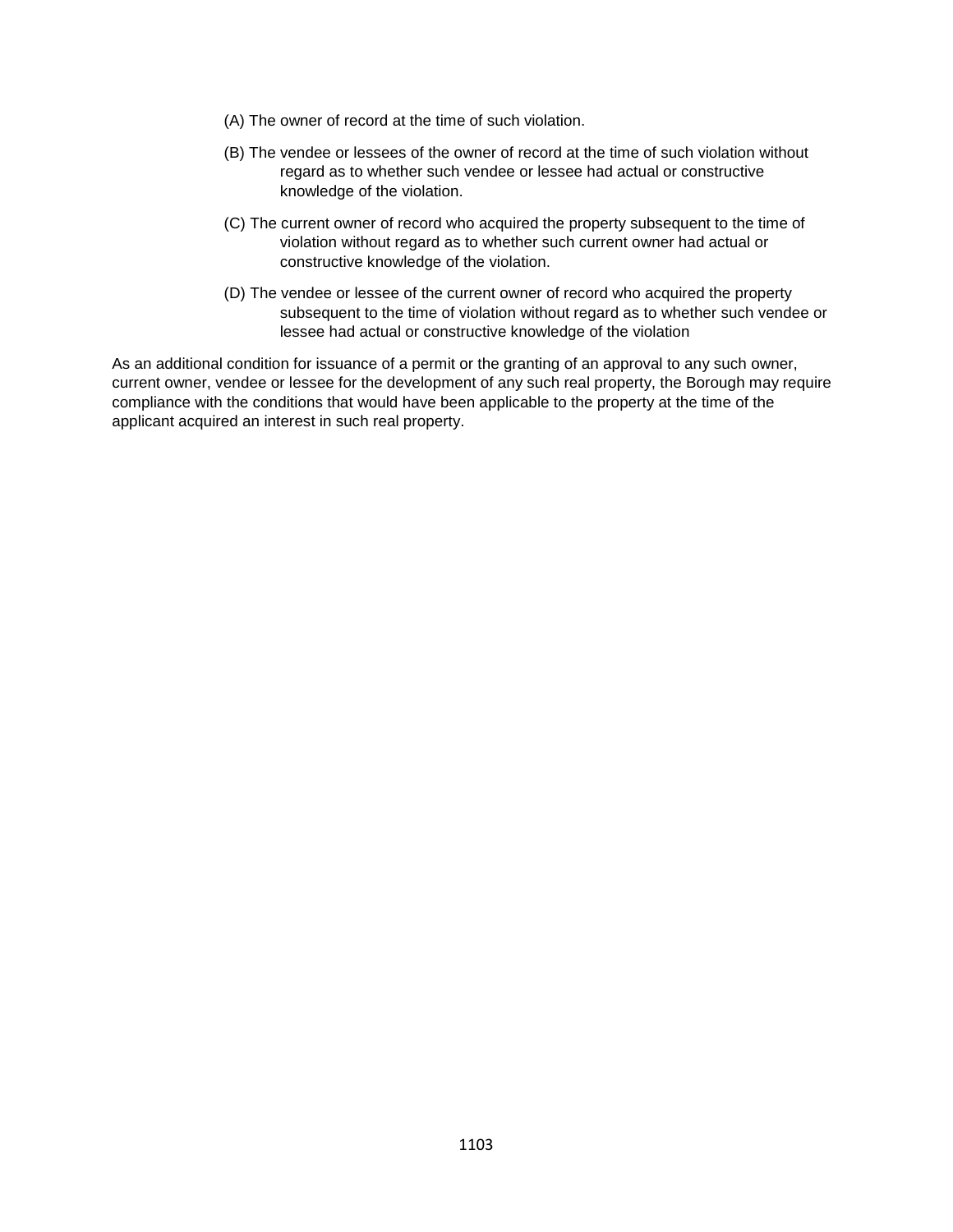# <span id="page-41-0"></span>Article XII

# Zoning Hearing Board

# 12.1 - Creation of Board

Borough Council shall appoint and organize a Zoning Hearing Board.

# 12.2 - Membership

The membership of the Board shall consist of three residents of the Borough appointed by a resolution of the Council. Their terms of office shall be three years and shall be so fixed that the term of office of one member shall expire each year. The Board shall promptly notify Council of any vacancies which occur. Appointments to fill vacancies shall be only for the unexpired portion of the term. Members of the Board shall hold no other office in the municipality.

# 12.3 - Removal of Members

Any Board member may be removed for malfeasance, misfeasance or nonfeasance in office for other just cause by a majority vote of the Council which appointed the member, taken after the member has received fifteen days advance notice of the intent to take such a vote. A hearing shall be held in connection with the vote if the member shall request it in writing.

# 12.4 - Organization of Board

Any Board shall elect from its own membership its officers, who shall serve annual terms as such and may succeed themselves. For the conduct of any hearing and the taking of any action, a quorum shall not be less than a majority of all the members of the Board, but where two members are disqualified to act in a particular matter, the remaining member may act for the Board. The Board may appoint a hearing officer from its own membership to conduct any hearing on its behalf. The Board may make, alter, and rescind rules and forms for its procedure, consistent with Borough Ordinances and the laws of the Commonwealth. The Board shall keep full public records of its business and shall submit a report of its activities to the Council as requested by Council. In addition, a report of all variances granted during the year in the designated Flood Plain District shall be included in an annual report to the Federal Insurance Administration. All records of the Board shall be the property of the Borough.

# 12.5 - Method of Appeal

- (a) The Zoning Hearing Board shall have exclusive jurisdiction to hear and render final adjudications in the following matters:
	- 1. Substantive challenges to the validity of this Ordinance or the Flood Plain Ordinance of the Borough, except those brought before the Borough Council Pursuant to Sections 609.1 and 916.1(a)(2) of the Pennsylvania Municipalities Planning Code.
	- 2. Challenges to the validity of this Ordinance or of the Flood Plain Ordinance of the Borough raising procedural questions or alleged defects in the process of enactment or adoption which challenges shall be raised by an appeal taken within thirty (30) days after the effective date of said Ordinance.
	- 3. Appeals from the determination of the Zoning Officer, including, but not limited to, the granting or denial of any permit, or failure to act on the application therefor, the issuance of any cease and desist order or the registration or refusal to register any nonconforming use, structure, or lot.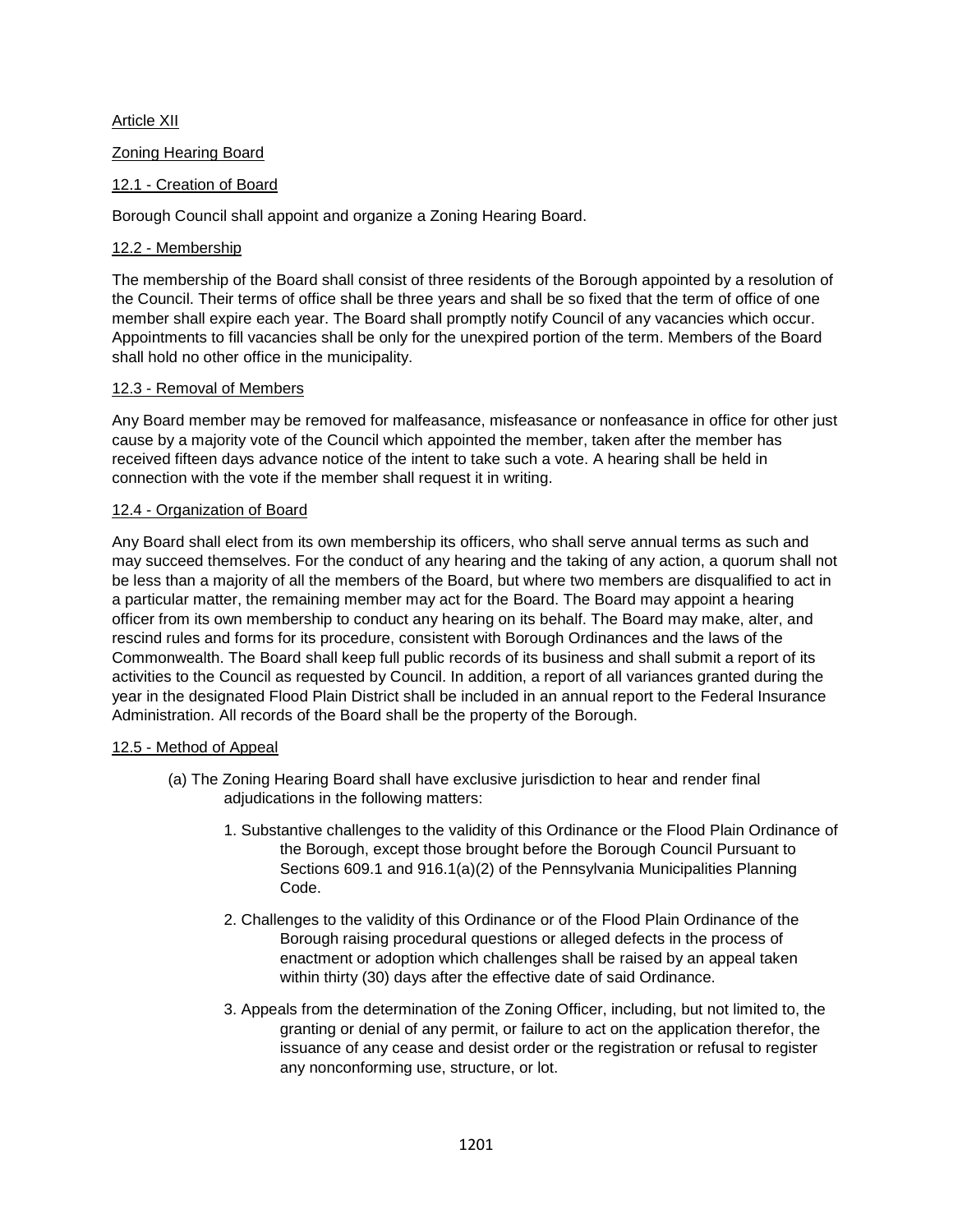- 4. Appeals from a determination by the Borough's engineer or the Zoning Officer with reference to the administration of the Flood Plain Ordinance of the Borough or such provisions within this Ordinance.
- 5. Applications for variances from the terms of this Ordinance and the Flood Plain Ordinance of the Borough or such provisions within this Ordinance, pursuant to Section 910.2 of the Pennsylvania Municipalities Planning Code.
- 6. Applications for special exceptions under this Ordnance or the Flood Plain Ordinance of the Borough or such provisions within this Ordinance, pursuant to Section 912.1 of the Pennsylvania Municipalities Planning Code.
- 7. Appeals from the Zoning Officer's determination under Section 916.2 of the Pennsylvania Municipalities Planning Code.
- 8. Appeals from the determination of the Zoning Officer or Borough engineer in the administration of this Ordinance or any other Ordinance of the Borough with reference to sedimentation and erosion control and storm water management insofar as the same relate to development not involving subdivision and land development or planned residential developments.
- (b) The Borough Council shall have exclusive jurisdiction to hear and render final adjudications in the following matters:
	- 1. Applications for a curative amendment to this Ordinance pursuant to Sections 609.1 and 916.2(a)(2) of the Pennsylvania Municipalities Planning Code.
	- 2. All petitions for amendments to this Ordinance or the Flood Plain Ordinance pursuant to the procedures set forth in Section 609 or the Pennsylvania Municipalities Planning Code. Any action on such petitions shall be deemed legislative acts, provided that nothing contained in this clause shall be deemed to enlarge or diminish existing law with reference to appeals to court.
	- 3. Applications for a special encroachment permit pursuant to Section 406 of the Pennsylvania Municipalities Planning Code.

# 12.6 - Variances

The Board shall hear requests for variances where it is alleged that the provisions of this Ordinance inflict unnecessary hardship upon the applicant. The Board may by rule prescribe the form of application and may require preliminary application to the Zoning Officer. The Board may grant a variance provided the following findings are made where relevant in a given case.

- (1) That there are unique physical circumstances or conditions including irregularity, narrowness, or shallowness of lot size or shape, or exceptional topographical or other physical conditions peculiar to the particular property, and that the unnecessary hardship is due to such condition generally created by the provisions of this Ordinance in the neighborhood or district in which the property is located.
- (2) That because of such physical circumstances or conditions there is no possibility that the property can be developed in strict conformity with the provisions of this Ordinance and that the authorization of a variance is therefore necessary to enable the reasonable use of the property.
- (3) That such unnecessary hardship has not been created by the appellant.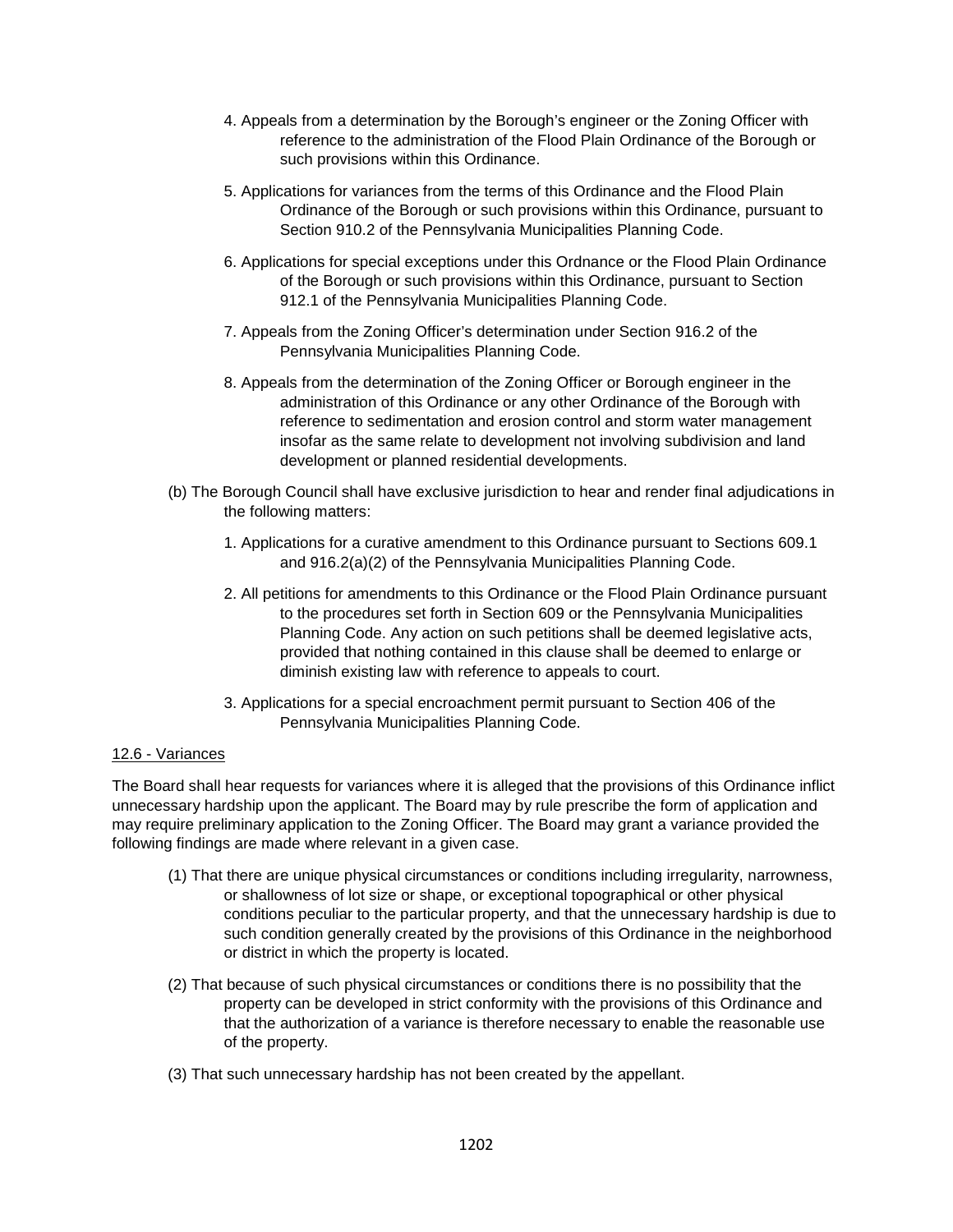- (4) That the variance, if authorized, will not alter the essential character of the neighborhood or district in which the property is located, not substantially or permanently impair the appropriate use or development of adjacent property, nor be detrimental to the public welfare; and
- (5) The variance, if authorized, will represent the minimum variance that will afford relief and will represent the least modification possible of the regulation in issue. In granting any variance, the Board may attach such reasonable conditions and safeguards as it may deem necessary to implement this Ordinance.
- (6) No variance shall be granted for any construction, development, use or activity within any designated Floodway District that would cause any increase in the (100) year flood evaluation.

#### 12.7 - Certificate of Occupancy

- (1) No person shall use or permit the use of any structure or premise or part thereof hereafter created, erected, or altered, in use or structure, until a certificate of occupancy reflecting use, extent and location shall have been issued to the owner by the Zoning Officer. Where a zoning certificate is involved, such certificate of occupancy shall be part of the zoning certificate. Such certificate shall show that the structure or use or both, to the affected part thereof, are in conformity with the provisions of the Ordinance, and it shall be the duty of the Zoning Officer to issue such certificate if he finds that all of the requirements of this Ordinance have been met, and to withhold such certificate unless all requirements of this Ordinance have been met. In effect the latter case would constitute a revocation of the original zoning certificate (see Section 11.4).
- (2) A temporary certificate of occupancy may be issued by the Zoning Officer for a period not exceeding six (6) months during alterations or partial occupancy of a building pending its completion with such additional conditions and safeguards as are necessary in the circumstances of the case to protect the safety of occupants and the general public. Such certificates may be renewed for periods not exceeding six (6) months.
- (3) Upon written application from the owner and upon inspection to determine the facts in the case, if in conformity with the requirements of this Ordinance, the Zoning Officer shall issue a certificate of occupancy for any building, premises, or use, certifying that the building, premises or use is in conformity with the provisions of the Ordinance or that legal nonconformity exists as specified in the certificate. Application for certificates of occupancy for existing uses or structures shall be accomplished by a fee of two dollars (\$2.00).
- (4) Zoning certificates or certificates of occupancy issued on the basis of plans and applications approved by the Zoning Officer authorize only the use, arrangement and construction set forth in such approved plans and applications, and no other use, arrangement, or construction at variance with that authorized shall be deemed a violation of this Ordinance.
- (5) A certificate of occupancy must be obtained before a structure is occupied or a new or changed use is commenced. The Zoning Officer must be notified by the applicant when construction is complete (in the case of a structure) and/or when all conditions are ready for the commencement of a new or changed use.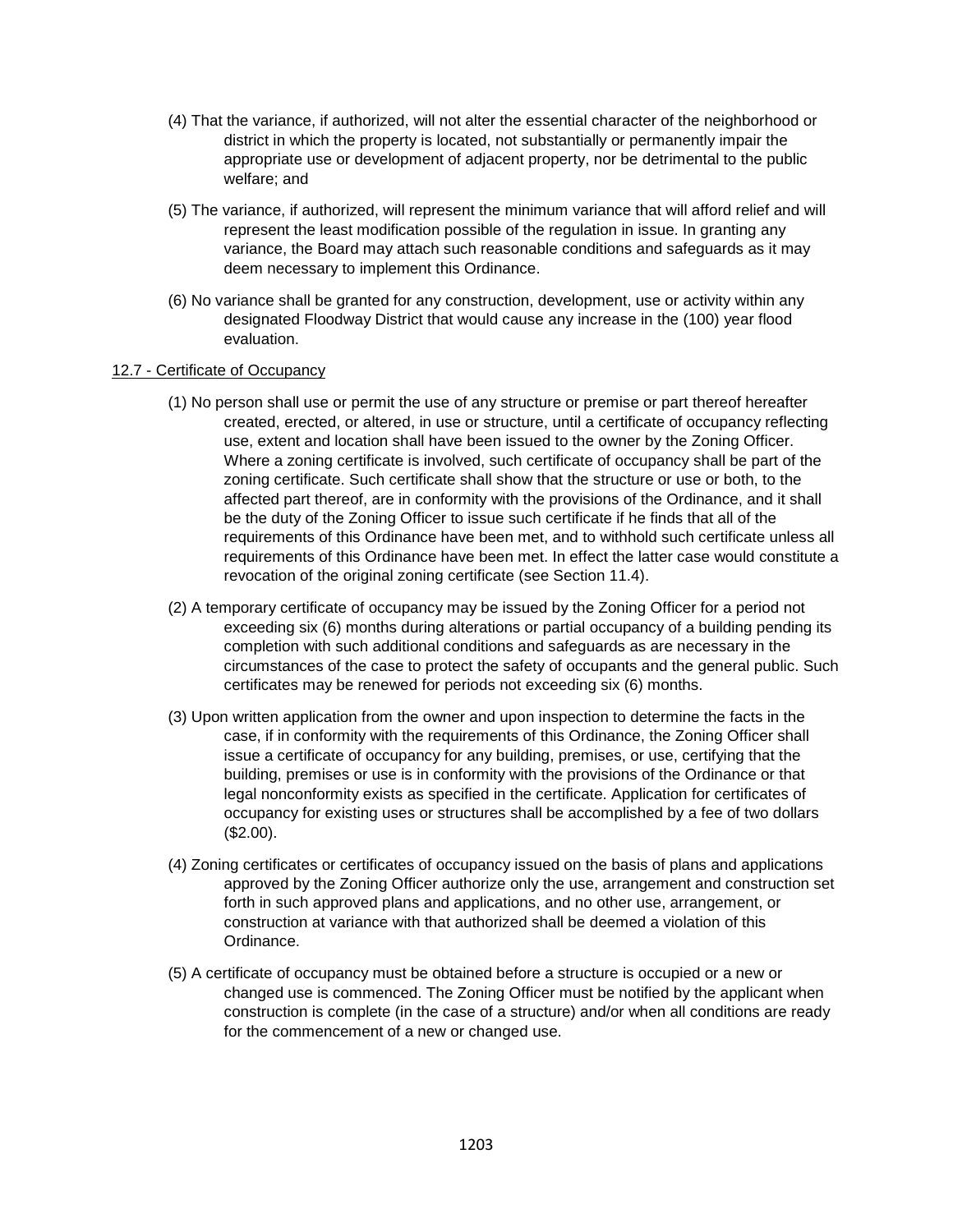# <span id="page-44-0"></span>Article XIII

# Amendment Procedure

# 13.1 - Required Procedure

The West Newton Borough Zoning Ordinance may only be amended through the procedure outlined in this Article and in accordance with the Pennsylvania Municipalities Planning Code, Act 247 as amended by Act 170.

# 13.2 - Enactment of Zoning Ordinance Amendments

Before voting on the enactment of an amendment, Council shall hold a public hearing thereon, pursuant to public notice. In the case of an amendment other than that prepared by the planning agency, Council shall submit each such amendment to the planning agency at least thirty (30) days prior to the hearing on such proposed amendment to provide the planning agency an opportunity to submit recommendations. If, after any public hearing held upon an amendment, the proposed amendment is revised, or further revised, to include land previously not affected by it, Council shall hold another public hearing pursuant to public notice, before proceeding to vote on the amendment. Amendments shall be submitted to the County before proceeding to vote on the amendment. Amendments shall be submitted to the County Planning Department at least thirty (30) days prior to the public hearing on that amendment.

#### 13.3 - Curative Amendments

The landowner or his agent shall make a written request to the Board or Council that it hold a hearing on his challenge. The request shall contain a short statement reasonably informing the Board or Council of the matters that are in issue and the grounds for the challenge. The request shall be accompanied by an amendment or amendments to the Ordinance proposed by the landowner to cure the alleged defects therein. The Council or Board shall forward a copy of the proposed amendment to the Planning Commission at least thirty (30) days prior to the public hearing on said amendment, so that the Planning Commission may have an opportunity to submit recommendations if the proposed amendment has not been prepared by the Commission. Council shall also submit a copy of the proposed amendment to the County Planning Department at least thirty (30) days prior to the public hearing so that the County agency may also submit recommendations regarding the amendment.

# 13.4 - Public Notice

Notice of the public hearing shall be published in a newspaper of general circulation within the Borough once each week for two consecutive weeks. The first publication shall not be more than thirty (30) days or less tan fourteen days from the date of the hearing. The notice shall state the time, place, and date of the public hearing. The notice shall also contain a complete reprint of the proposed amendment or a summary of the amendment accompanied by a reference to a place within the Borough where the proposed amendment may be examined free of charge.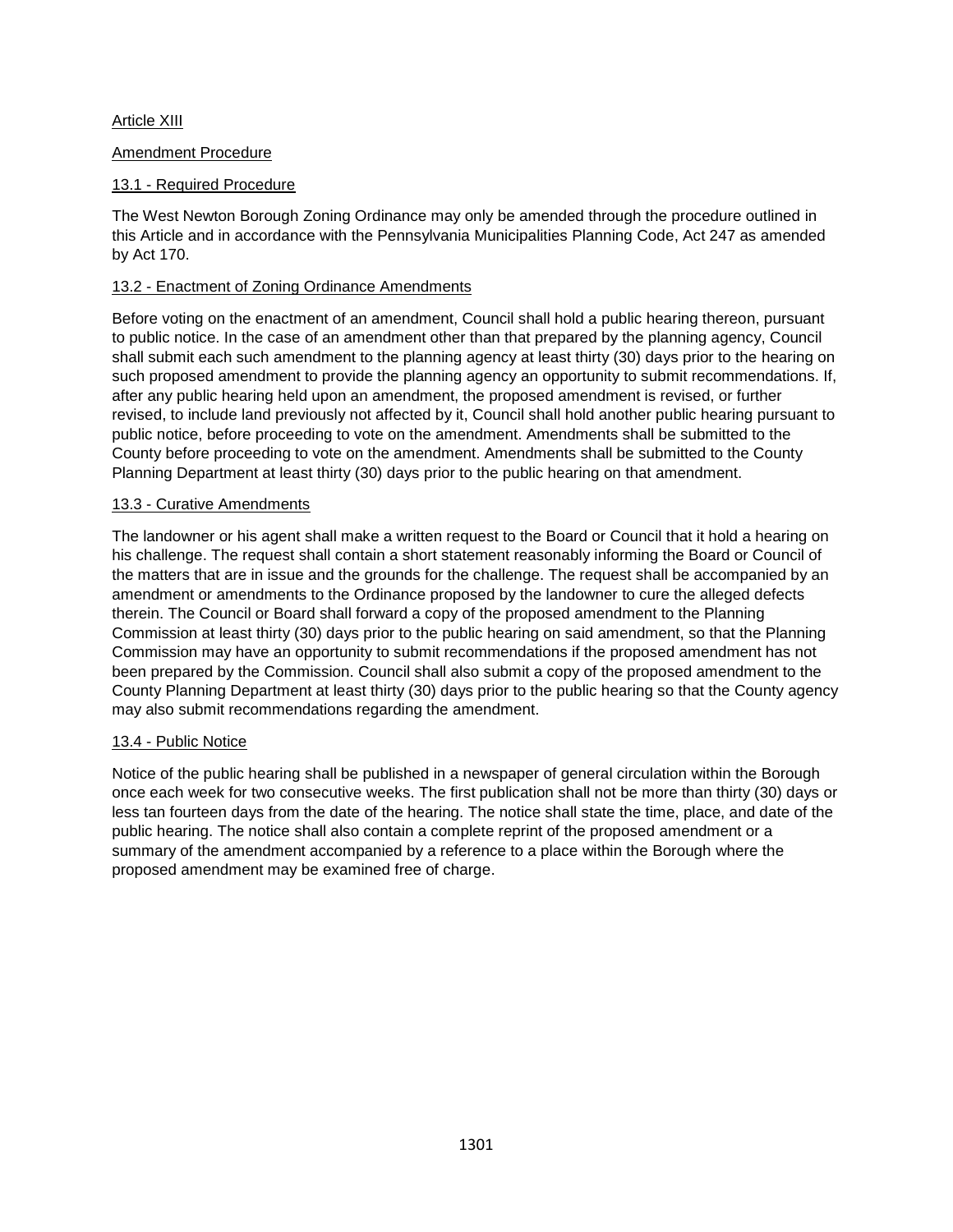# <span id="page-45-0"></span>Article XIV

#### Rules and Definitions

#### 14.1 - Rules

In the context of this Ordinance, the Rules and Definitions contained in this Article shall be observed and applied except where the context clearly indicates otherwise.

The present tense includes the future tense, the singular number includes the plural and the plural the singular. The word "shall" is mandatory, the word "may" is permissive. The word "lot" includes the words "plot" or "parcel". The word "land" includes the words "water" or "marsh". The words "used" or "occupied" includes the words "intended", "designed", "or arranged" to be used or "occupied". The word "person" includes a firm, association, authority, organization, partnership, trust, company, or corporation as well as an individual.

#### 14.2 - Definitions

For the purpose of this Ordinance, certain numbers, abbreviations, terms, and words used herein shall be used, interpreted and defined as set forth in this section.

Accessory Use or Structure - A use or structure of a nature customarily incidental and subordinate to the principal use or structure on the same lot or a contiguous lot in the same ownership. Where a building is attached to a principal building, it shall be considered a part thereof and not an accessory building.

Alteration - A major change or rearrangement in the structural parts of a structure or building including the walls, columns, beams, girders, floors, roof, or ceiling; or an enlargement whether by extending on a side or increasing in height; or the moving from one location or position to another; but not including normal maintenance or minor improvements.

Automobile Service Station - a repair garage or any structure or premises used for the repair, maintenance, rebuilding or reconditioning of motor vehicles or parts thereof, including collision service, painting and steam cleaning of vehicles.

Automobile Wrecking - The dismantling or wrecking of motor vehicles or trailers, or the storage, sale, or dumping of dismantled, partially dismantled, obsolete, or wrecked vehicles or their parts.

Borough Engineer - The duly appointed and licensed engineer of the Borough of West Newton.

Buildable Area - That portion of a zoning lot bounded by the required front, side, and rear yards. When a yard is not required, the boundary is the lot line.

Building - Any structure having a roof supported by columns, piers, or walls, including covered porches, bay windows or chimneys and intended for shelter or enclosure of persons, animals, and chattel.

Commission or Planning Commission - The Planning Commission of the Borough of West Newton, Westmoreland County, Pennsylvania

Commonwealth - The Commonwealth of Pennsylvania

Conditional Use - A use permitted in a certain district with conditions attached to approval and which requires approval and which requires approval by the Commission under the terms and procedures and with conditions prescribed herein.

Convenience Store - An establishment offering for sale a variety of frequently purchased consumer items such as food, tobacco, periodicals, and candies. As a permitted accessory use to the convenience store, such establishment may also offer the retail sale of petroleum products.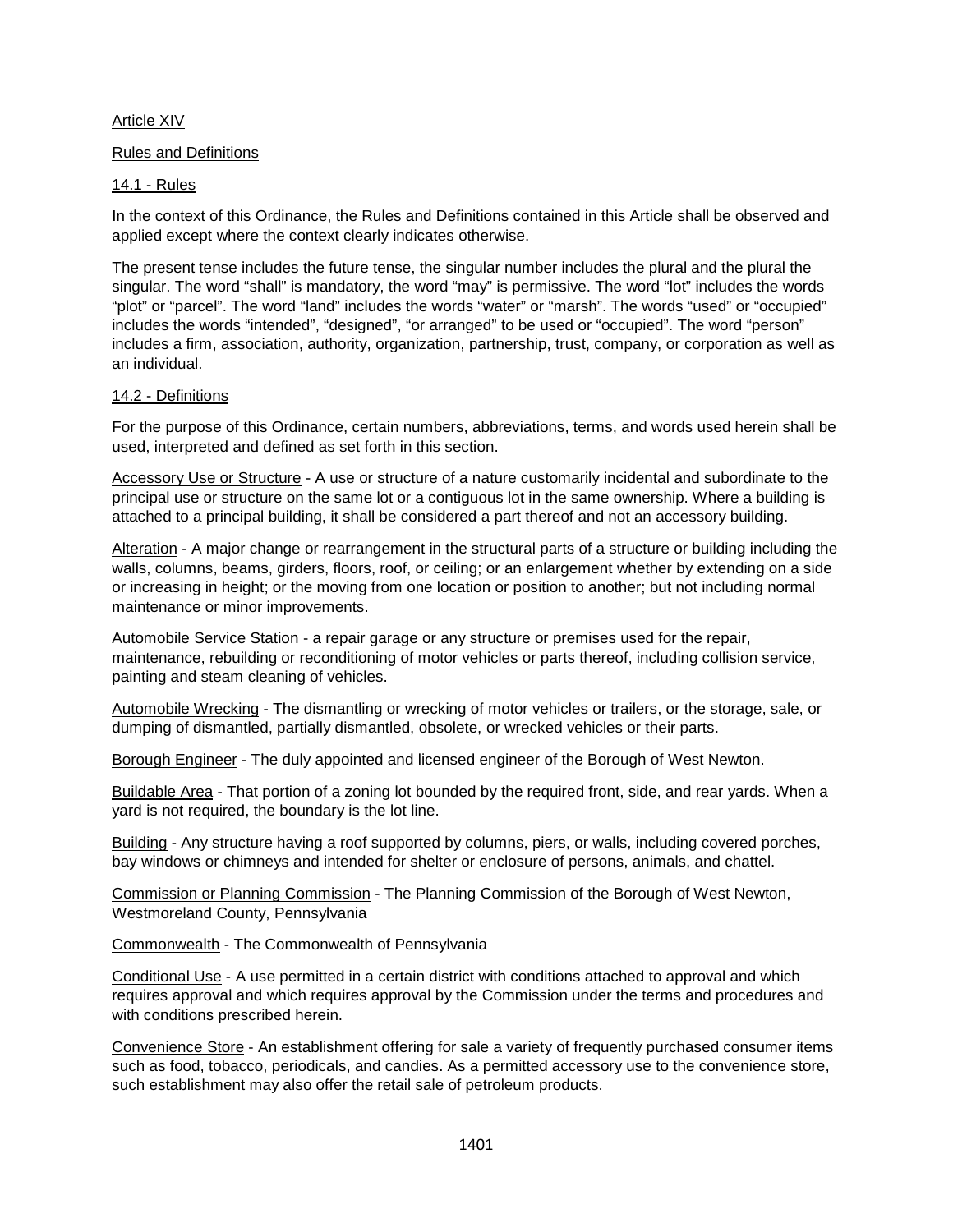Council - The Borough Council of the Borough f West Newton.

County - Westmoreland County, Pennsylvania

Department - The Westmoreland County Department of planning

Dwelling - A structure or portion thereof which is used exclusively for human occupancy, including onefamily, two-family and multiple-family dwellings, but not including apartment hotels, boarding houses, hotels, housing for the elderly, institutional facilities, motels, nursing homes, rooming houses, trailers, and the like.

Dwelling, Attached - An attached dwelling is a dwelling which is joined to another dwelling at one or more sides by a party wall or walls, or by a common floor or ceiling.

Dwelling, Detached - A "detached dwelling" is one which is entirely surrounded by open space on the same lot and shares no common wall or floor/ceiling with another dwelling.

Dwelling Unit - Any structure or a part thereof used exclusively for occupancy by one person or a single family, plus not more than three lodgers, containing living, sleeping, cooking and sanitary facilities for and under the exclusive control of the occupants.

Dwelling, One-family - A building designed for or used exclusively for occupancy by one (1) family, and may include one family detached buildings.

Dwelling, Two-family - A building designed for or occupied by two (2) families.

Dwelling, Multiple Family - A dwelling designed for and occupied exclusively by three (3) or more families.

Engineer - A professional engineer licensed by the Commonwealth of Pennsylvania.

Family - A family is: (A) a single person occupying a dwelling unit and maintaining a household, or (B) two or more persons related by blood or marriage, occupying a dwelling unit, living together and maintaining a common household, including not more than two boarders, roomers, or lodgers, and (C) not more than five unrelated persons occupying a dwelling unit living together and maintaining a common household.

Governing Body - The Borough Council of West Newton, Westmoreland County, Pennsylvania.

Governmental Attorney - The licensed attorney designated by the Governmental Body to furnish legal assistance for the administration of these regulations.

High Density - Those residential zoning districts in which the density is equal to or greater than one dwelling per 10,000 sq. ft.

Home Business (Home Occupation) - This category includes customary home occupations often carried on in dwellings in residential districts. Common examples of home businesses are physicians' and dentists' offices, beauty salons and art studios.

Light Warehousing - The storage, within a building, of non-industrial building supplies, food products, goods, appliances, small equipment, or similar items. The storage of items outside of a building is prohibited.

Living Quarters - A general term including lodging units and dwelling units.

Lot - a tract, plot, or portion of a subdivision or other parcel of land intended as a unit for the purpose, whether immediate or future, of transfer of ownership or for building development.

Lot Corner - a lot sitting at or abutting the intersection of two (2) streets, having an interior angle of intersection no greater than one hundred and thirty-five (135) degrees.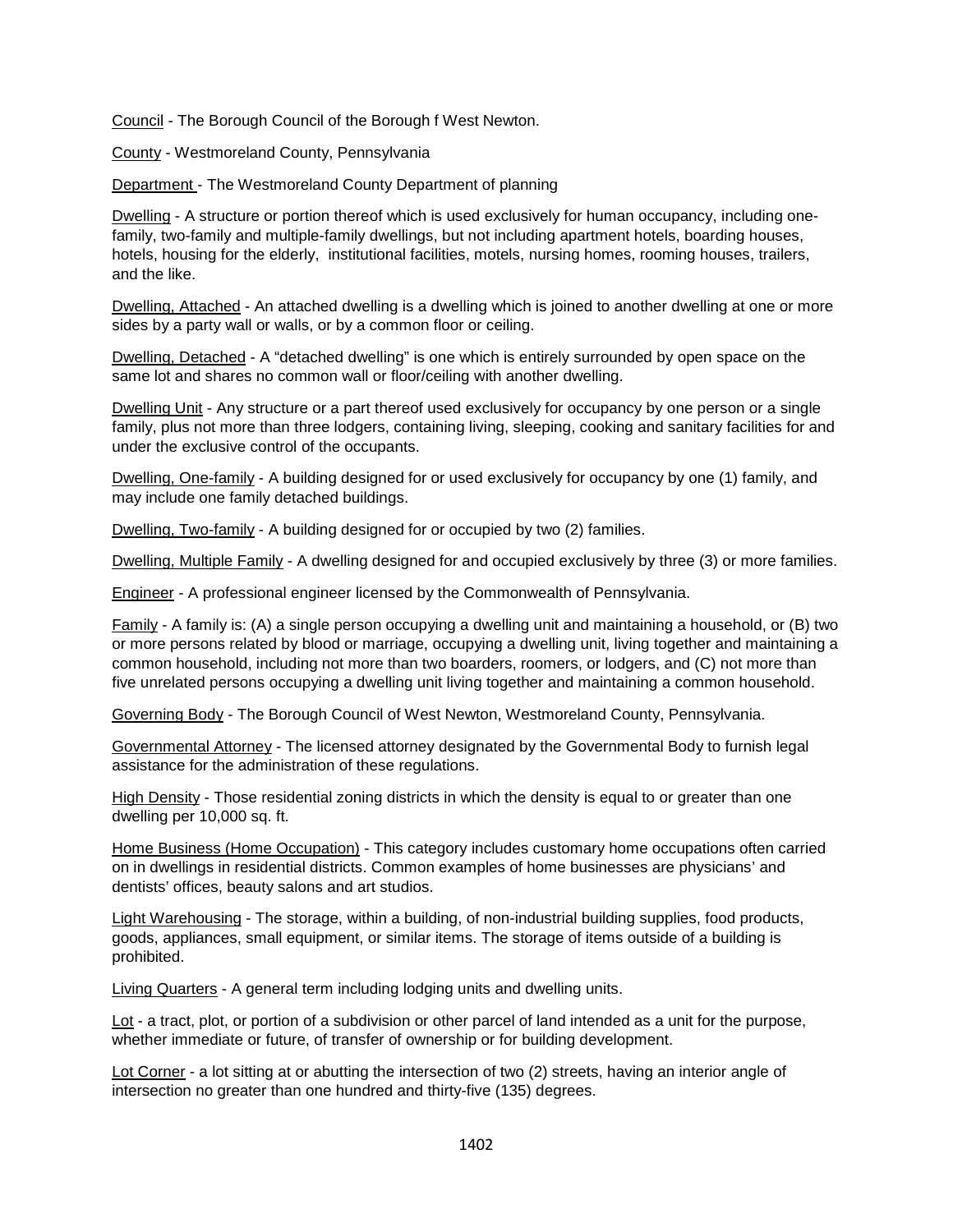Lot Line Front - The "front lot line" shall be that boundary of a lot which is along an existing or dedicated public street, or where no public street exists, is along a public way. The front lot line of a corner lot is along the street on which the principal building faces.

Lot Line Rear - The "rear lot line" shall be that boundary of a lot which is most distant from and is most nearly parallel to the front line, except for through or corner lots which have no rear lot line.

Lot Line Side - The "side lot line" shall be any boundary of a lot which is not a front or rear lot line. A corner lot has three (3) side lot lines.

Lot of Record - Any lot which has been recorded in the office of the Recorder of Deeds of Westmoreland County.

Lot Area - The total space on a horizontal plane within the boundary line of a lot, not including any part of a street or alley.

Lot Depth - The mean horizontal distance between the front and rear lot lines.

Lot Width - The distance between the side lines of the lot measured at the shortest distance at or between the front and rear building lines as determined by the prescribed front and rear yard requirements.

Lot Double Frontage - A lot with generally opposite ends, both abutting on streets.

Lot Improvement - Any building, structure, place, work of art, or other object, or improvement of the land on which they are situated constituting a physical betterment of real property, or any part of such betterment. Certain lot improvements shall be properly bonded as provided in these regulations.

Low Density - Those residential zoning districts in which the density is equal or less than one dwelling unit per 40,000 sq. ft.

Medium Density - Those residential zoning districts in which the density is between 10,000 and 40,000 sq. ft. per dwelling unit.

Mobile Home - A transportable, single-family dwelling intended for permanent occupancy, office, or place of assembly contained in one unit, or in two units designed to be joined into one integral unit capable of again being separated for repeated towing, which arrives at a site complete and ready for occupancy except for minor and incidental unpacking and assembly operation, and constructed so that it may be used without a permanent foundation.

Mobile Home Lot - A parcel of land in a mobile home park, improved with the necessary utility connections and other appurtenances necessary for the erections thereon of a single mobile home, which is leased by the park owner to the occupants of the mobile home erected on the lot.

Mobile Home Park - A parcel of land under a single ownership which has been planned and improved for the placement of mobile homes for non-transient use, consisting of two or more mobile home lots.

Municipality (Municipal) - Refers to West Newton Borough, Westmoreland County, Pennsylvania.

Nonconformities - Existing lots, structures, and uses of land which were lawful before this Ordinance was enacted, but does not meet the necessary lot, setback, height or parking requirements.

Non-conforming Structure - Any structure which existed prior to the effective date of this Ordinance and which does not meet the necessary lot, setback, height, or parking requirements of this Ordinance.

Non-conforming Use - Any land use activity: (1) was ongoing prior to the effective date of this Ordinance, and (2) is neither a permitted nor conditional use in its existing location which does not meet some other land use restriction set forth in this Ordinance.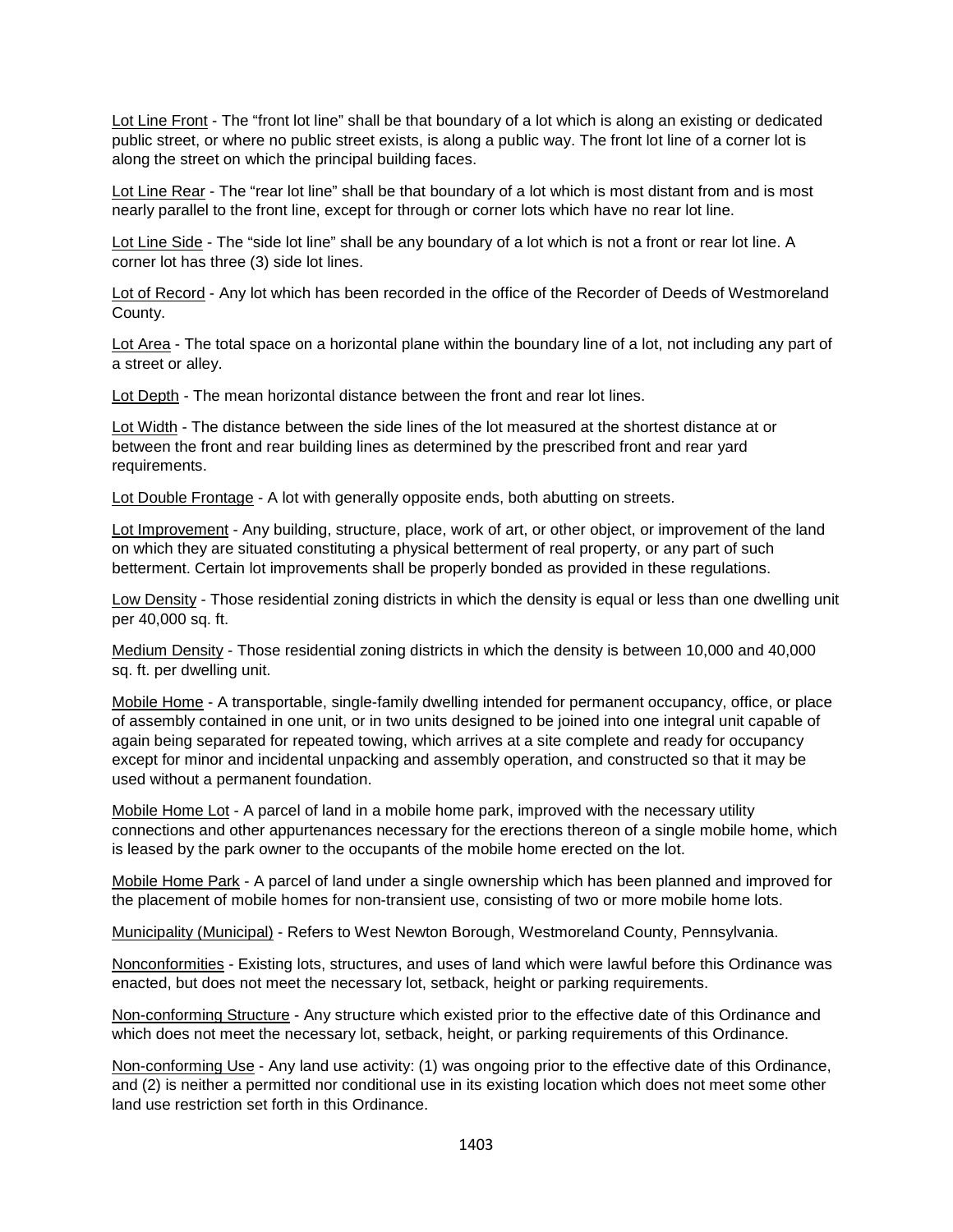Permitted Use - Any use within a given zoning district that is specifically allowed as a matter of "right," and is deemed compatible with the intended purpose of this Ordinance without requiring special action or approval by the Commission.

Person - Any individual, firm, trust, partnership, public or private association or corporation or other entity.

Playground - An area provided for the public to be used for exercise and recreation as exemplified by baseball and football fields; basketball, volleyball, and tennis courts; swimming pools; horseshoe pits; track and field event area; swings; slides; climbing bars; and other children's play equipment.

Professional Office - Any office of a recognized professional, such as doctors, dentists, lawyers, architects, engineers, artists, musicians, designers, teachers, and others who through training are qualified to perform services of a professional nature.

Retail Gasoline Station - A retail station for the sale and dispensing of petroleum products to passenger vehicles and/or light commercial vehicles on either a self-service or attendant-assisted basis, excluding the repair or servicing of such vehicles.

Sign - Any device designed to inform or attract the attention of persons not on the premises on which the sign is located, provided however that the following shall not be included in the application of the regulations herein: (1) Signs not exceeding one square foot in area and bearing only property numbers, post box numbers, names of occupants of premises, (2) Flags and insignia of any government except when displayed in connection with commercial promotion, (3) Legal notice, identification, informational or directional signs erected or required by governmental bodies, (4) Integral decorative or architectural features of buildings, except letters, trademarks, moving parts, or moving lights, (5) Signs directing and guiding traffic and parking on private property, but bearing no advertising matter.

Structure - Any man-made object having an ascertainable stationary location on or in land or water, whether or not affixed to the land.

Through Lot - An interior lot having frontage on two (2) parallel or approximately parallel streets.

Use - The "use" of a property is the purpose or activity for which the land, or building thereon, is designated, arranged or intended, or for which it is occupied or maintained.

Wholesale Distributor - Any establishment selling or distributing goods, materials, equipment, products, or commodities to any person who is not the ultimate consumer or user of the same. (Ordinarily, the sale or distribution would be made to a person or company which is exempt from payment of sales taxes.)

Zoning Officer - Person designated by the Council to enforce this Ordinance.